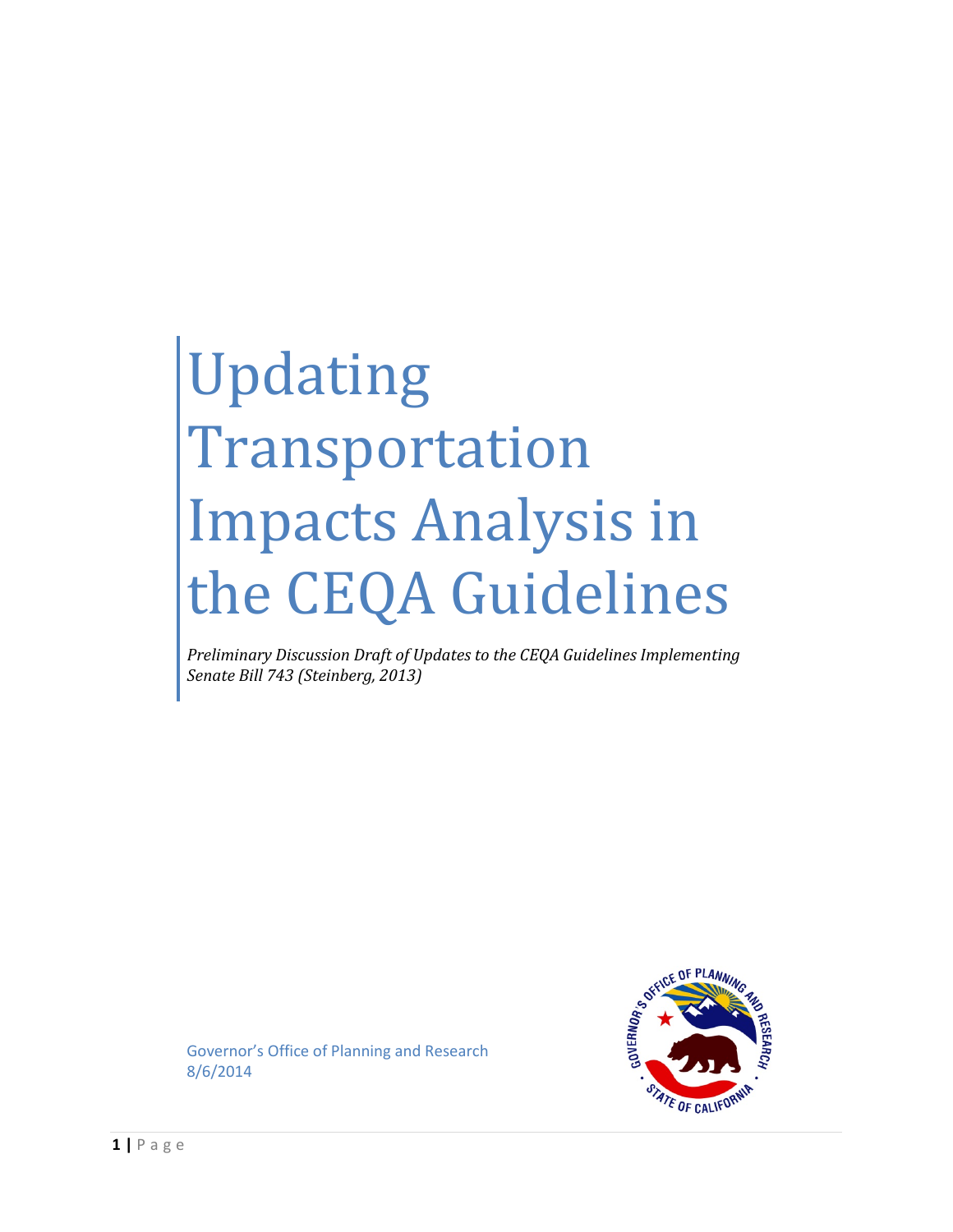# Senate Bill 743 (Steinberg, 2013)

### *Excerpt of Public Resources Code § 21099*

*(b) (1) The Office of Planning and Research shall prepare, develop, and transmit to the Secretary of the Natural Resources Agency for certification and adoption proposed revisions to the guidelines adopted pursuant to Section 21083 establishing criteria for determining the significance of transportation impacts of projects within transit priority areas. Those criteria shall promote the reduction of greenhouse gas emissions, the development of multimodal transportation networks, and a diversity of land uses. In developing the criteria, the office shall recommend potential metrics to measure transportation impacts that may include, but are not limited to, vehicle miles traveled, vehicle miles traveled per capita, automobile trip generation rates, or automobile trips generated. The office may also establish criteria for models used to analyze transportation impacts to ensure the models are accurate, reliable, and consistent with the intent of this section.*

*(2) Upon certification of the guidelines by the Secretary of the Natural Resources Agency pursuant to this section, automobile delay, as described solely by level of service or similar measures of vehicular capacity or traffic congestion shall not be considered a significant impact on the environment pursuant to this division, except in locations specifically identified in the guidelines, if any.*

*(3) This subdivision does not relieve a public agency of the requirement to analyze a project's potentially significant transportation impacts related to air quality, noise, safety, or any other impact associated with transportation. The methodology established by these guidelines shall not create a presumption that a project will not result in significant impacts related to air quality, noise, safety, or any other impact associated with transportation. Notwithstanding the foregoing, the adequacy of parking for a project shall not support a finding of significance pursuant to this section.*

*(4) This subdivision does not preclude the application of local general plan policies, zoning codes, conditions of approval, thresholds, or any other planning requirements pursuant to the police power or any other authority.*

*(5) On or before July 1, 2014, the Office of Planning and Research shall circulate a draft revision prepared pursuant to paragraph (1).*

*(c) (1) The Office of Planning and Research may adopt guidelines pursuant to Section 21083 establishing alternative metrics to the metrics used for traffic levels of service for transportation impacts outside transit priority areas. The alternative metrics may include the retention of traffic levels of service, where appropriate and as determined by the office.*

*(2) This subdivision shall not affect the standard of review that would apply to the new guidelines adopted pursuant to this section.*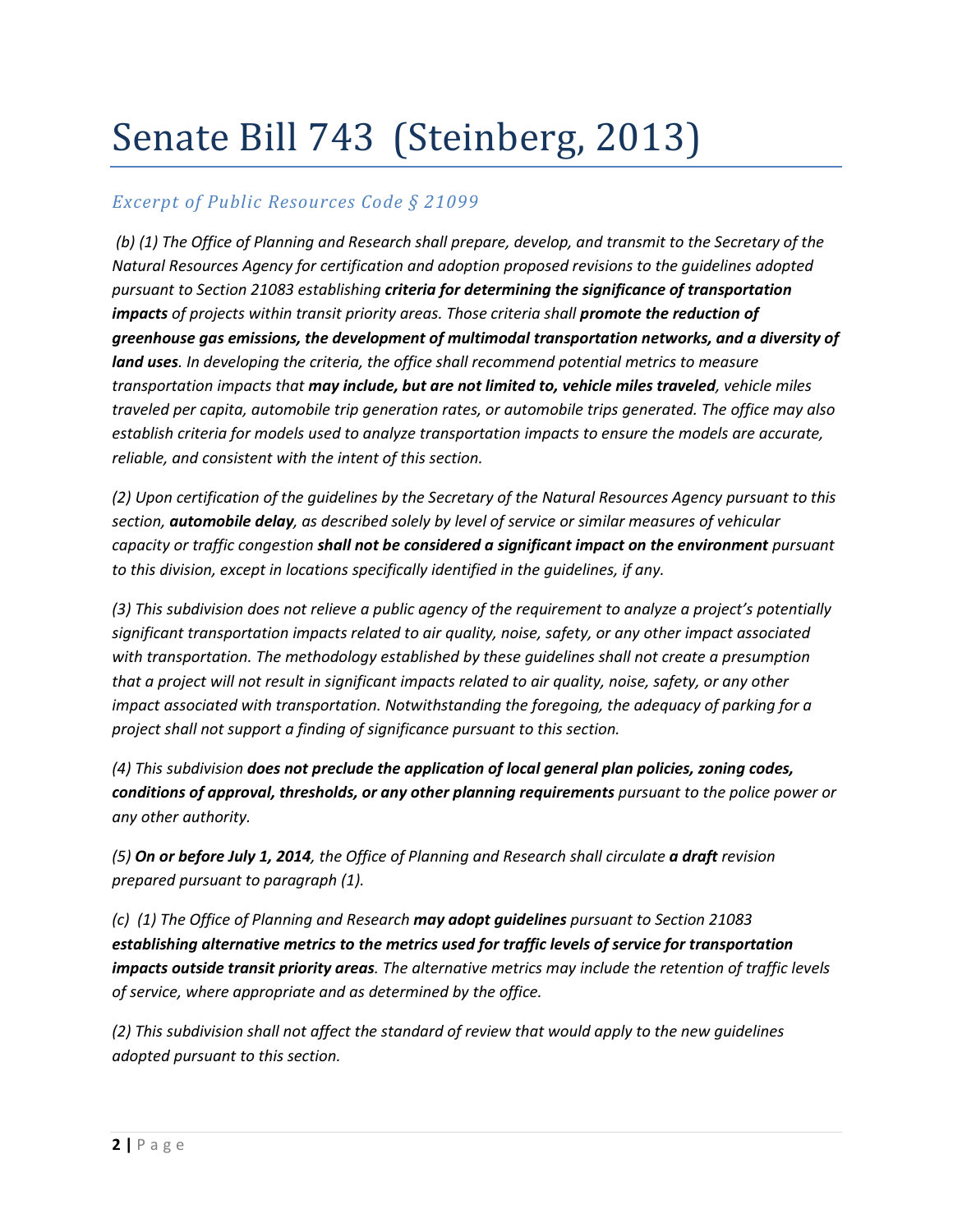# <span id="page-2-0"></span>Executive Summary

On September 27, 2013, Governor Brown signe[d Senate Bill 743](http://leginfo.legislature.ca.gov/faces/billNavClient.xhtml?bill_id=201320140SB743&search_keywords=) (Steinberg, 2013). Among other things, SB 743 creates a process to change the way we analyze transportation impacts under the California Environmental Quality Act (Public Resources Code section 21000 and following) (CEQA). Currently, environmental review of transportation impacts focuses on the delay that vehicles experience at intersections and on roadway segments. That delay is often measured using a metric known as "level of service," or LOS. Mitigation for increased delay often involves increasing capacity (i.e. the width of a roadway or size of an intersection), which may increase auto use and emissions and discourage alternative forms of transportation. Under SB 743, the focus of transportation analysis will shift from driver delay to reduction of greenhouse gas emissions, creation of multimodal networks and promotion of a mix of land uses.

SB 743 requires the Governor's Office of Planning and Research (OPR) to amend the CEQA Guidelines (Title 14 of the California Code of Regulations sections and following) to provide an alternative to level of service for evaluating transportation impacts. The alternative criteria must "promote the reduction of greenhouse gas emissions, the development of multimodal transportation networks, and a diversity of land uses." (New Public Resources Code Section 21099(b)(1).) Measurements of transportation impacts may include "vehicle miles traveled, vehicle miles traveled per capita, automobile trip generation rates, or automobile trips generated." (*Ibid*.)

This document contains a *preliminary discussion draft* of changes to the CEQA Guidelines implementing SB 743. In developing this preliminary discussion draft, OPR consulted with a wide variety of potentially affected stakeholders, including local governments, metropolitan planning organizations, state agencies, developers, transportation planners and engineers, environmental organizations, transportation advocates, academics, and others. OPR released its [preliminary evaluation](http://opr.ca.gov/docs/PreliminaryEvaluationTransportationMetrics.pdf) of different alternatives for public review and comment in December 2013. Having considered all **comments** that it received, and conducted additional research and consultation, OPR now seeks public review of this preliminary discussion draft.

This document contains background information, a narrative explanation of the proposed changes, text of the proposed changes, and appendices containing more detailed background information.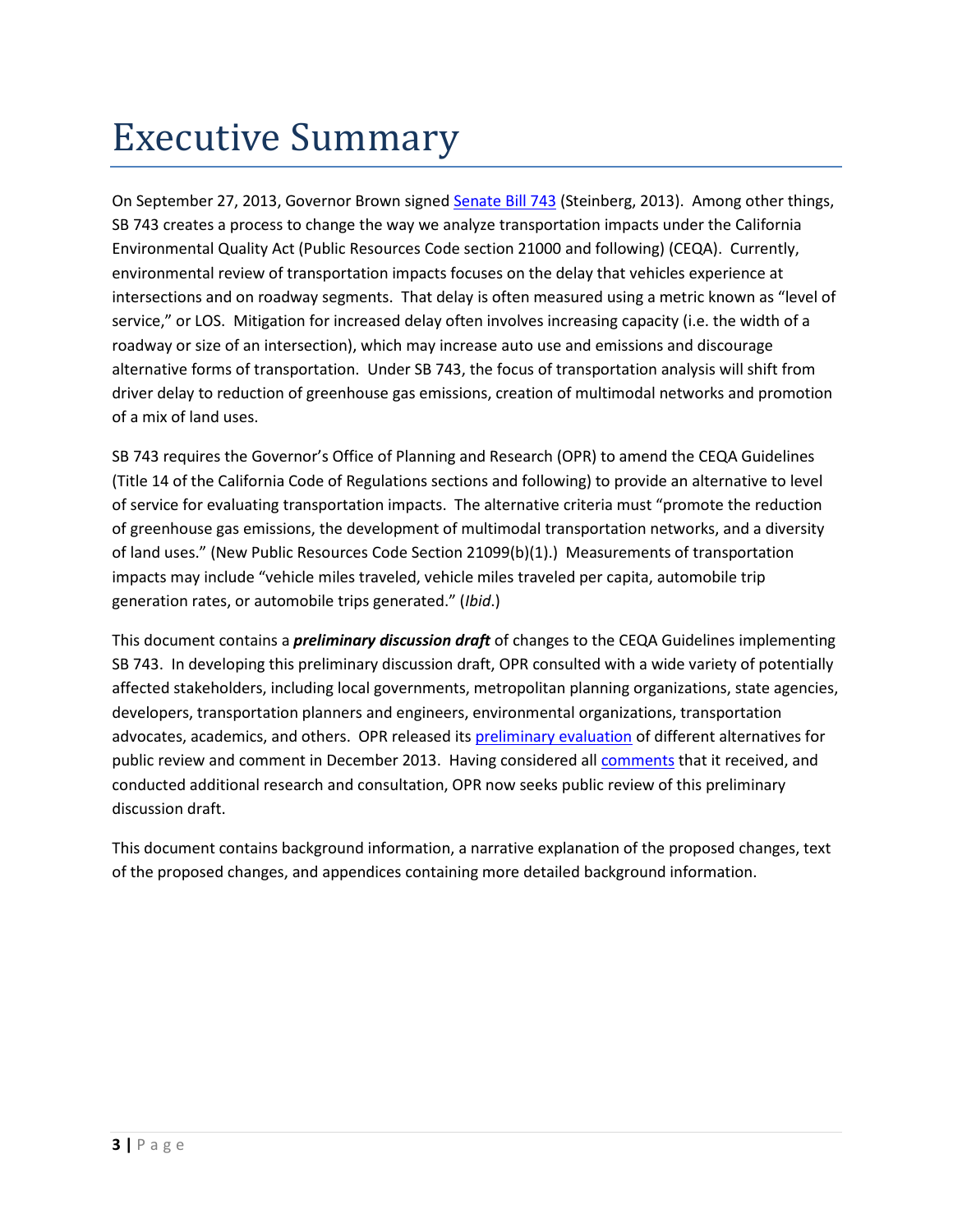# **Contents**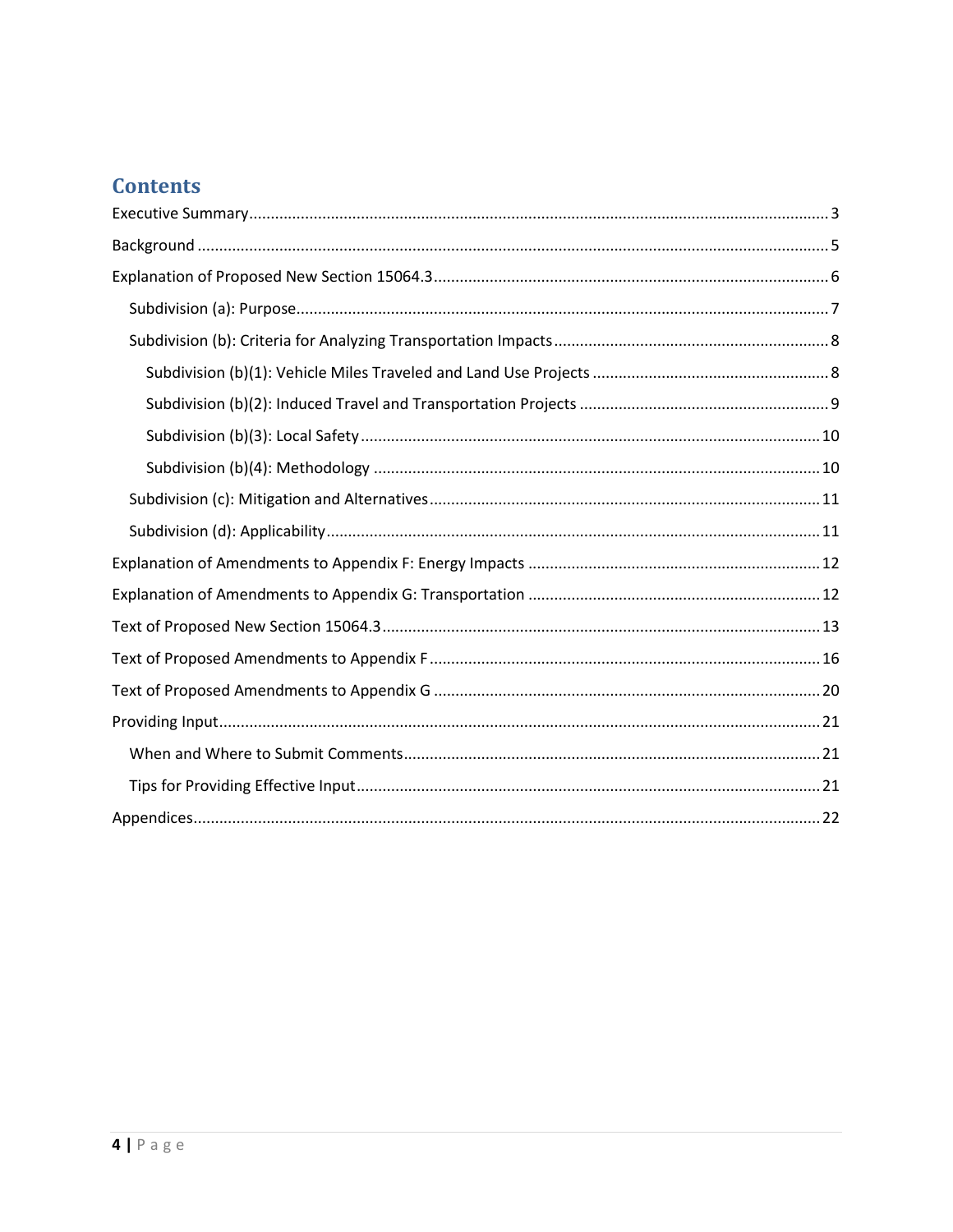# Analyzing Transportation Impacts

### *Proposed New Section 15064.3 and Proposed Amendments to Appendix F*

# <span id="page-4-0"></span>**Background**

Californians drive approximately 332 *billion* vehicle miles each year. That driving accounts for 36 percent of all greenhouse gases in the state. (California Air Resources Board, [First Update to the Climate](http://www.arb.ca.gov/cc/scopingplan/2013_update/first_update_climate_change_scoping_plan.pdf)  [Change Scoping Plan](http://www.arb.ca.gov/cc/scopingplan/2013_update/first_update_climate_change_scoping_plan.pdf) (May 2014).) Meanwhile, existing roadway networks are deteriorating. While new development may pay the capital cost of installing roadway improvements, neither the state nor local governments are able to fully fund operations and maintenance. (See, e.g., Nichols Consulting Engineers, [California Statewide Local Streets and Roads Needs Assessment](http://www.savecaliforniastreets.org/reports/2012/2012-FinalReport.pdf) (January 2013).) While the health benefits of walking, bicycling and transit use are becoming more well-known, planning has literally pushed those other modes aside. Why?

Traffic studies used in CEQA documents have typically focused on one thing: the impact of projects on traffic flows. By focusing solely on delay, environmental studies typically required projects to build bigger roads and intersections as "mitigation" for traffic impacts. That analysis tells only part of the story, however.

Impacts on pedestrians, bicyclists and transit, for example, have not typically been considered. Projects to improve conditions for pedestrians, bicyclist and transit have, in fact, been discouraged because of impacts related to congestion. Requiring "mitigation" for such impacts in the CEQA process imposes increasing financial burdens, not just on project developers that may contribute capital costs for bigger roadways, but also on taxpayers that must pay for maintenance and upkeep of those larger roads. Ironically, even "congestion relief" projects (i.e., bigger roadways) may only help traffic flow in the short term. In the long term, they attract more and more drivers (i.e., induced demand), leading not only to increased air pollution and greenhouse gas emissions, but also to a return to congested conditions. (Matute and Pincetl, ["Use of Performance Measures that Prioritize Automobiles over Other Modes in](http://next10.org/sites/next10.org/files/2.%20Prioritizing%20Automobiles%20over%20Other%20Modes%20of%20Transportation%20in%20Congested%20Areas.pdf)  [Congested Areas;](http://next10.org/sites/next10.org/files/2.%20Prioritizing%20Automobiles%20over%20Other%20Modes%20of%20Transportation%20in%20Congested%20Areas.pdf)" Handy and Boarnet, ["DRAFT Policy Brief on Highway Capacity and Induced Travel,](http://www.arb.ca.gov/cc/sb375/policies/hwycapacity/highway_capacity_brief-4-21-14.pdf)" (April 2014).) Under current practice, none of these impacts are considered in a typical project-level environmental review.

Such impacts have not completely escaped notice, however. For many years, local governments, transportation planners, environmental advocates and others have encouraged the Goveror's Office of Planning and Research (OPR) to revise the CEQA Guidelines to reframe the analysis of transportation impacts away from capacity. In 2009, the Natural Resources Agency revised the Appendix G checklist to focus more on multimodal, "complete streets" concepts. (Natural Resources Agency[, Final Statement of](http://resources.ca.gov/ceqa/docs/Final_Statement_of_Reasons.pdf)  [Reasons:](http://resources.ca.gov/ceqa/docs/Final_Statement_of_Reasons.pdf) Amendments to the State CEQA Guidelines Addressing Analysis and Mitigation of Greenhouse Gas Emissions Pursuant to SB97 (December 2009).)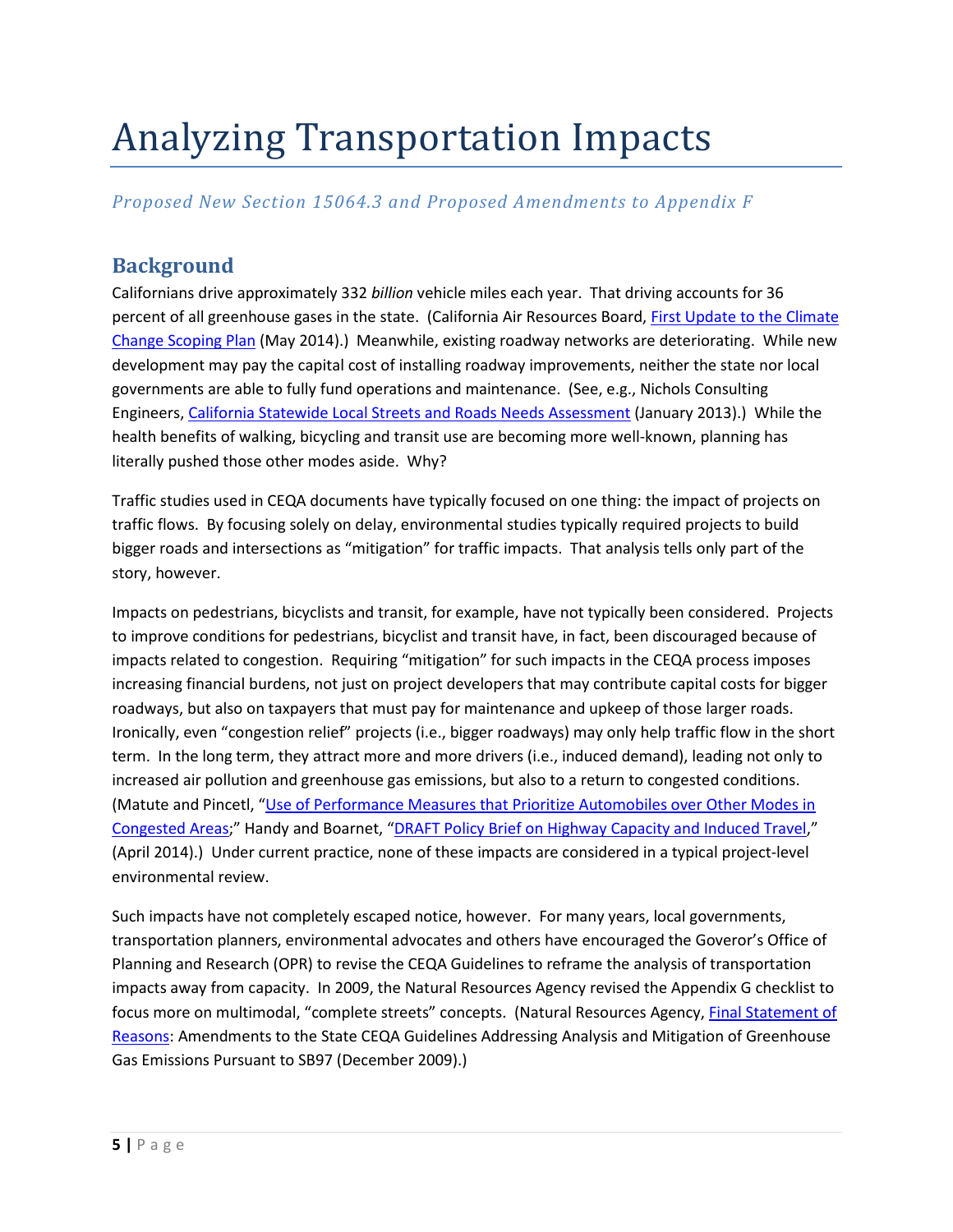Just last year, the Legislature passed, and Governor Brown signed into law, [Senate Bill 743](http://leginfo.legislature.ca.gov/faces/billNavClient.xhtml?bill_id=201320140SB743&search_keywords=) (Steinberg, 2013), which requires OPR to develop alternative methods of measuring transportation impacts under CEQA. At a minimum, the new methods must apply within areas that are served by transit; however, OPR may extend the new methods statewide. Once the new transportation guidelines are adopted, automobile delay will no longer be considered to be an environmental impact under CEQA. SB 743 requires OPR to circulate a first draft of the new guidelines by July 1, 2014. The preliminary discussion draft below satisfies that requirement.

Before turning to a detailed explanation of the proposed text, OPR urges reviewers to consider the following:

- This is a *preliminary discussion draft* of a proposal that responds to SB 743. It reflects the information and research contained in OPR'[s Preliminary Evaluation of Alternative Methods of](http://opr.ca.gov/docs/PreliminaryEvaluationTransportationMetrics.pdf)  [Transportation Analysis](http://opr.ca.gov/docs/PreliminaryEvaluationTransportationMetrics.pdf) (December 2013), as well a[s comments](http://opr.ca.gov/docs/SB743_PublicComments_INDEX.pdf) submitted on that evaluation and informal consultation with stakeholder groups across the state. However, OPR expects this draft to evolve, perhaps substantially, in response to this larger vetting and review process.
- Because this is a preliminary discussion draft, reviewers may notice some terms that should be defined, or concepts that should be further explored. OPR invites your suggestions in that regard.
- This proposal involves changes to the CEQA Guidelines. Because the CEQA Guidelines apply to all public agencies, and all projects, throughout the state, they generally must be drafted broadly. Similarly, this proposal reflects CEQA's typical deference to lead agencies on issues related to methodology. The background paper accompanying this proposal, however, provides additional detail on a sample methodology for conducting an analysis, lists models capable of estimating vehicle miles traveled, and ideas for mitigation and alternatives. We invite reviewers to let us know if greater or less detail should be included in the new Guidelines.

This preliminary discussion draft consists of several parts. First, it contains a proposed new section 15064.3 of the CEQA Guidelines, which itself contains several subdivisions. Second, it proposes amendments to Appendix F (Energy Impacts) to describe possible mitigation measures and alternatives. Each of these components is described below.

# <span id="page-5-0"></span>**Explanation of Proposed New Section 15064.3**

OPR proposes to add a new section 15064.3 to the CEQA Guidelines to provide new methods of measuring transportation impacts. OPR initially considered whether to put the new methods in an appendix or in a new section of the Guidelines. OPR chose the latter, because experience with Appendix F, which requires analysis of energy impacts, has shown that requirements in appendices may not be consistently applied in practice.

Having decided to add a new section to the Guidelines, the next question was where to put it. As required by SB 743, the new guidelines focus on "determining the significance of transportation impacts." Section 15064 of the CEQA Guidelines contains general rules regarding "determining the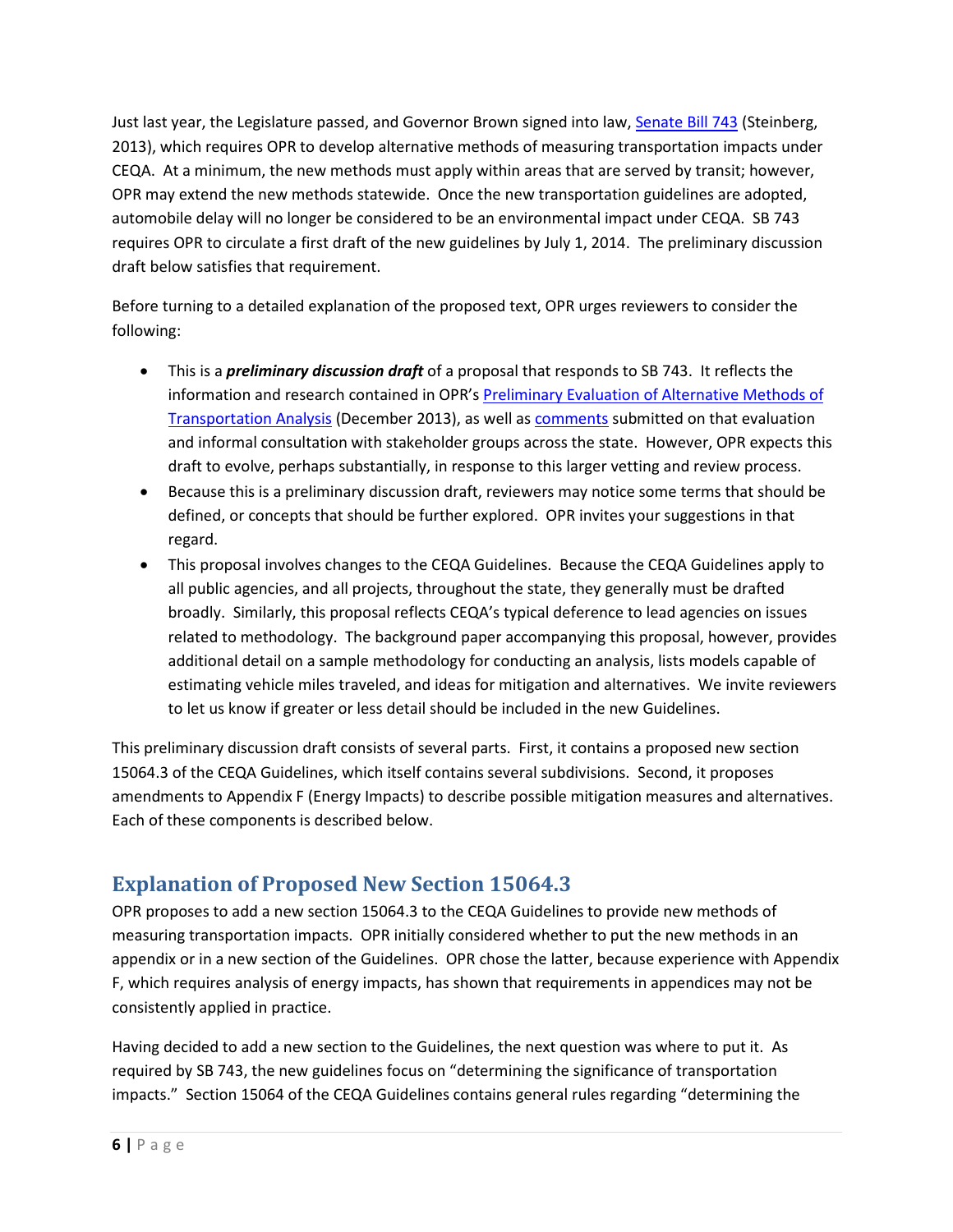significance of the environmental effects caused by a project." Since the new Guideline section focuses on the specific rules regarding transportation impacts, OPR determined that it would be appropriate to place the new rules close to the section containing the general rules. Also, the new section 15064.3 would be contained within Article 5 of the Guidelines, which address "preliminary review of projects and conduct of initial study," and therefore would be relevant to both negative declarations and environmental impact reports.

The proposed new section 15064.3 contains several subdivisions, which are described below.

# <span id="page-6-0"></span>**Subdivision (a): Purpose**

Subdivision (a) sets forth the purpose of the entire new section 15064.3. First, the subdivision clarifies that the primary consideration, in an environmental analysis, regarding transportation is the amount and distance that a project might cause people to drive. This captures two measures of transportation impacts: auto trips generated and trip distance. These factors are important in an environmental analysis for the reasons set forth in the background materials supporting vehicle miles traveled as a transportation metric. These factors were also identified by the legislature in SB 743. (Pub. Resources Code § 21099(b)(1).) Specifying that trip generation and vehicle miles traveled are the primary considerations in a transportation analysis is necessary because impacts analysis has historically focused on automobile delay.

The second sentence in subdivision (a) also identifies impacts to transit and the safety of other roadway users as relevant factors in an environmental analysis. Impacts to transit and facilities for pedestrians and bicyclists are relevant in an environmental impacts analysis because deterioration or interruption may cause users switch from transit or active modes to single-occupant vehicles, thereby causing energy consumption and air pollution to increase. Further, impacts to human safety are clearly impacts under CEQA. (Pub. Resources Code § 21083(b)(3) (a significance finding is required if "a project will cause substantial adverse effects on human beings, either directly or indirectly").) Finally, SB 743 requires the new guidelines to promote "multimodal transportation" and to provide for analysis of safety impacts. (Pub. Resources Code § 21099(b)(1), (b)(3).)

The third sentence clarifies that air quality and noise impacts related to transportation may still be relevant in a CEQA analysis. (Pub. Resources Code § 21099(b)(3) (the new guidelines do "not relieve a public agency of the requirement to analyze a project's potentially significant transportation impacts related to air quality, noise, safety, or any other impact associated with transportation").) However, those impacts are typically analyzed in the air quality and noise sections of environmental documents. Further, there is nothing in SB 743 that requires analysis of noise or air quality in a transportation section of an environmental document. In fact, the content of any environmental document may vary provided that any required content is included in the document. (State CEQA Guidelines § 15120(a).)

Finally, the last sentence clarifies that automobile delay is not a significant effect on the environment. This sentence is necessary to reflect the direction in SB 743 itself that vehicle delay is not a significant environmental impact. (Pub. Resources Code § 21099(b)(2) ("Upon certification of the guidelines by the Secretary of the Natural Resources Agency pursuant to this section, automobile delay, as described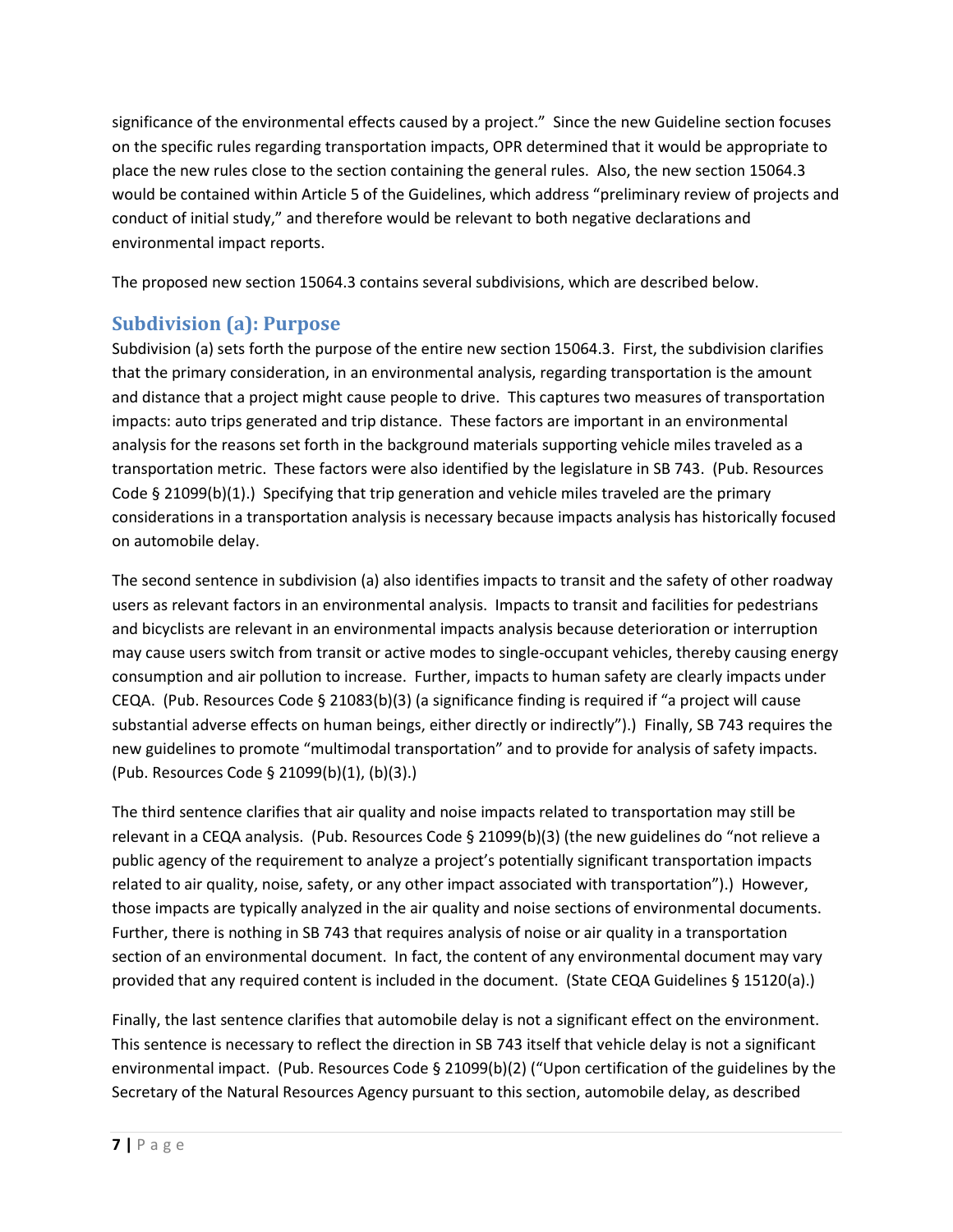solely by level of service or similar measures of vehicular capacity or traffic congestion shall not be considered a significant impact on the environment pursuant to this division, except in locations specifically identified in the guidelines, if any").) As noted above, traffic-related noise and air quality impacts, for example, may still be analyzed in CEQA and mitigated as needed. Mitigation would consist of measures to reduce noise or air pollutants, however, and not necessarily the delay that some vehicles may experience in congestion.

## <span id="page-7-0"></span>**Subdivision (b): Criteria for Analyzing Transportation Impacts**

While subdivision (a) sets forth general principles related to transportation analysis, subdivision (b) focuses on specific criteria for determining the significance of transportation impacts. It is further divided into four subdivisions: (1) vehicle miles traveled and land use projects, (2) induced travel and transportation projects, (3) safety, and (4) methodology.

The lead-in sentences to these subdivisions clarify two things. First, CEQA's general rules regarding the determination of significance apply to all potential impacts, including transportation impacts. These general rules include the necessity to consider context and substantial evidence related to the project under consideration, as well as the need to apply professional judgment. These rules are contained in section 15064 of the CEQA Guidelines, which is included as a cross-reference in subdivision (b). The second lead-in sentence clarifies that the new section 15064.3 contains rules that apply specifically to transportation impacts.

### <span id="page-7-1"></span>**Subdivision (b)(1): Vehicle Miles Traveled and Land Use Projects**

The first sentence in subdivision (b)(1) states that vehicle miles traveled is generally the most appropriate measure of transportation impacts. It uses the word "generally" because OPR recognizes that the CEQA Guidelines apply to a wide variety of project types and lead agencies. Therefore, this sentence recognizes that in appropriate circumstances, a lead agency may tailor its analysis to include other measures.

SB 743 did not authorize OPR to set thresholds, but it did direct OPR to develop Guidelines "for determining the significance of transportation impacts of projects[.]" (Pub. Resources Code § 21099(b)(2).) Therefore, to provide guidance on determining the significance of impacts, subdivision (b)(1) describes factors that might indicate whether the amount of a project's vehicle miles traveled may be significant, or not.

For example, a project that results in vehicle miles traveled that is greater than the regional average might be considered to have a significant impact. Average in this case could be measured using an efficiency metric such as per capita, per employee, etc. Travel demand models can provide information on those regional averages. "Region" refers to the metropolitan planning organization or regional transportation plan area within which the project is located. Notably, because the proposed text states that greater than regional average "may indicate a significant impact," this subdivision would not prevent a local jurisdiction from applying a *more stringent* threshold. (Pub. Resources Code § 21099(e) (the new Guidelines do not "affect the authority of a public agency to establish or adopt thresholds of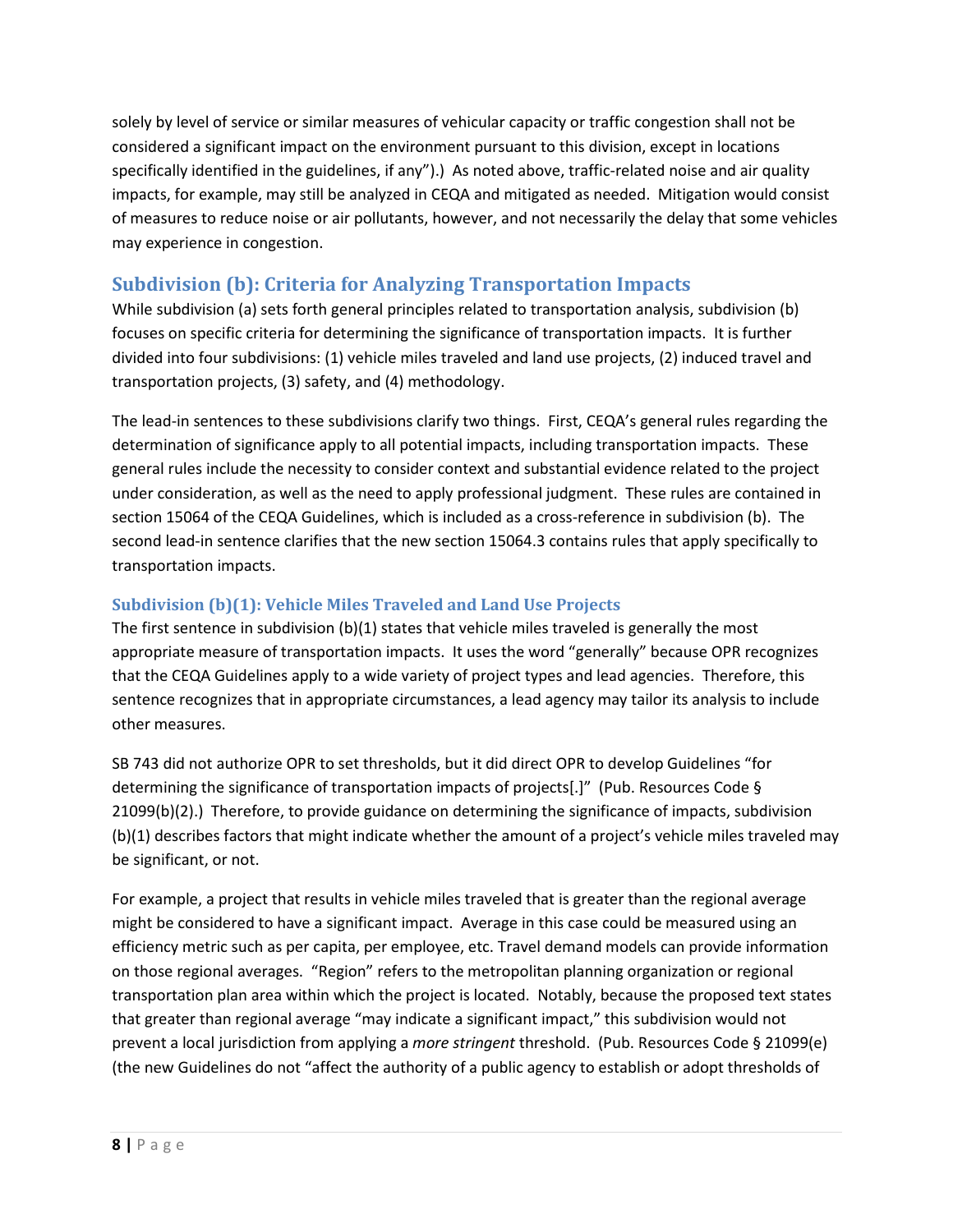significance that are more protective of the environment").) Note, this potential finding of significance would not apply to projects that are otherwise statutorily or categorically exempt.

Why regional average? First, the region generally represents the area within which most people travel for their daily needs. Second, focusing on the region recognizes the many different contexts that exist in California. Third, pursuant to SB 375, metropolitan planning organizations throughout the state are developing sustainable communities strategies as part of their regional transportation plans, and as part of that process, they are developing data related to vehicle miles traveled. Fourth, average vehicle miles traveled per capita, per employee, etc., can be determined at the regional level from existing data. Finally, because SB 375 requires all regions to reduce region-wide greenhouse gas emissions related to transportation, projects that move the region in the other direction may warrant a closer look.

Subdivision (b)(1) also gives examples of projects that might have a less than significant impact with respect to vehicle miles traveled. For example, projects that locate in areas served by transit, where vehicle miles traveled is generally known to be low, may be considered to have a less than significant impact. (See, e.g., California Air Pollution Control Officers Association, "Quantifying Greenhouse Gas [Mitigation Measures,](http://www.capcoa.org/wp-content/uploads/2010/11/CAPCOA-Quantification-Report-9-14-Final.pdf)" (August 2010).) Further, projects that are shown to decrease vehicle miles traveled, as compared to existing conditions, may be considered to have a less than significant impact. Such projects might include, for example, the addition of a grocery store to an existing neighborhood that enables existing residents to drive shorter distances. Notably, in describing these factors, the Guidelines use the word "may" to signal that a lead agency should still consider substantial evidence indicating that a project may still have significant vehicle miles traveled impacts. For example, the addition of regional serving retail to a neighborhood may draw customers from far beyond a single neighborhood, and therefore might actually increase vehicle miles traveled overall. Similarly, a project located near transit but that also includes a significant amount of parking might indicate that the project may still generate significant vehicle travel.

Most of the examples in this subdivision are most relevant to specific development projects. Land use plans, such as specific plans or general plans, might be considered to have a less than significant effect at the plan level if they are consistent with an adopted sustainable communities strategy.

### <span id="page-8-0"></span>**Subdivision (b)(2): Induced Travel and Transportation Projects**

While subdivision (b)(1) addresses vehicle miles traveled associated with land use projects, subdivision (b)(2) focuses on impacts that result from certain transportation projects. Specifically, research indicates that adding new traffic lanes in areas subject to congestion tends to lead to more people driving further distances. (Handy and Boarnet, "DRAFT Policy Brief on Highway Capacity and Induced [Travel,](http://www.arb.ca.gov/cc/sb375/policies/hwycapacity/highway_capacity_brief-4-21-14.pdf)" (April 2014).) This is because the new roadway capacity may allow increased speeds on the roadway, which then allows people to access more distant locations in a shorter amount of time. Thus, the new roadway capacity may cause people to make trips that they would otherwise avoid because of congestion, or may make driving a more attractive mode of travel. Research also shows that extending new roadway capacity, like the addition of water or sewer infrastructure, may remove barriers to growth in undeveloped areas. Subdivision (b)(2) would therefore require lead agencies that add new physical roadway capacity in congested areas to consider these potential growth-inducing impacts.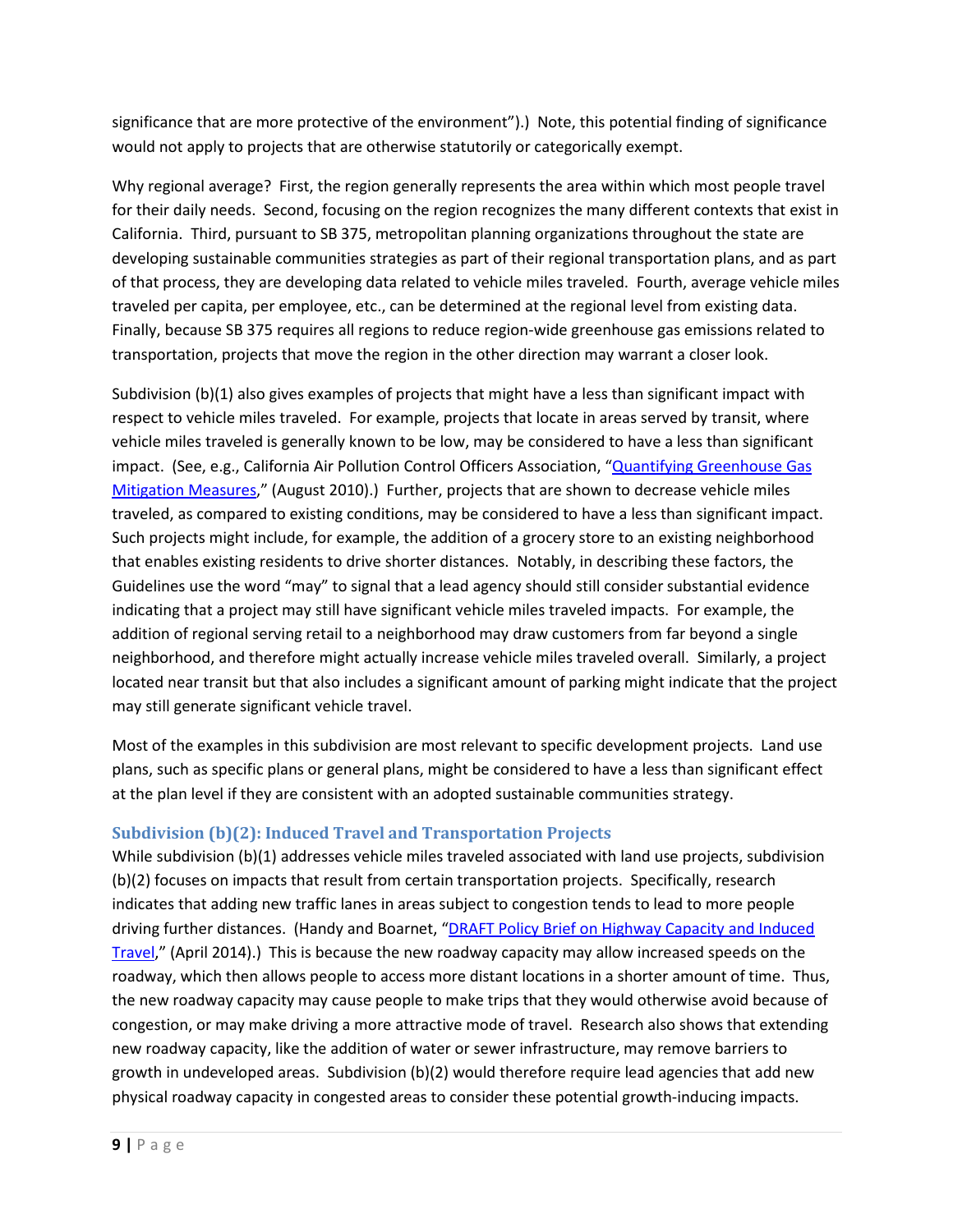Subdivision (b)(2) also clarifies that not all transportation projects would be expected to cause increases in vehicle miles traveled. For example, projects that are primarily designed to improve safety or operations would not typically be expected to create significant impacts. The same is true of pedestrian, bicycle and transit projects, including those that require reallocation or removal of motor vehicle lanes.

### <span id="page-9-0"></span>**Subdivision (b)(3): Local Safety**

Subdivision (b)(3) recognizes that vehicle miles traveled may not be the only impacts associated with transportation. While vehicle miles traveled may reflect regional concerns, transportation impacts may also be felt on a local level. The convenience of drivers and the layout of local roadway systems are issues that can, and likely will continue to be, addressed in local planning processes. Safety impacts, as noted above, are local impacts that are appropriate in a CEQA analysis.

Specifically, subdivision (b)(3) clarifies that lead agencies should consider whether a project may cause substantially unsafe conditions for various roadway users. The potential safety concern must be one that affects many people, not just an individual. Further, the potential safety concern must relate to actual project conditions, and not stem solely from subjective fears of an individual. Subdivision (b)(3) includes a non-exclusive list of potential factors that might affect the safety of different roadway users.

### <span id="page-9-1"></span>**Subdivision (b)(4): Methodology**

Subdivision (b)(4) provides guidance on methodology. First, it clarifies that analysis of a project's vehicle miles traveled is subject to the rule of reason. In other words, a lead agency would not be expected to trace every possible trip associated with a project down to the last mile. Conversely, to the extent that available models and tools allow, a lead agency would be expected to consider vehicle miles traveled that extend beyond the lead agency's political boundaries. (See, e.g., State CEQA Guidelines § 15151 ("An evaluation of the environmental effects of a proposed project need not be exhaustive, but the sufficiency of an EIR is to be reviewed in the light of what is reasonably feasible").) This clarification is needed because under current practice, some lead agencies do not consider the transportation impacts of their own projects that may be felt within adjacent jurisdictions.

Subdivision (b)(4) also recognizes the role for both models and professional judgment in estimating vehicle miles traveled. Many publicly available models are available that can estimate the amount of vehicle miles traveled associated with a project. Models, however, are only tools. A model relies on certain assumptions and its use may, or may not, be appropriate given a particular project and its context. For similar reasons, model outputs may need to be revised. Thus, subdivision (b)(4) expressly recognizes the role of professional judgment in using models. Notably, this is consistent with general CEQA rules in determining significance. (See, e.g., State CEQA Guidelines § 15064(b) (determining significance "calls for careful judgment on the part of the public agency involved, based to the extent possible on scientific and factual data").) To promote transparency, subdivision (b)(4) requires that any adjustments to model inputs or outputs be documented and explained. Further, this documentation should be made plain in the environmental document itself.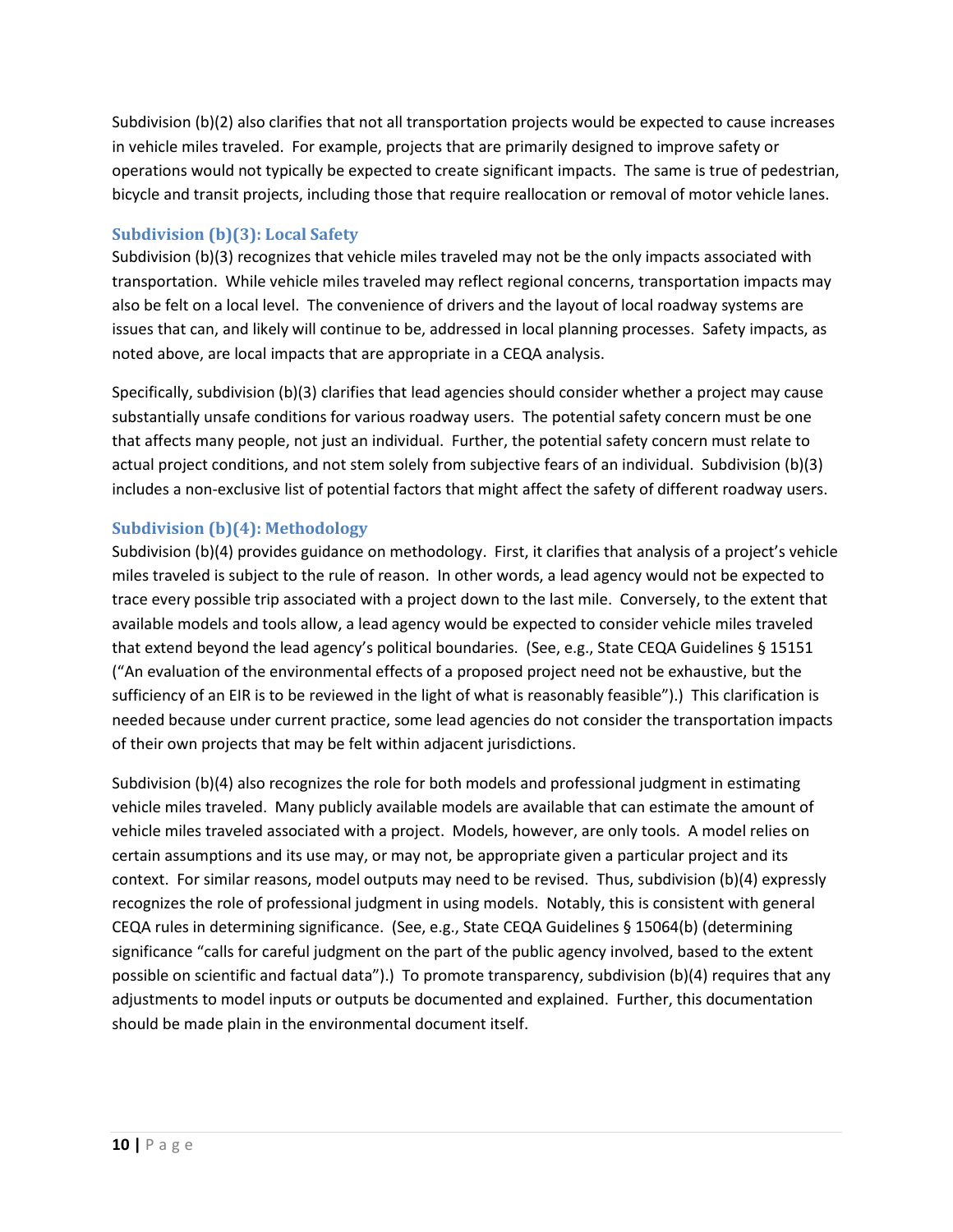### <span id="page-10-0"></span>**Subdivision (c): Mitigation and Alternatives**

Subdivision (c) restates the general rule that when a lead agency identifies a significant impact, it must consider mitigation measures that would reduce that impact. The selection of particular mitigation measures, however, is always left to the discretion of the lead agency. Further, OPR expects that agencies will continue to innovate and find new ways to reduce vehicular travel. Therefore, OPR proposes to identify several potential mitigation measures and alternatives in existing Appendix F (regarding energy impacts analysis), and include a cross-reference to Appendix F in subdivision (c). Subdivision (c) also makes explicit that this section does not limit any public agency's ability to condition a project pursuant to other laws. For example, while automobile delay will not be treated as a significant impact under CEQA, cities and counties may still require projects to achieve levels of service designated in general plans or zoning codes. (Pub. Resources Code § 21099(b)(4) ("This subdivision [requiring a new transportation metric under CEQA] does not preclude the application of local general plan policies, zoning codes, conditions of approval, thresholds, or any other planning requirements pursuant to the police power or any other authority").) Similarly, with regard to projects that have already undergone environmental review, subdivision (c) clarifies that nothing in these proposed rules would prevent a lead agency from enforcing previously adopted mitigation measures. In fact, within the bounds of other laws, including adopted general plans, lead agencies have discretion to apply or modify previously adopted mitigation measures. (*Napa Citizens for Honest Government v. Napa County Bd. of Sup*. (2001) 91 Cal. App. 4th 342, 358 (because "mistakes can be made and must be rectified, and … the vision of a region's citizens or its governing body may evolve over time… there are times when mitigation measures, once adopted, can be deleted").) Notably, deletion of measures imposed solely to address automobile delay should not require any additional environmental review because section 21099 of the Public Resources Code states that automobile delay is not a significant impact under CEQA.

## <span id="page-10-1"></span>**Subdivision (d): Applicability**

OPR recognizes that the procedures proposed in this section may not be familiar to all public agencies. OPR also recognizes that this section proposes a new way to evaluate transportation impacts. Therefore, to allow lead agencies time to familiarize themselves with these new procedures, OPR proposes a phased approach to implementation. Doing so will also allow OPR to continue studying the application of vehicle miles traveled in the environmental review process, and to propose further changes to this section if necessary.

Subdivision (d) explains when these new rules will apply to project reviews. The first sentence restates the general rule that changes to the CEQA Guidelines apply prospectively to new projects that have not already commenced environmental review. (See State CEQA Guidelines § 15007.)

The second sentence provides that the new procedures will apply immediately upon the effective date of these Guidelines to projects located within one-half mile of major transit stops and high quality transit corridors. Those transit-served areas have been the focus of planning under SB 375 and jurisdictions containing such areas may be more likely to be familiar with tools that estimate vehicle miles traveled.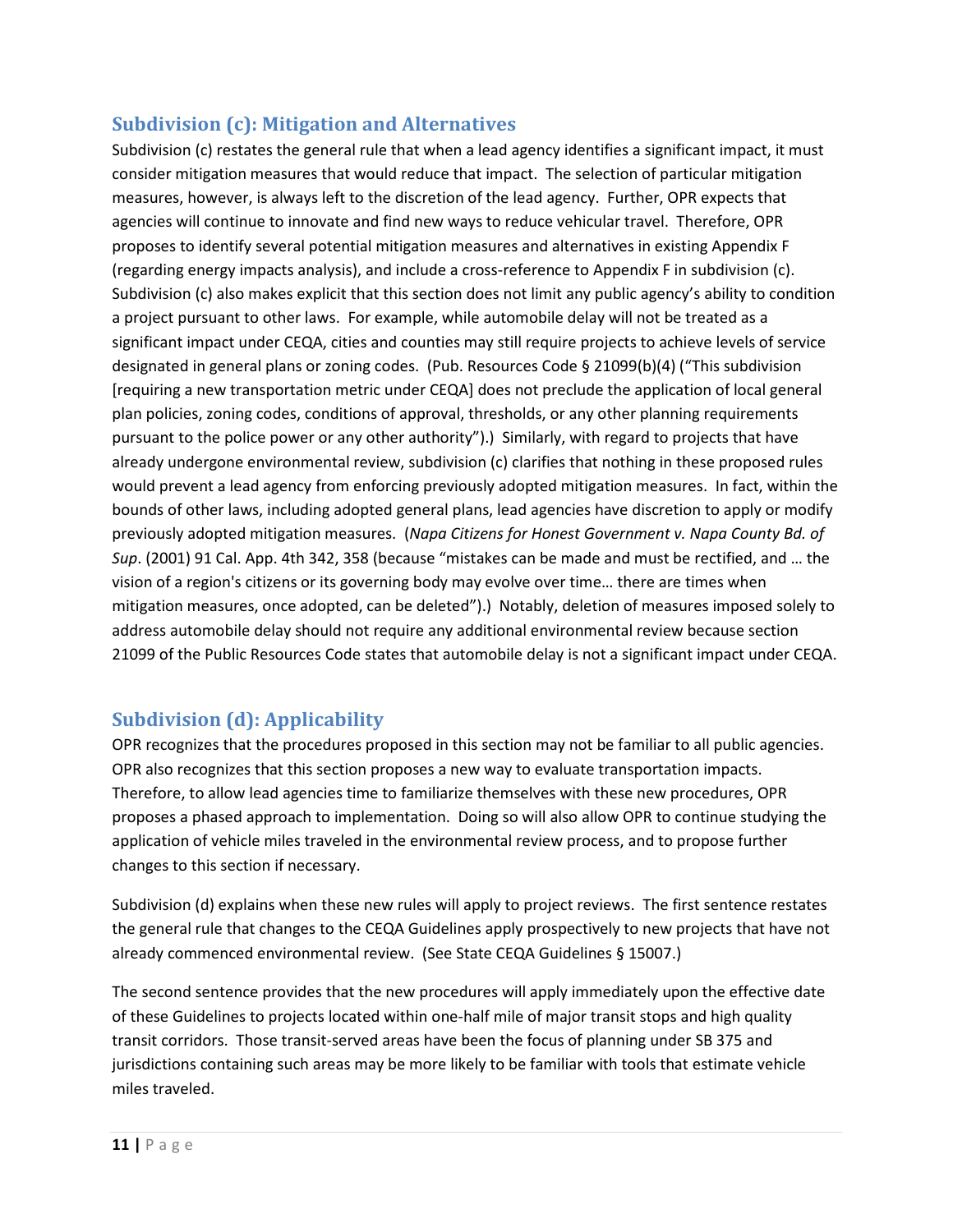The third sentence allows jurisdictions to opt-in to these new procedures, regardless of location, provided that they update their own CEQA procedures to reflect the rules in this section. (See State CEQA Guidelines § 15022.) This is intended to provide certainty to project applicants and the public regarding which rules will govern project applications. Notably, a lead agency's adoption of updates to its own CEQA procedures will not normally be considered a project that requires its own environmental review. (*See California Building Industry Assn. v. Bay Area Air Quality Management Dist*. (2014) 218 Cal. App. 4th 1171, 1183-1192 (certiorari granted on other grounds).)

Finally, the last sentence states that after January 1, 2016, the rules in this section will apply statewide.

# <span id="page-11-0"></span>**Explanation of Amendments to Appendix F: Energy Impacts**

OPR proposes to provide suggestions of potential mitigation measures and alternatives that might reduce a project's vehicle miles traveled in Appendix F of the State CEQA Guidelines. Appendix F provides detailed guidance on conducting an analysis of a project's energy impacts. Inclusion of the list of suggested measures in Appendix F is proposed for at least two reasons. First, vehicle miles traveled may be a relevant consideration in the analysis and mitigation of a project's energy impacts. Second, the list of potential mitigation measures is lengthy and is more appropriate for an appendix than the body of the Guidelines.

Notably, the suggested mitigation measures and alternatives were largely drawn from the California Air Pollution Control Officers Association's guide o[n Quantifying Greenhouse Gas Mitigation Measures.](http://www.capcoa.org/wp-content/uploads/2010/11/CAPCOA-Quantification-Report-9-14-Final.pdf) That guide relied on peer-reviewed research on the effects of various mitigation measures, and provides substantial evidence that the identified measures are likely to lead to quantifiable reductions in vehicle miles traveled.

# <span id="page-11-1"></span>**Explanation of Amendments to Appendix G: Transportation**

<span id="page-11-2"></span>OPR proposes several changes to the questions related to transportation in Appendix G to conform to the proposed new Section 15064.3. First, OPR proposes to revise the question related to "measures of effectiveness" so that the focus is more on the circulation element and other plans governing transportation. Second, OPR proposes to revise the question that currently refers to "level of service" to focus instead on a project's vehicle miles traveled. Third, OPR proposes to recast the question related to design features so that it focuses instead on whether a roadway project would tend to induce additional travel. Fourth, OPR proposes to revise the question related to safety to address the factors described in subdivision (b)(3) of the proposed new Section 15064.3.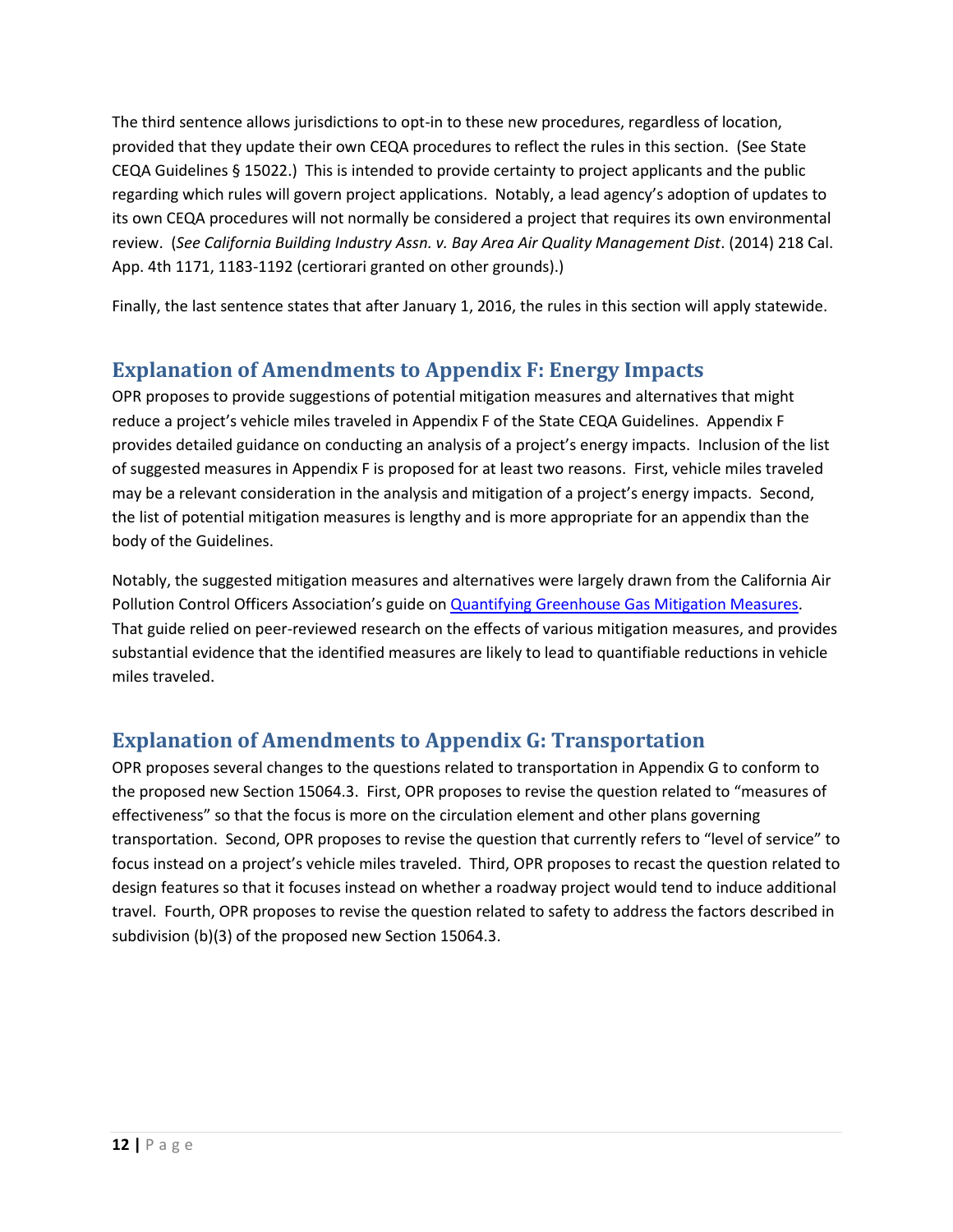# **Text of Proposed New Section 15064.3**

*Proposed New* **Section 15064.3. Determining the Significance of Transportation Impacts; Alternatives and Mitigation Measures**

### **(a) Purpose.**

**When analyzing a project's potential environmental impacts related to transportation, primary considerations include the amount and distance of automobile travel associated with the project. Other relevant considerations include the effects of the project on transit and non-motorized travel and the safety of all travelers. Indirect effects of project-related transportation, such as impacts to air quality and noise, may also be relevant, but may be analyzed together with stationary sources in other portions of the environmental document. A project's effect on automobile delay does not constitute a significant environmental impact.** 

### **(b) Criteria for Analyzing Transportation Impacts.**

**Section 15064 contains general rules governing the analysis, and the determination of significance, of environmental effects. Specific considerations involving transportation impacts are described in this section. For the purposes of this section, "vehicle miles traveled" refers to distance of automobile travel associated with a project.**

**(1) Vehicle Miles Traveled and Land Use Projects. Generally, transportation impacts of a project can be best measured using vehicle miles traveled. A development project that is not exempt and that results in vehicle miles traveled greater than regional average for the land use type (e.g. residential, employment, commercial) may indicate a significant impact. For the purposes of this subdivision, regional average should be measured per capita, per employee, per trip, per person-trip or other appropriate measure. Also for the purposes of this subdivision, region refers to the metropolitan planning organization or regional transportation planning agency within which the project is located. Development projects that locate within one-half mile of either an existing major transit stop or a stop along an existing high quality transit corridor generally may be considered to have a less than significant transportation impact. Similarly, development projects, that result in net decreases in vehicle miles traveled, compared to existing conditions, may be considered to have a less than significant transportation impact. Land use plans that are either consistent with a sustainable communities strategy, or that achieve at least an equivalent reduction in vehicle miles traveled as projected to result from implementation of a sustainable communities strategy, generally may be considered to have a less than significant impact.**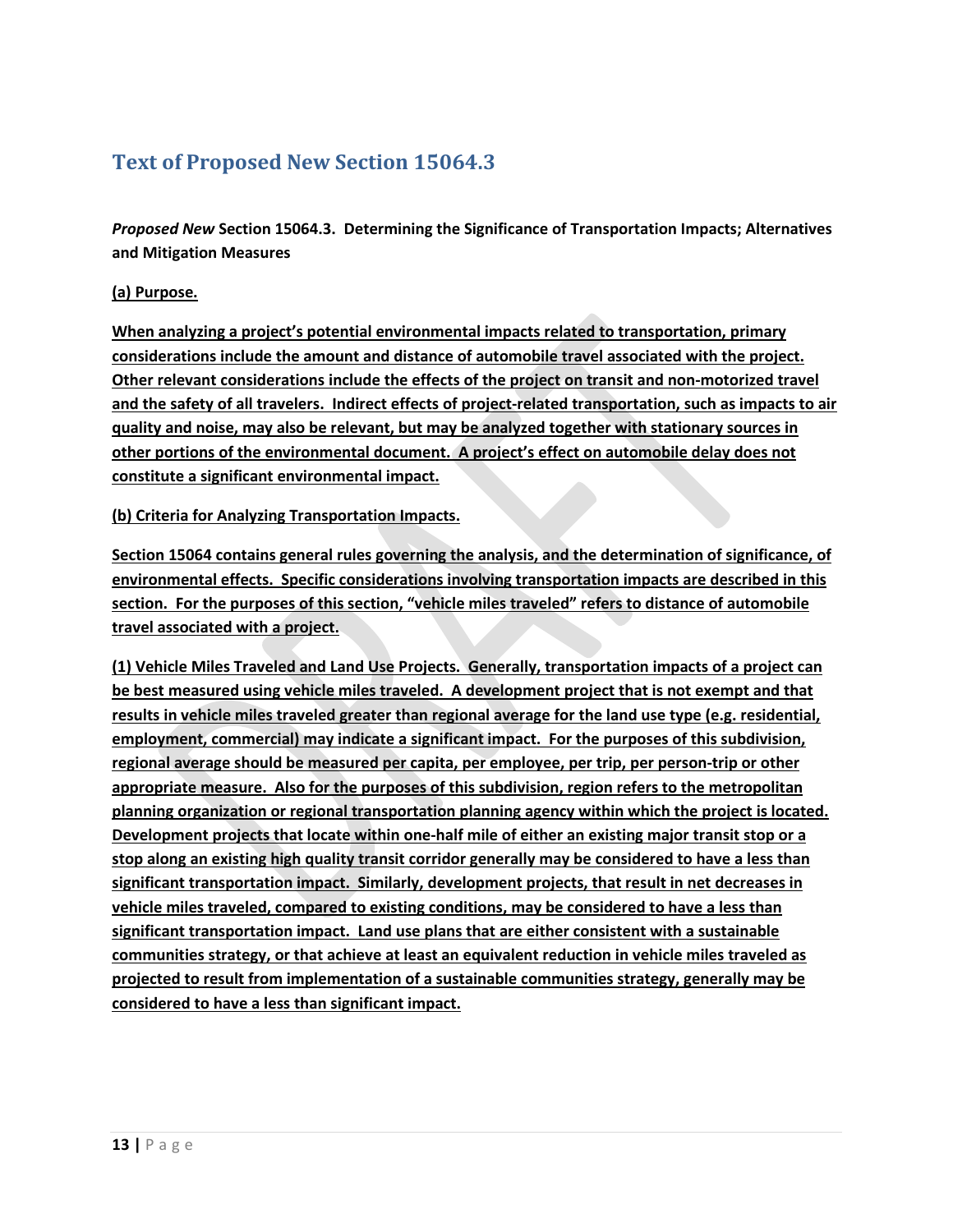**(2) Induced Vehicle Travel and Transportation Projects. To the extent that a transportation project increases physical roadway capacity for automobiles in a congested area, or adds a new roadway to the network, the transportation analysis should analyze whether the project will induce additional automobile travel compared to existing conditions. The addition of general purpose highway or arterial lanes may indicate a significant impact except on rural roadways where the primary purpose is to improve safety and where speeds are not significantly altered. Transportation projects that do not add physical roadway capacity for automobiles, but instead are for the primary purpose of improving safety or operations, undertaking maintenance or rehabilitation, providing rail grade separations, or improving transit operations, generally would not result in a significant transportation impact. Also, new managed lanes (i.e. tolling, high-occupancy lanes, lanes for transit or freight vehicles only, etc.), or short auxiliary lanes, that are consistent with the transportation projects in a Regional Transportation Plan and Sustainable Communities Strategy, and for which induced travel was already adequately analyzed, generally would not result in a significant transportation impact. Transportation projects (including lane priority for transit, bicycle and pedestrian projects) that lead to net decreases in vehicle miles traveled, compared to existing conditions, may also be considered to have a less than significant transportation impact.** 

**(3) Local Safety. In addition to a project's effect on vehicle miles traveled, a lead agency may also consider localized effects of project-related transportation on safety. Examples of objective factors that may be relevant may include:**

**(A) Increase exposure of bicyclists and pedestrians in vehicle conflict areas (i.e., remove pedestrian and bicycle facilities, increase roadway crossing times or distances, etc.).**

**(B) Contribute to queuing on freeway off-ramps where queues extend onto the mainline.**

**(C) Contribute to speed differentials of greater than 15 miles per hour between adjacent travel lanes.**

**(D) Increase motor vehicle speeds.**

**(E) Increase distance between pedestrian or bicycle crossings.** 

**(4) Methodology. The lead agency's evaluation of the vehicle miles traveled associated with a project is subject to a rule of reason; however, a lead agency generally should not confine its evaluation to its own political boundary. A lead agency may use models to estimate a project's vehicle miles traveled, and may revise those estimates to reflect professional judgment based on substantial evidence. Any assumptions used to estimate vehicle miles traveled and any revisions to model outputs should be documented and explained in the environmental document prepared for the project.**

**(c) Alternatives and Mitigation.**

**Examples of mitigation measures and alternatives that may reduce vehicle miles travelled are included in Appendix F. Neither this section nor Appendix F limits the exercise of any public agency's discretion provided by other laws, including, but not limited to, the authority of cities and counties to condition project approvals pursuant to general plans and zoning codes. Previously adopted**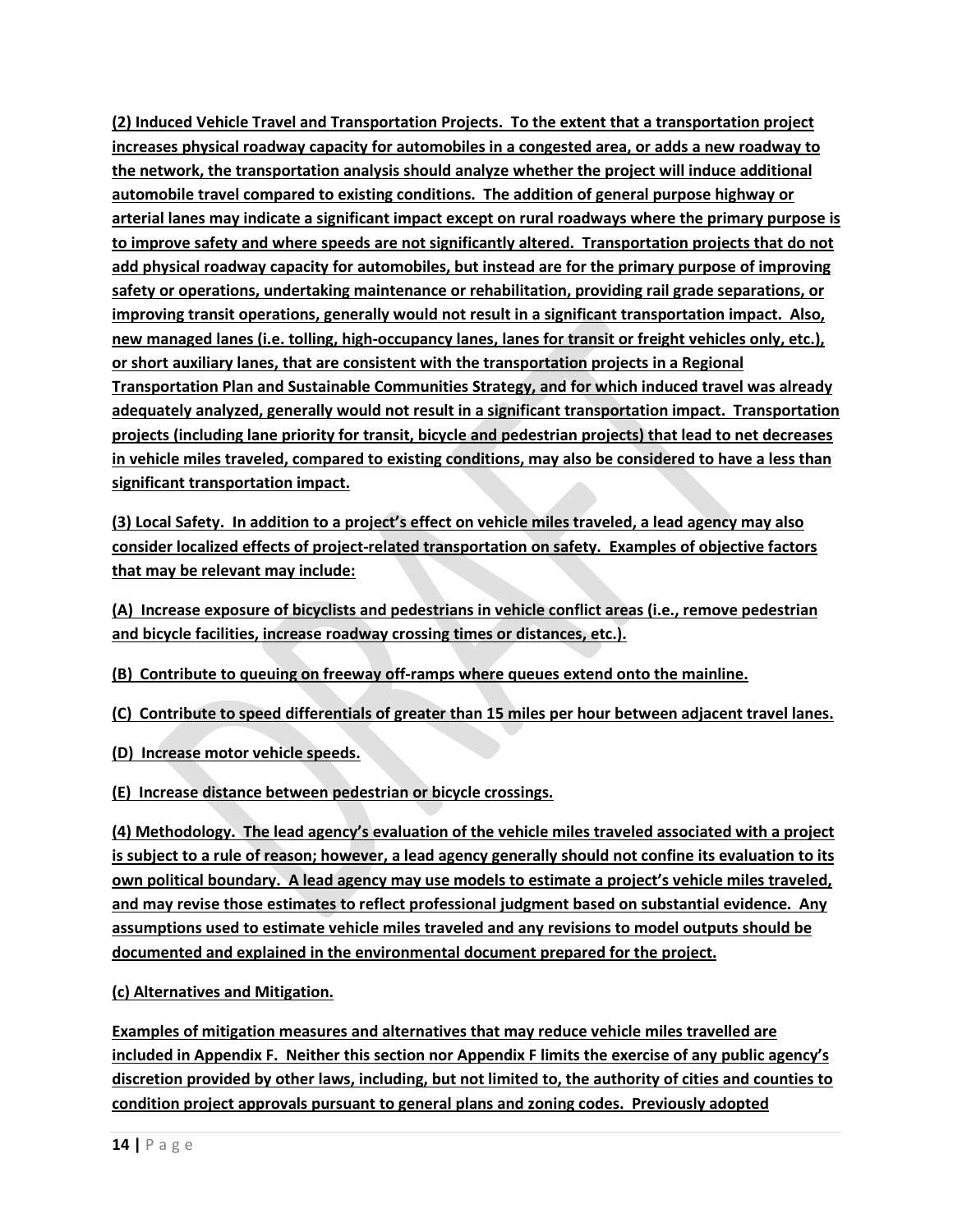**measures to mitigate congestion impacts may continue to be enforced, or modified, at the discretion of the lead agency.**

**(d) Applicability.** 

**The provisions of this section shall apply prospectively as described in section 15007. Upon filing of this section with the Secretary of State, this section shall apply to the analysis of projects located within one-half mile of major transit stops or high quality transit corridors. Outside of those areas, a lead agency may elect to be governed by the provisions of this section provided that it updates its own procedures pursuant to section 15022 to conform to the provisions of this section. After January 1, 2016, the provisions of this section shall apply statewide.**

**Note: Authority cited: Sections 21083 and 21083.05, Public Resources Code. Reference: Sections 21099 and 21100, Public Resources Code;** *California Clean Energy Committee v. City of Woodland* **(2014) 225 Cal. App. 4th 173.**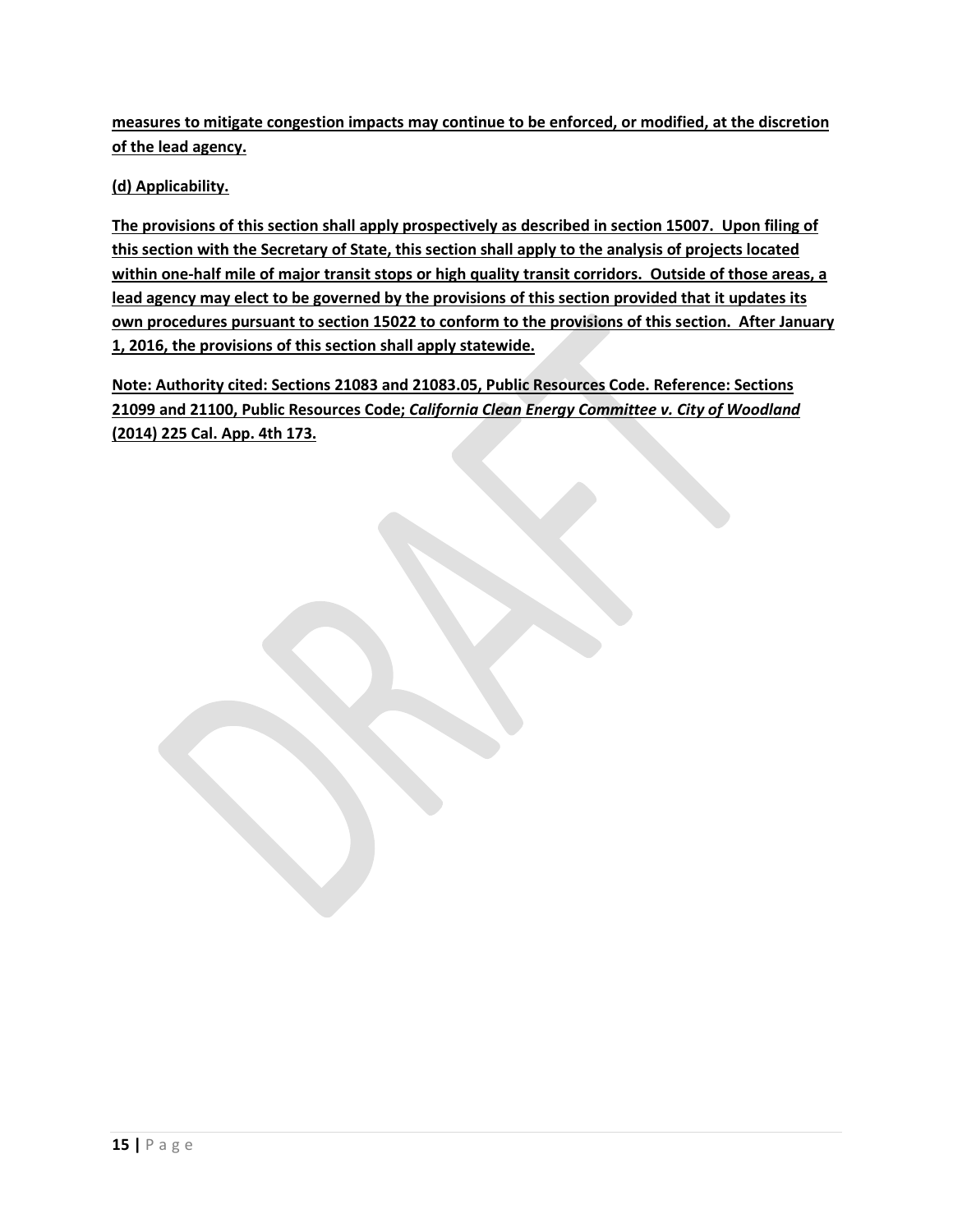# <span id="page-15-0"></span>**Text of Proposed Amendments to Appendix F**

### Appendix F

Energy Conservation

I. Introduction

The goal of conserving energy implies the wise and efficient use of energy. The means of achieving this goal include:

(1) decreasing overall per capita energy consumption,

(2) decreasing reliance on fossil fuels such as coal, natural gas and oil, and

(3) increasing reliance on renewable energy sources.

In order to assure that energy implications are considered in project decisions, the California Environmental Quality Act requires that EIRs include a discussion of the potential energy impacts of proposed projects, with particular emphasis on avoiding or reducing inefficient, wasteful and unnecessary consumption of energy (see Public Resources Code section 21100(b)(3)). Energy conservation implies that a project's cost effectiveness be reviewed not only in dollars, but also in terms of energy requirements. For many projects, cost effectiveness may be determined more by energy efficiency than by initial dollar costs. A lead agency may consider the extent to which an energy source serving the project has already undergone environmental review that adequately analyzed and mitigated the effects of energy production.

### II. EIR Contents

Potentially significant energy implications of a project shall be considered in an EIR to the extent relevant and applicable to the project. The following list of energy impact possibilities and potential conservation measures is designed to assist in the preparation of an EIR. In many instances specific items may not apply or additional items may be needed. Where items listed below are applicable or relevant to the project, they should be considered in the EIR.

A. Project Description may include the following items:

1. Energy consuming equipment and processes which will be used during construction, operation and/or removal of the project. If appropriate, this discussion should consider the energy intensiveness of materials and equipment required for the project.

2. Total energy requirements of the project by fuel type and end use.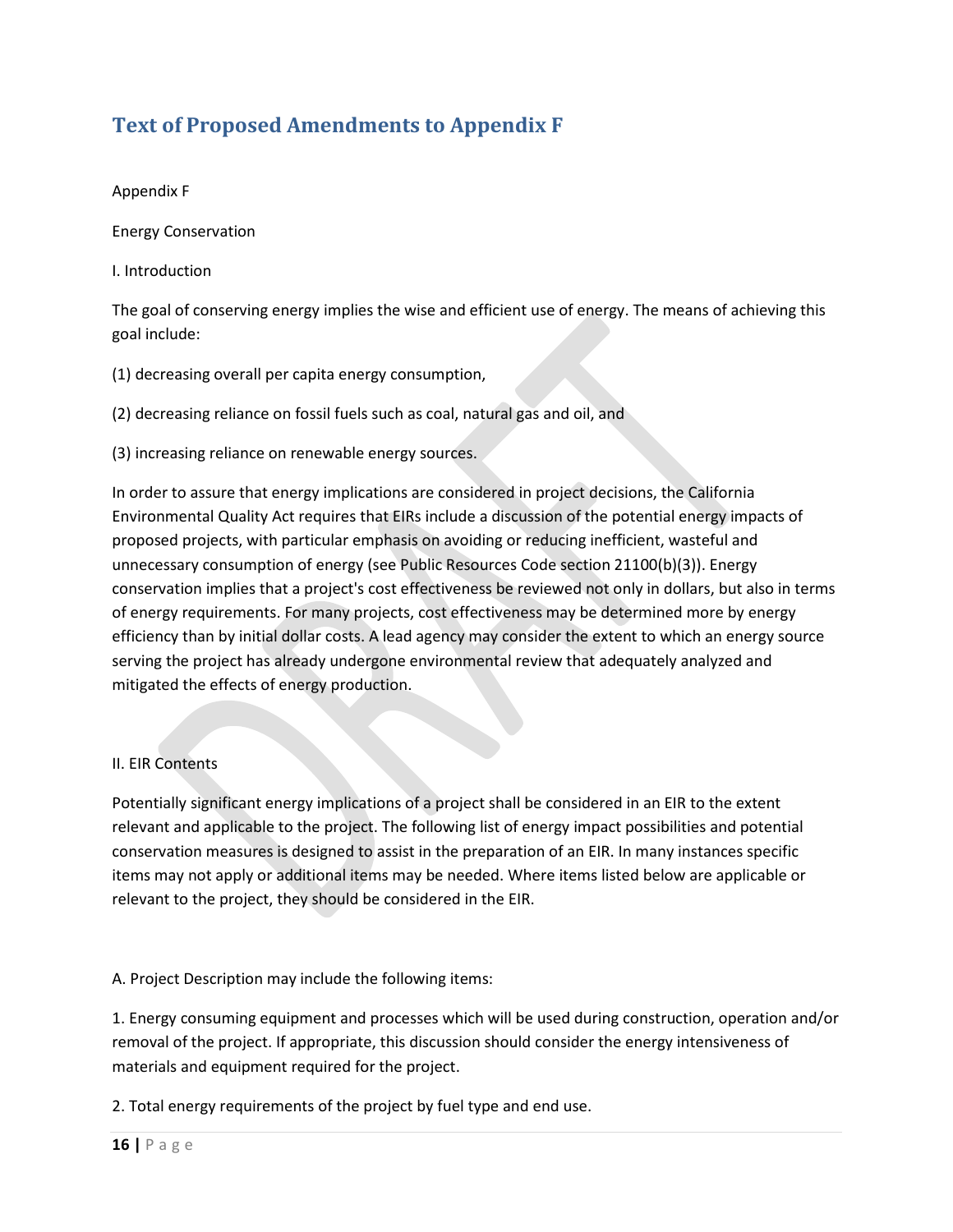3. Energy conservation equipment and design features.

4. Identification of energy supplies that would serve the project.

5. Total estimated daily vehicle trips to be generated by the project and the additional energy consumed per trip by mode.

B. Environmental Setting may include existing energy supplies and energy use patterns in the region and locality.

C. Environmental Impacts may include:

1. The project's energy requirements and its energy use efficiencies by amount and fuel type for each stage of the project including construction, operation, maintenance and/or removal. If appropriate, the energy intensiveness of materials maybe discussed.

2. The effects of the project on local and regional energy supplies and on, requirements for additional capacity.

3. The effects of the project on peak and base period demands for electricity and other forms of energy.

4. The degree to which the project complies with existing energy standards.

5. The effects of the project on energy resources.

6. The project's projected transportation energy use requirements and its overall use of efficient transportation alternatives.

D. Mitigation Measures may include:

1. Potential measures to reduce wasteful, inefficient and unnecessary consumption of energy during construction, operation, maintenance and/or removal. The discussion should explain why certain measures were incorporated in the project and why other measures were dismissed.

2. The potential of siting, orientation, and design to minimize energy consumption, including transportation energy, increase water conservation and reduce solid-waste.

3. The potential for reducing peak energy demand.

4. Alternate fuels (particularly renewable ones) or energy systems.

5. Energy conservation which could result from recycling efforts.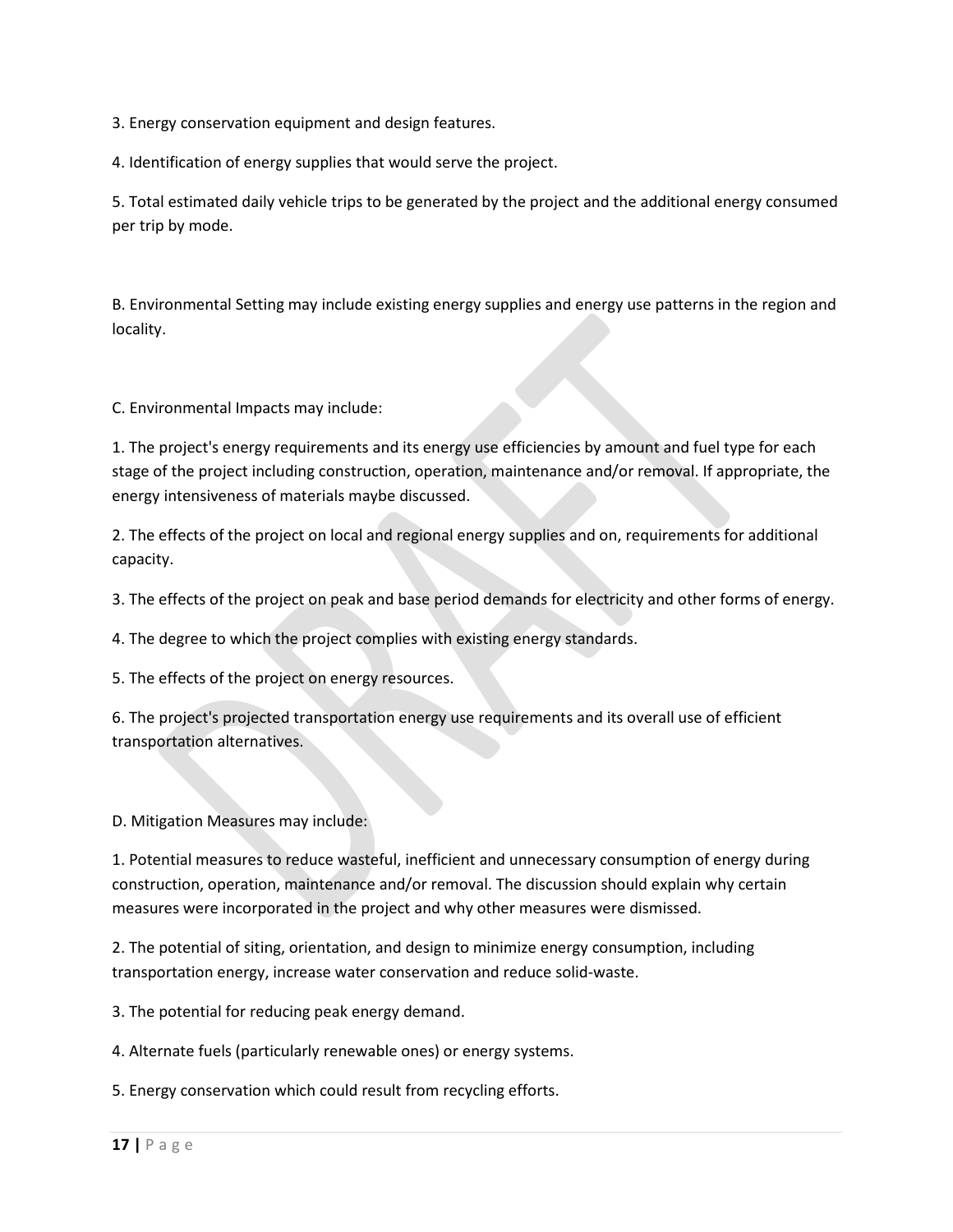- **6. Potential measures to reduce vehicle miles traveled include, but are not limited to:**
- **a. Improving or increasing access to transit.**
- **b. Increasing access to common goods and services, such as groceries, schools, and daycare.**
- **c. Incorporating affordable housing into the project.**
- **d. Improving the jobs/housing fit of a community.**
- **e. Incorporating neighborhood electric vehicle network.**
- **f. Orienting the project toward transit, bicycle and pedestrian facilities.**
- **g. Improving pedestrian or bicycle networks, or transit service.**
- **h. Traffic calming.**
- **i. Providing bicycle parking.**
- **j. Limiting parking supply.**
- **k. Unbundling parking costs.**
- *l***. Parking or roadway pricing or cash-out programs.**
- **m. Implementing a commute reduction program.**
- **n. Providing car-sharing, bike sharing, and ride-sharing programs.**
- **o. Providing transit passes.**

E. Alternatives should be compared in terms of overall energy consumption and in terms of reducing wasteful, inefficient and unnecessary consumption of energy. **Examples of project alternatives that may reduce vehicle miles traveled include, but are not limited to:**

**1. Locating the project in an area of the region that already exhibits below average vehicle miles traveled.**

- **2. Locating the project near transit.**
- **3. Increasing project density.**
- **4. Increasing the mix of uses within the project, or within the project's surroundings.**
- **5. Increasing connectivity and/or intersection density on the project site.**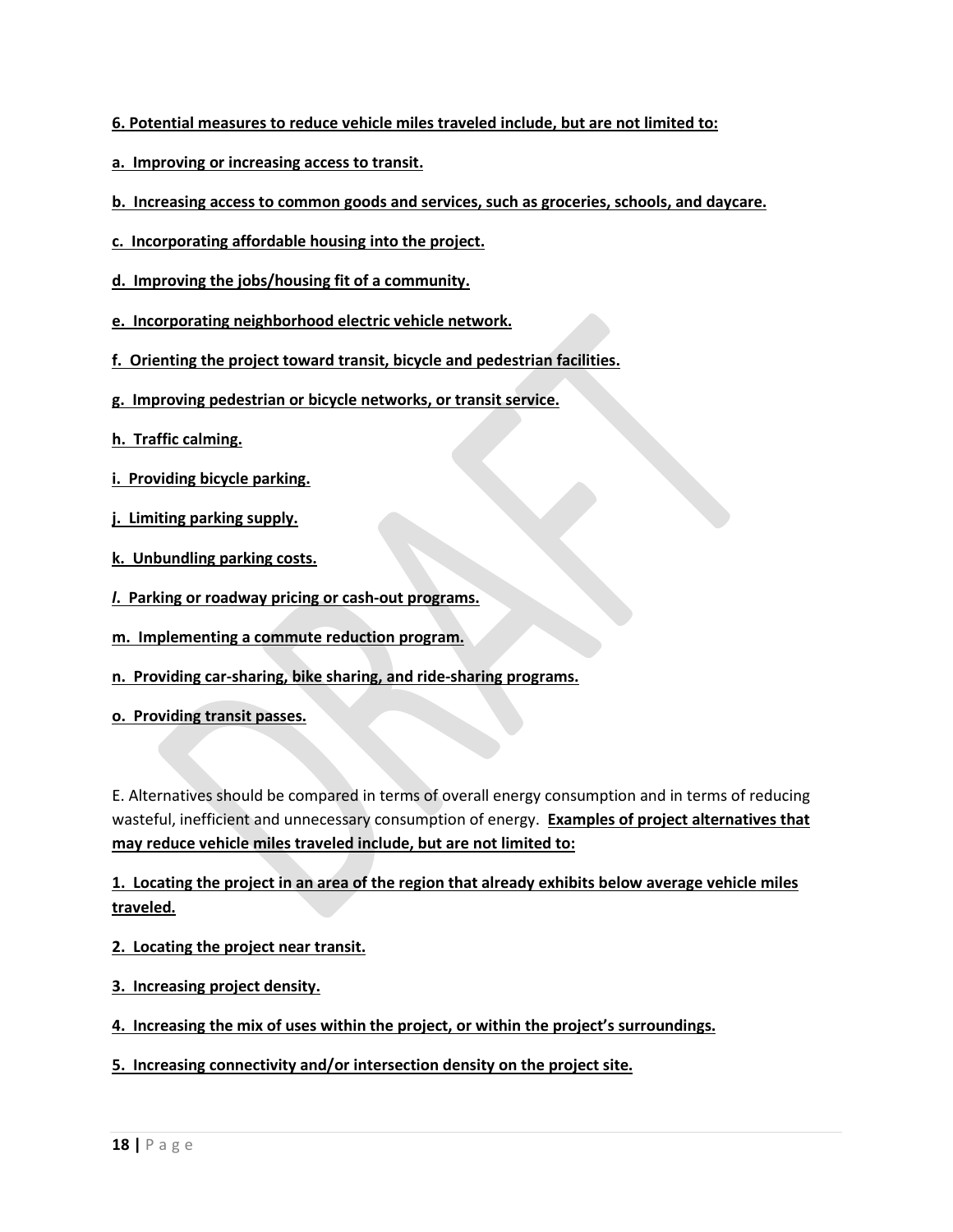**6. Deploying management (e.g. pricing, vehicle occupancy requirements) on roadways or roadway lanes.**

F. Unavoidable Adverse Effects may include wasteful, inefficient and unnecessary consumption of energy during the project construction, operation, maintenance and/or removal that cannot be feasibly mitigated.

G. Irreversible Commitment of Resources may include a discussion of how the project preempts future energy development or future energy conservation.

H. Short-Term Gains versus Long-Term Impacts can be compared by calculating the project's energy costs over the project's lifetime.

I. Growth Inducing Effects may include the estimated energy consumption of growth induced by the project.

Note: Authority cited: Sections 21083**, 21083.05** and 21087, Public Resources Code. Reference: Sections 21000-21176. Public Resources Code.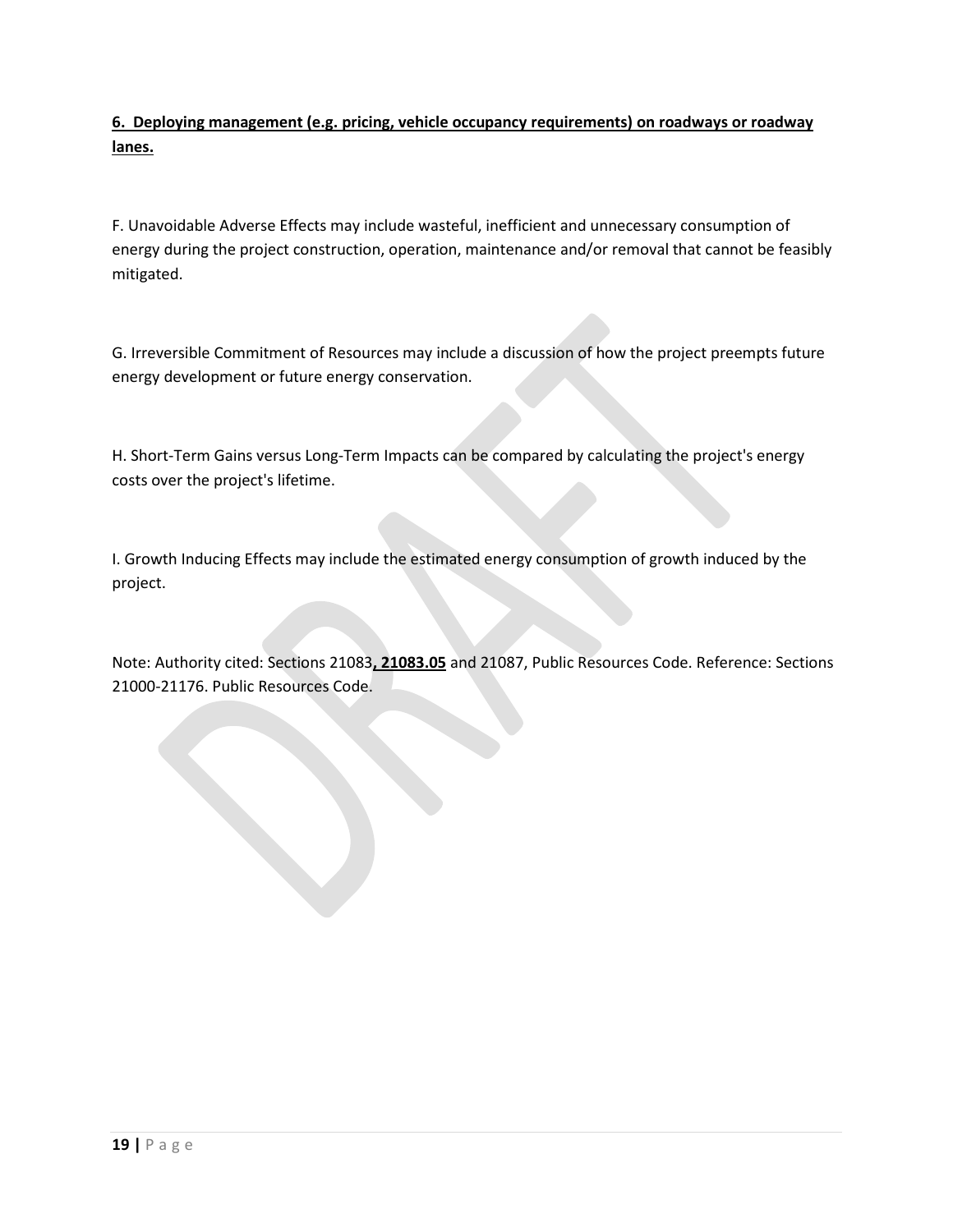# **Text of Proposed Amendments to Appendix G**

The following is an excerpt of Section XVI of existing Appendix G, as proposed to be amended to conform to proposed Section 15064.3:

[…]

XVI. TRANSPORTATION**/TRAFFIC** -- Would the project:

a) Conflict with a**n applicable** plan, ordinance or policy **establishing measures of effectiveness for the addressing the safety or** performance of the circulation system, **including transit, roadways, bicycle lanes and pedestrian paths? taking into account all modes of transportation including mass transit and non-motorized travel and relevant components of the circulation system, including but not limited to intersections, streets, highways and freeways, pedestrian and bicycle paths, and mass transit?**

b) **Cause vehicle miles traveled (per capita, per service population, or other appropriate measure) that exceeds the regional average for that land use? Conflict with an applicable congestion management program, including, but not limited to level of service standards and travel demand measures, or other standards established by the county congestion management agency for designated roads or highways?**

c) Result in **substantially unsafe conditions for pedestrians, bicyclists, transit users, motorists or other users of public rights of way by, among other things, increasing speeds, increasing exposure of bicyclists and pedestrians in vehicle conflict areas, etc.? a change in air traffic patterns, including either an increase in traffic levels or a change in location that results in substantial safety risks?**

d) Substantially **induce additional automobile travel by increasing physical roadway capacity in congested areas (i.e., by adding new mixed-flow lanes) or by adding new roadways to the network? increase hazards due to a design feature (e.g., sharp curves or dangerous intersections) or incompatible uses (e.g., farm equipment)?**

e) Result in inadequate emergency access?

**f) Conflict with adopted policies, plans, or programs regarding public transit, bicycle, or pedestrian facilities, or otherwise decrease the performance or safety of such facilities?**

**[**…]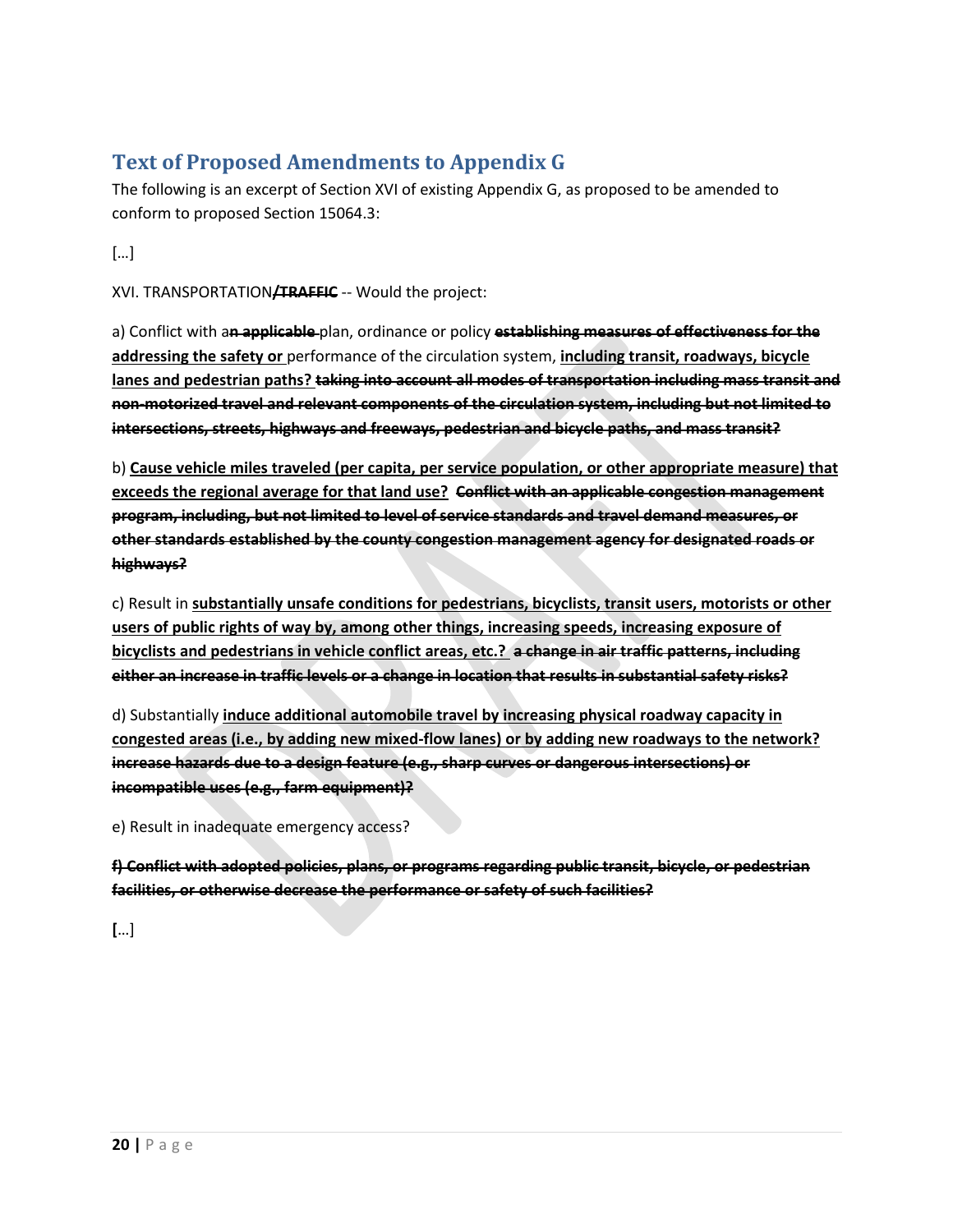# <span id="page-20-0"></span>**Providing Input**

This is a preliminary discussion draft, which we expect to change for the better through public input. We hope that you will share your thoughts and expertise in this effort.

### <span id="page-20-1"></span>**When and Where to Submit Comments**

Input may be submitted electronically to CEQA.Guidelines@ceres.ca.gov. While electronic submission is preferred, suggestions may also be mailed or hand delivered to:

> Christopher Calfee, Senior Counsel Governor's Office of Planning and Research 1400 Tenth Street Sacramento, CA 95814

Please submit all suggestions before **October 10, 2014** at **5:00 p.m**.

### <span id="page-20-2"></span>**Tips for Providing Effective Input**

OPR would like to encourage robust engagement in this update process. We expect that participants will bring a variety of perspectives. While opposing views may be strongly held, discourse can and should proceed in a civil and professional manner. To maximize the value of your input, please consider the following:

- In your comment(s), please clearly identify the specific issues on which you are commenting. If you are commenting on a particular word, phrase, or sentence, please provide the page number and paragraph citation.
- Explain why you agree or disagree with OPR's proposed changes. Where you disagree with a particular portion of the proposal, please suggest alternative language.
- Describe any assumptions and support assertions with legal authority and factual information, including any technical information and/or data. Where possible, provide specific examples to illustrate your concerns.
- When possible, consider trade-offs and potentially opposing views.
- Focus comments on the issues that are covered within the scope of the proposed changes. Avoid addressing rules or policies other than those contained in this proposal.
- Consider quality over quantity. One well-supported comment may be more influential than one hundred form letters.
- Please submit any comments within the timeframe provided.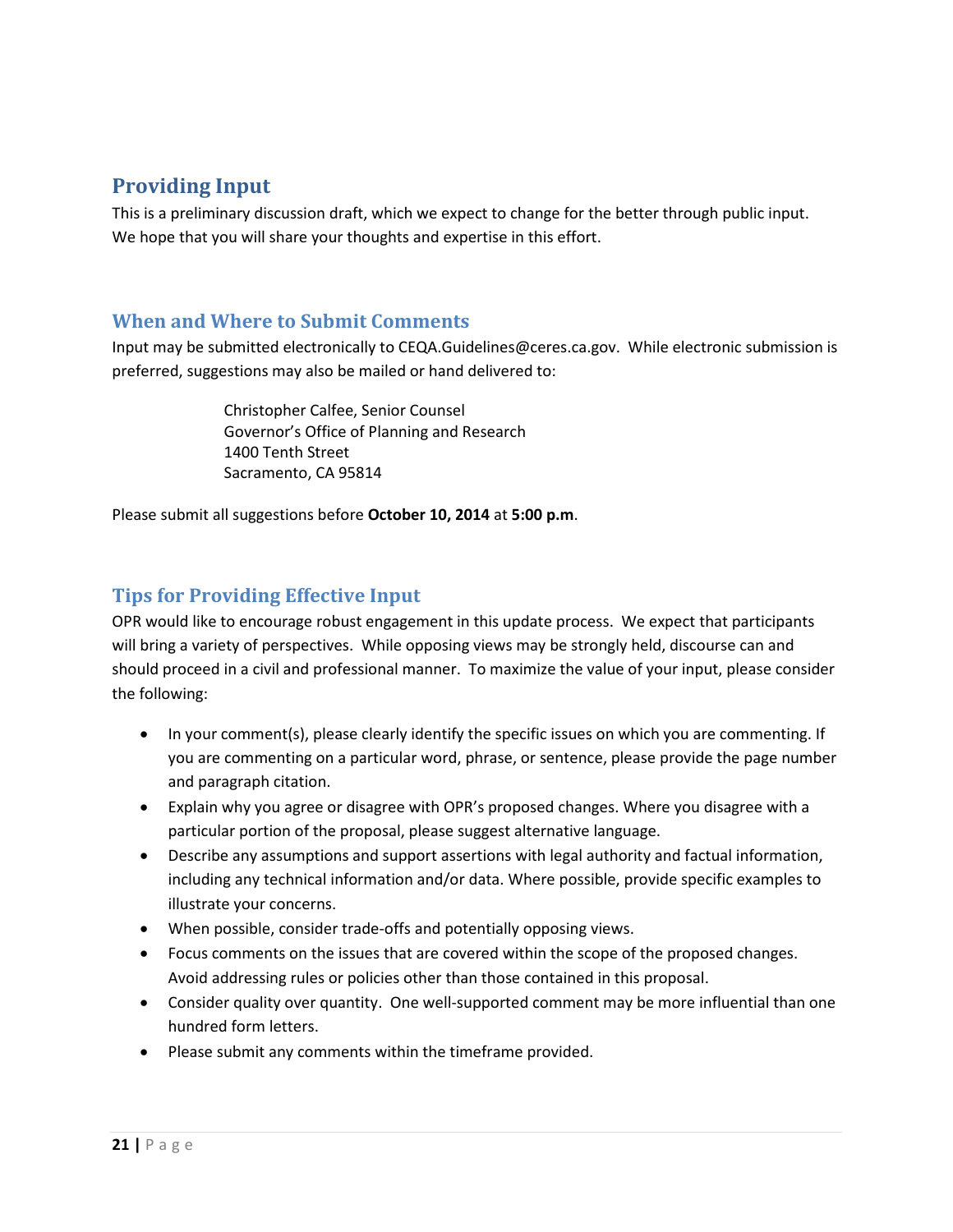# <span id="page-21-0"></span>Appendices

- Appendix A: Frequently Asked Questions
- Appendix B: Vehicle Miles Traveled, Air Quality and Energy
- Appendix C: Technical Considerations in Assessing Vehicle Miles Traveled
- Appendix D: Sample Trip-Based VMT Calculation
- Appendix E: Estimating VMT From Roadway Capacity Increasing Projects
- Appendix F: Available Models for Estimating Vehicle Miles Traveled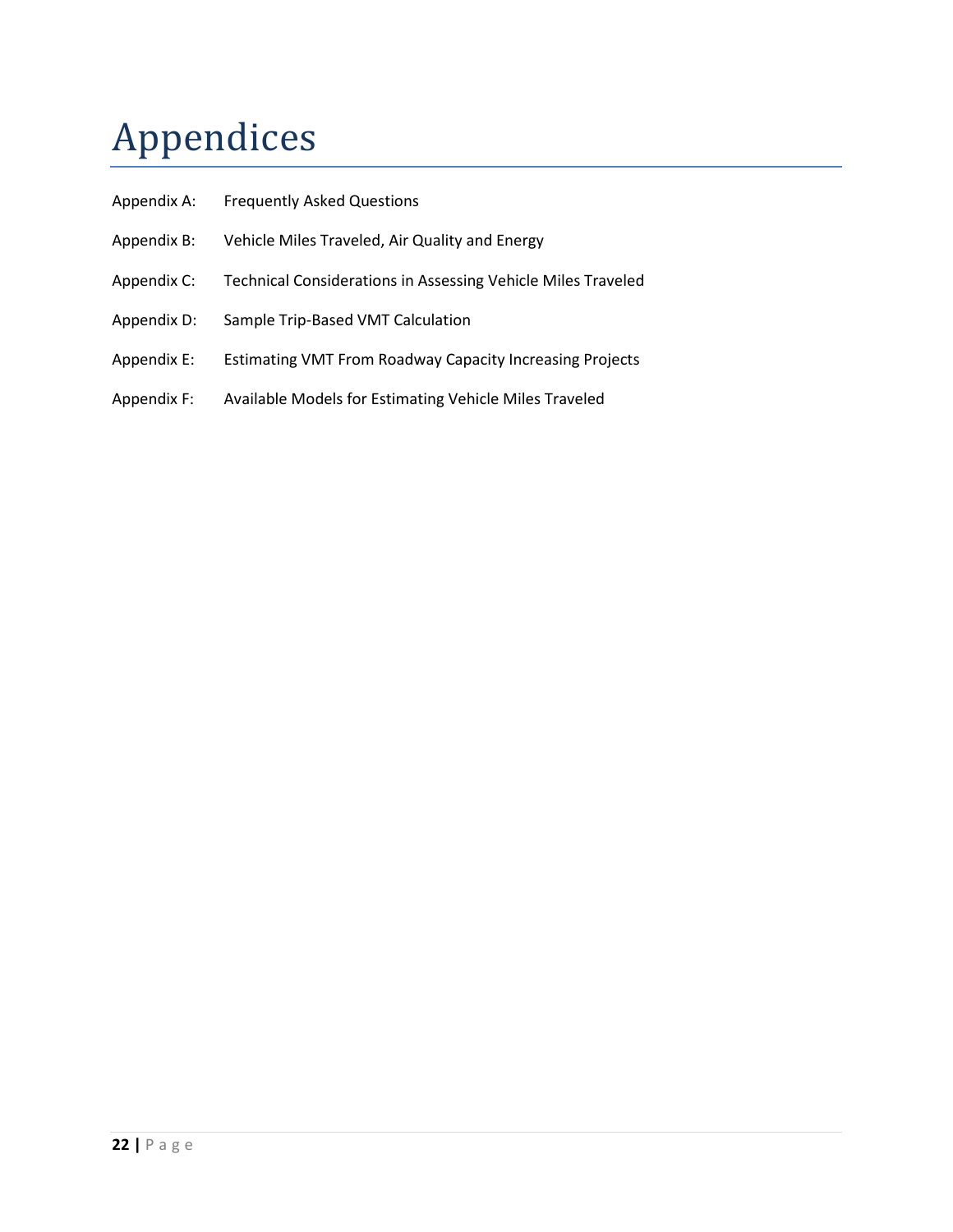# Appendix A

### **Frequently Asked Questions**

### *1. What is "level of service" and how is it used in environmental review?*

Many jurisdictions use "level of service" standards to measure potential transportation impacts of development projects and long range plans. Commonly known as LOS, level of service measures vehicle delay at intersections and on roadways and is represented as a letter grade A through F. LOS A represents free flowing traffic, while LOS F represents congested conditions. LOS standards are often found in local general plans and congestion management plans. LOS is also often used in traffic impact studies prepared under the California Environmental Quality Act (CEQA). Exceeding LOS standards can require changes in proposed projects, installation of additional infrastructure, or, in some cases, financial penalties.

### *2. What is wrong with treating congestion as an environmental impact under CEQA?*

Stakeholders have reported several problems with level of service, and congestion generally, as a measure of environmental impact under CEQA. First, as a measure of delay, congestion measures more of social, rather than an environmental impact. Second, the typical way to mitigate congestion impacts is to build larger roadways, which imposes long-term maintenance costs on tax-payers, pushes out other modes of travel, and may ultimately encourage even more congestion. Third, addressing congestion requires public agencies to balance many factors, including fiscal, health, environmental and other quality of life concerns. Such balancing is more appropriate in the planning context where agency decisions typically receive deference.

#### *3. How does SB 743 affect the use of level of service to measure transportation impacts?*

SB 743 requires the Governor's Office of Planning and Research (OPR) to amend the CEQA Guidelines to provide an alternative to level of service for evaluating transportation impacts. The alternative approach must "promote the reduction of greenhouse gas emissions, the development of multimodal transportation networks, and a diversity of land uses." (*New* Public Resources Code Section 21099(b)(1).) According to the statute, potential alternative measurements of transportation impacts may include "vehicle miles traveled, vehicle miles traveled per capita, automobile trip generation rates, or automobile trips generated." (*Ibid*.) OPR must develop an alternative approach for areas near transit, but also has discretion to develop such alternative criteria beyond those areas, if appropriate. (*Id*. at subd. (c).)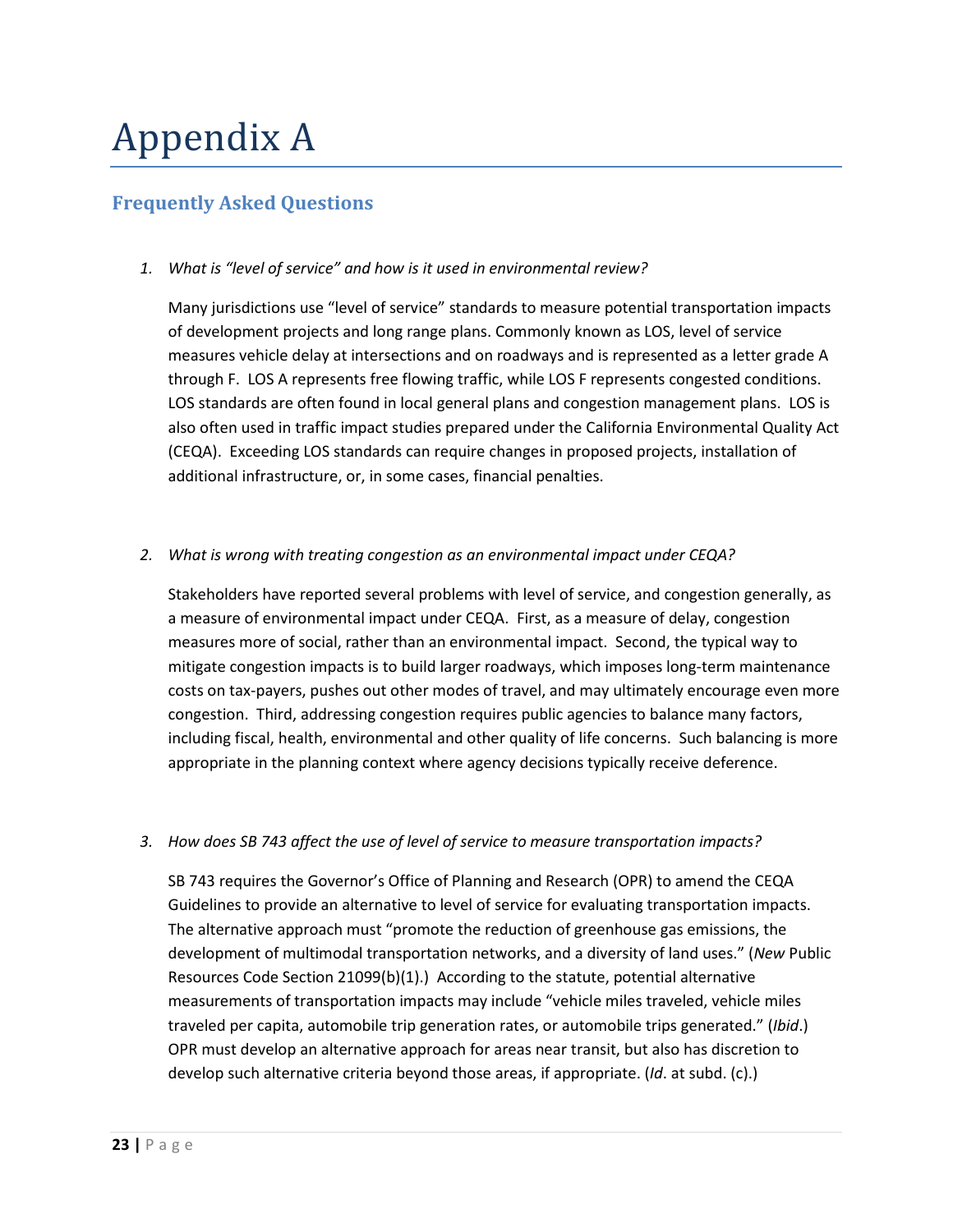Transportation impacts related to air quality, noise and safety must still be analyzed under CEQA where appropriate. (*Id*. at subd. (b)(3).)

### *4. Will the new CEQA Guidelines eliminate the use of level of service in all cases?*

No. Automobile delay will no longer be considered a significant environmental impact under CEQA in areas specified in the Guidelines. As currently proposed, those areas would initially include areas near transit, as well as those jurisdictions that wish to opt-in to this new approach. After a period of time, the new Guidelines would apply throughout the state. Level of service may still be used, however, for planning purposes outside of CEQA (see below).

*5. Some communities still use level of service to plan their transportation networks. Will the new guidelines prevent my city/county from using it for that purpose?*

No. The Guidelines only address impacts analysis under CEQA. Many jurisdictions have level of service standards in their general plans, zoning codes and fee programs. These proposed Guidelines would not affect those uses of level of service. Maintaining level of service in planning allows a jurisdiction to balance automobile delay with other interests, e.g. mode share objectives, human health, fiscal health, etc.

*6. Doesn't level of service help indicate whether the project will cause safety concerns? How will the new Guidelines address local safety?*

Safety is an issue that both the statute and these proposed Guidelines identify as a potential area of study under CEQA. Level of service does not itself measure safety. For example, higher level of service often indicates higher vehicle speeds, which put all road users at greater risk in the event of a collision. On the other hand, it may indicate areas where large speed differentials might occur, for example an off ramp backing up onto a highway mainline. Where analysis is needed to determine the significance of potential safety impacts, that analysis will still be required under these proposed Guidelines.

### *7. Traffic causes air quality and noise problems. How will those issues be addressed in the new Guidelines?*

SB 743 and these proposed Guidelines explicitly specify that potential impacts from transportation other than delay, for example air quality and noise, continue to be analyzed under CEQA. The methods for addressing those factors remain unchanged.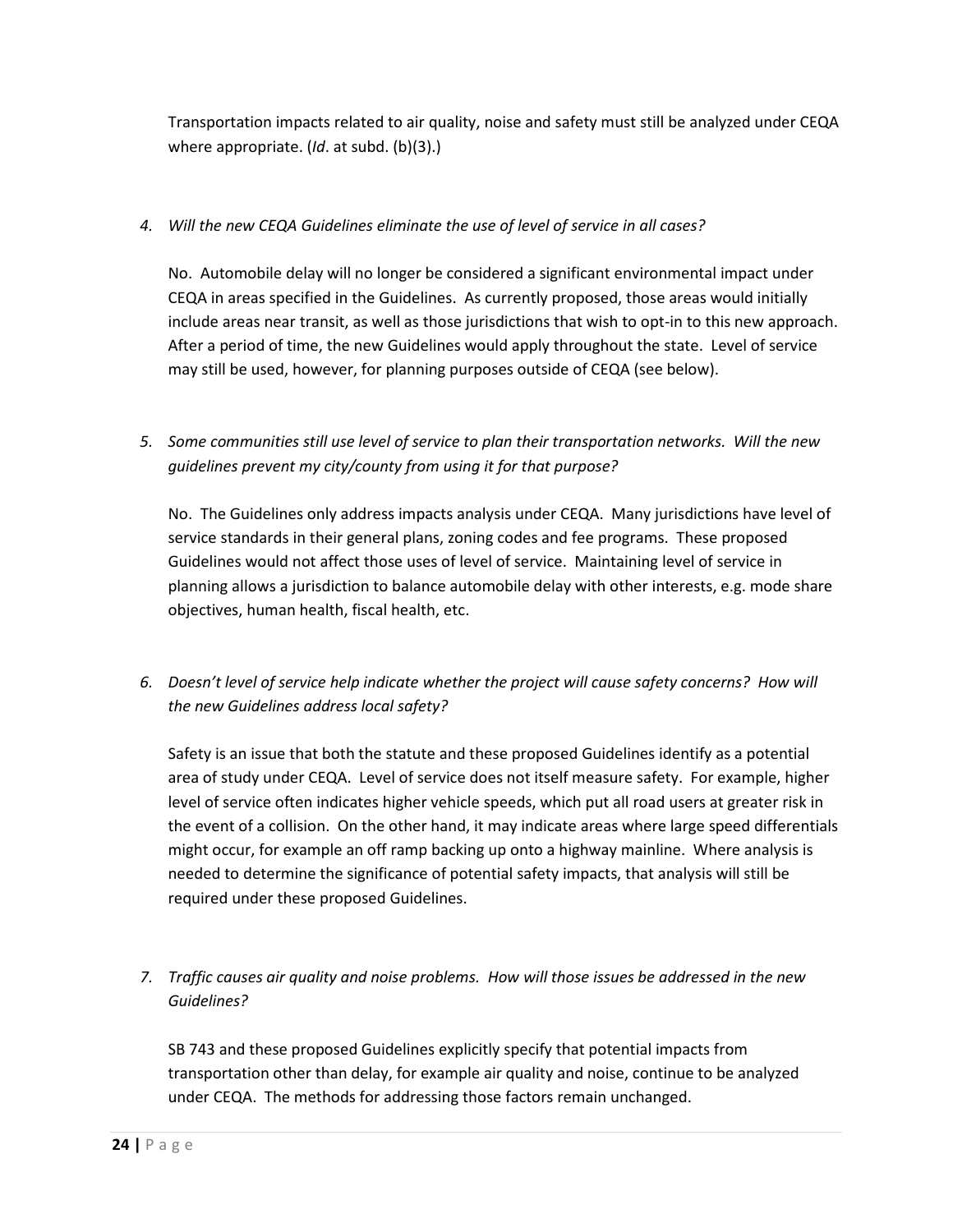*8. How will the new Guidelines affect fee programs in my community?*

SB 743 and these proposed Guidelines both recognize that jurisdictions maintain their ability to retain and enact fee programs, including those based on level of service. The proposed Guidelines explicitly state that they do not limit the discretion of public agencies in implementing other laws, including city and county general plans, zoning codes and other planning laws.

### *9. Why not limit the change to just transit priority areas?*

OPR looked broadly, but did not find a geographic area of the state or project type for which use of level of service would do a better job of protecting the environment or human health, or achieving the interests specified in the statute (promoting reduction of greenhouse gas emissions, development of multimodal transportation networks, and a diversity of land uses) than vehicle miles traveled. However, as noted above, the proposed guideline would phase-in application of the new methodology, and would start in areas near transit.

### *10. My community does not have frequent transit. What options are available for reducing VMT?*

Extensive research has been conducted on different ways that local governments can reduce vehicle miles traveled. Some useful sources of information include:

- California Air Pollution Control Officers Association, ["Quantifying Greenhouse Gas](http://www.capcoa.org/wp-content/uploads/2010/11/CAPCOA-Quantification-Report-9-14-Final.pdf)  [Mitigation Measures,](http://www.capcoa.org/wp-content/uploads/2010/11/CAPCOA-Quantification-Report-9-14-Final.pdf)" (August 2010)
- California Energy Commission, ["Energy Aware Planning Guide"](http://www.energy.ca.gov/2009publications/CEC-600-2009-013/CEC-600-2009-013.PDF) (February 2011)
- Salon, Deborah, ["Quantifying the effect of local government actions on VMT,](http://www.arb.ca.gov/research/rsc/10-18-13/item3dfr09-343.pdf)" Prepared for the California Air Resources Board and the California Environmental Protection Agency (September 2013)

### *11. Didn't SB 743 make other changes to CEQA related to infill projects?*

Yes. SB 743 created a new exemption from CEQA for certain projects that are consistent with a Specific Plan. (See New Public Resources Code Section 21155.4.) SB 743 also provides that certain types of infill projects are not required to analyze aesthetic impacts or impacts related to parking. (New Public Resources Code Section 21099, subd. (d).) Those changes went into effect January 2014. Additional information regarding those provisions is available [here.](http://opr.ca.gov/s_transitorienteddevelopmentsb743.php)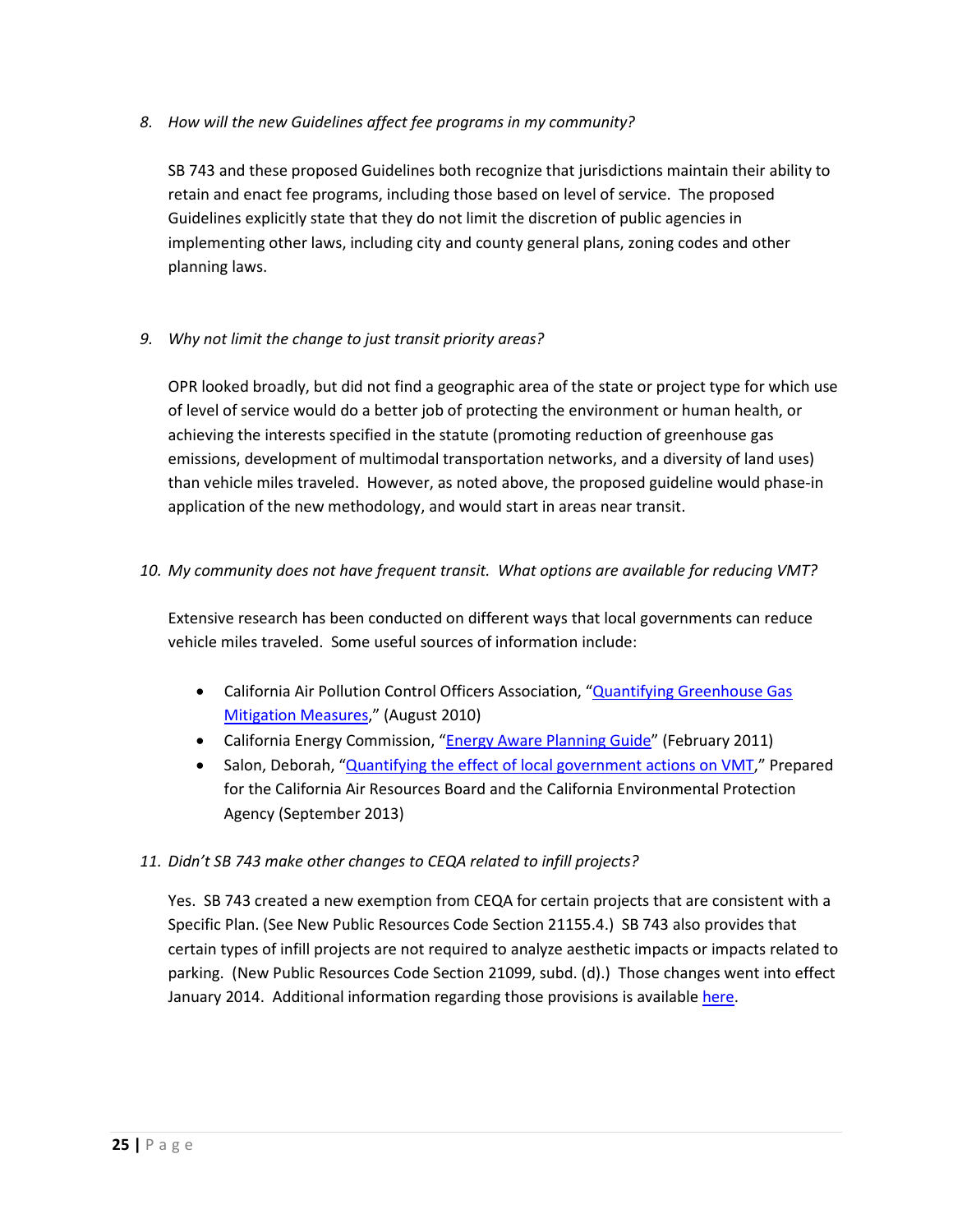### *12. When would the new rules go into effect?*

OPR released a *preliminary discussion draft* on August 6, 2014. That draft will likely undergo significant revisions in response to public input. After a full public vetting, OPR will then submit a draft to the Natural Resources Agency, which will then conduct a formal rulemaking process. That rulemaking process will itself entail additional public review, and may lead to further revisions. New rules would not go into effect until after the Natural Resources Agency adopts the new Guidelines, and the package undergoes review by the Office of Administrative Law. Notably, the new Guidelines would apply prospectively only, and would not affect projects that have already commenced environmental review.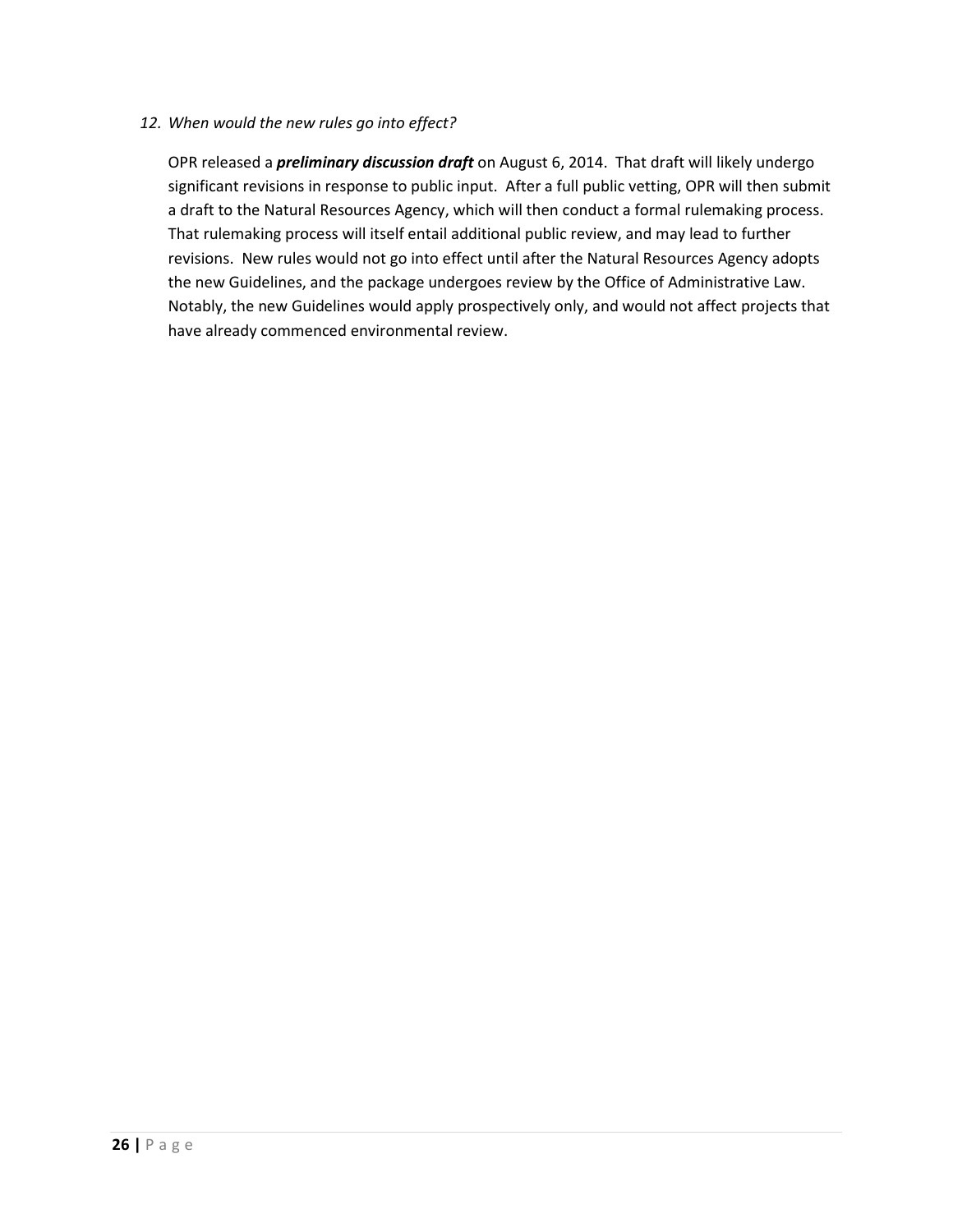# Appendix B

### **Vehicle Miles Traveled, Air Quality and Energy**

Vehicle travel leads to a number of direct and indirect impacts to the environment and human health. Among other effects, loading additional vehicle miles traveled, or VMT, onto the roadway network leads to increased emissions of air pollutants, including greenhouse gases, as well as increased consumption of energy. Some direct effects of increased VMT are described below.

### **Air Pollution**

In California, transportation is associated with more greenhouse gas emissions than any other sector. Increased tailpipe emissions are a direct effect of increased VMT.

As VMT increases, so do carbon dioxide (CO2), (Chester and Horvath, 2009) methane (CH4), and nitrogen dioxide (N20) emissions. (U.S. Environmental Protection Agency, *Emission Facts: Greenhouse* [Gas Emissions from a Typical Passenger Vehicle](http://yosemite.epa.gov/oa/eab_web_docket.nsf/filings%20by%20appeal%20number/d67dd10def159ee28525771a0060f621/$file/exhibit%2034%20epa%20ghg%20emissions%20fact%20sheet...3.18.pdf) (February 2005).) The U.S. Environmental Protection Agency estimates that model 2005 passenger vehicles in the US emit an average of 0.0079 grams of N2O and 0.0147 grams of NH4 per mile. (U.S. Environmental Protection Agency, [Climate Leaders Greenhouse](http://www.epa.gov/climateleadership/documents/resources/mobilesource_guidance.pdf)  [Gas Inventory Protocol Core Module Guidance: Direct Emissions from Mobile Combustion Sources](http://www.epa.gov/climateleadership/documents/resources/mobilesource_guidance.pdf) (May 2008).) Other air pollutants also directly result from increased VMT. Per mile traveled, California's light vehicles emit:

- 2.784 grams of CO
- 0.272 grams of NOX
- 0.237 grams of ROC (reactive organic gases, similar to volatile organic compounds)

(California Air Resources Board, [Methods to Find the Cost-Effectiveness of Funding Air Quality Projects](http://www.arb.ca.gov/planning/tsaq/eval/evaltables.pdf) (May 2013).) While technological improvements are reducing vehicle emissions, those improvements are being eroded by a dramatic increase in vehicle miles traveled. (U.S. Environmental Protection Agency[, Our Built and Natural Environments](http://www.epa.gov/dced/pdf/b-and-n/b-and-n-EPA-231K13001.pdf) 2nd Ed. (June 2013).)

### **Energy**

In addition to generating air pollution, vehicle travel can consumes substantial amounts of energy. Over 40 percent of California's energy consumption occurs in the transportation sector. (See California Energy Commission, ["Energy Aware Planning Guide"](http://www.energy.ca.gov/2009publications/CEC-600-2009-013/CEC-600-2009-013.PDF) (February 2011).) Passenger vehicles account for 74 percent of emissions from the transportation sector. (*Ibid*.)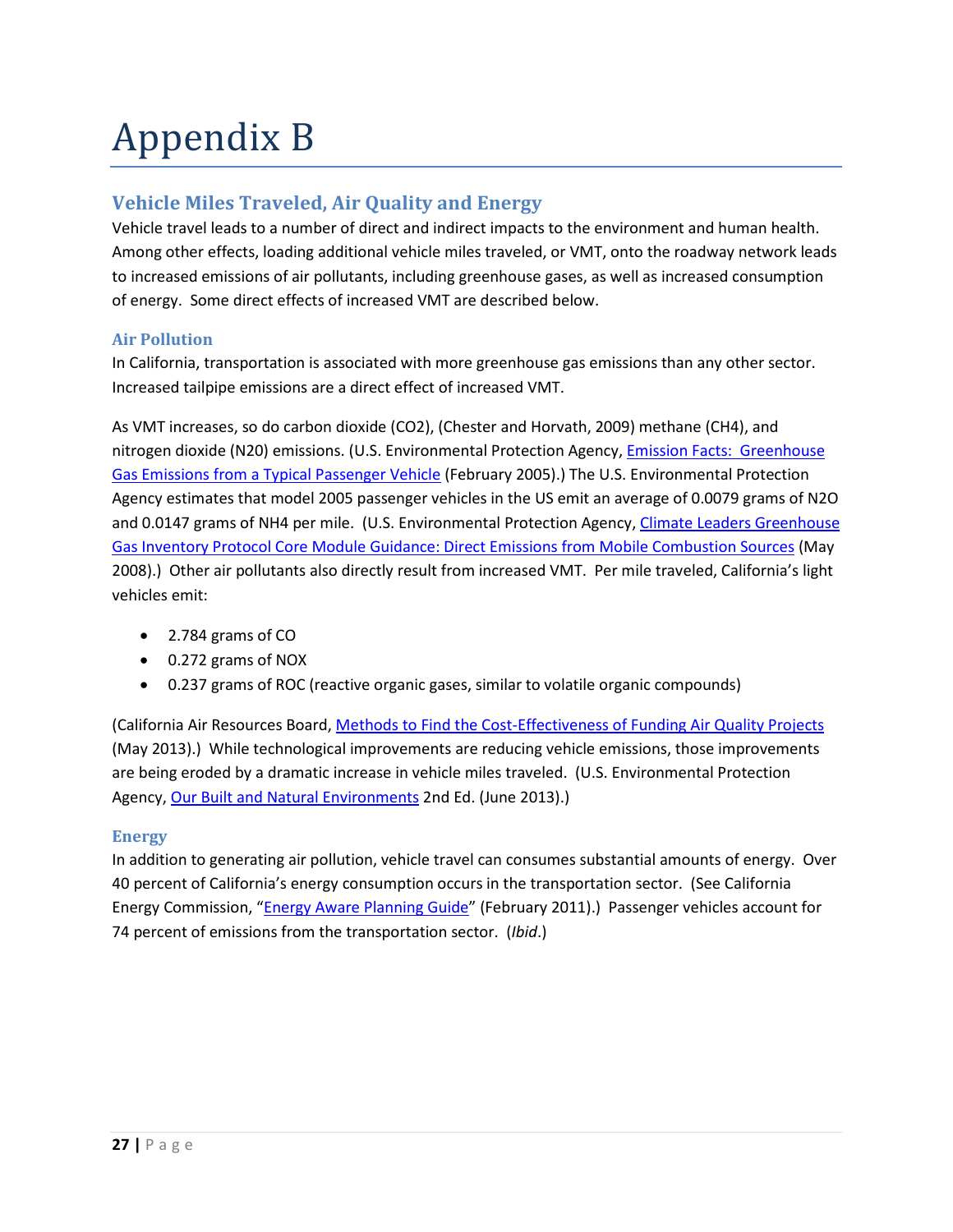# Appendix C

### **Technical Considerations in Assessing Vehicle Miles Traveled**

Many practitioners are familiar with accounting for vehicle miles traveled, commonly referred to as VMT, in connection with long range planning, or as part of the analysis of a project's greenhouse gas emissions or energy impacts. This Appendix provides background information on how vehicle miles traveled may be assessed as part of a transportation impacts analysis under the California Environmental Quality Act.

### **What VMT to Count**

The simplest and most straightforward counting method is to simply estimate VMT from trips generated or attracted by a project (i.e., from trips made by residents, employees, students, etc.). This method is known as trip-based VMT. Agencies with access to more sophisticated modeling capabilities have can examine VMT in a more comprehensive manner, examining projected travel behavior, including effects the project has on other trip segments. For projects that might replace longer trips with shorter ones, a lead agency might analyze total area-wide VMT to see whether it would decrease were the project to be built. These methods are described below. [Additional background information regarding travel demand models is available in the California Transportation Commission's ["2010 Regional](http://www.dot.ca.gov/hq/tpp/offices/orip/rtp/index_files/2010%20RTPGuidelines_Jan2011_Technical_Change.pdf)  [Transportation Plan Guidelines,](http://www.dot.ca.gov/hq/tpp/offices/orip/rtp/index_files/2010%20RTPGuidelines_Jan2011_Technical_Change.pdf)" beginning at page 35.]

#### *Trip-based VMT*

Trip-based VMT includes all VMT from trips that begin or end at the project. It answers the question, "How much driving would be needed to get people to and from the project?" Standard 4-step travel demand models can measure trip-based VMT. For residential development, trip-based VMT is called home-based VMT.

#### *Tour-based VMT*

A tour is defined as a series of trips beginning and ending at the residence. Tour-based VMT includes all VMT from the entire tour that includes a stop at the project. As such, it captures the influence the project has on broader travel choices; for example, a project which is accessible by automobile can influence a traveler to choose travel by automobile for their day's needs, and this choice necessitates automobile use along the rest of their tour, which in turn can influence destination choices. Tour-based models, which are typically activity-based models, model entire tours rather than trips. Tour-based VMT for a residential development, for example, would count all the travel undertaken by its residents; this is called household VMT.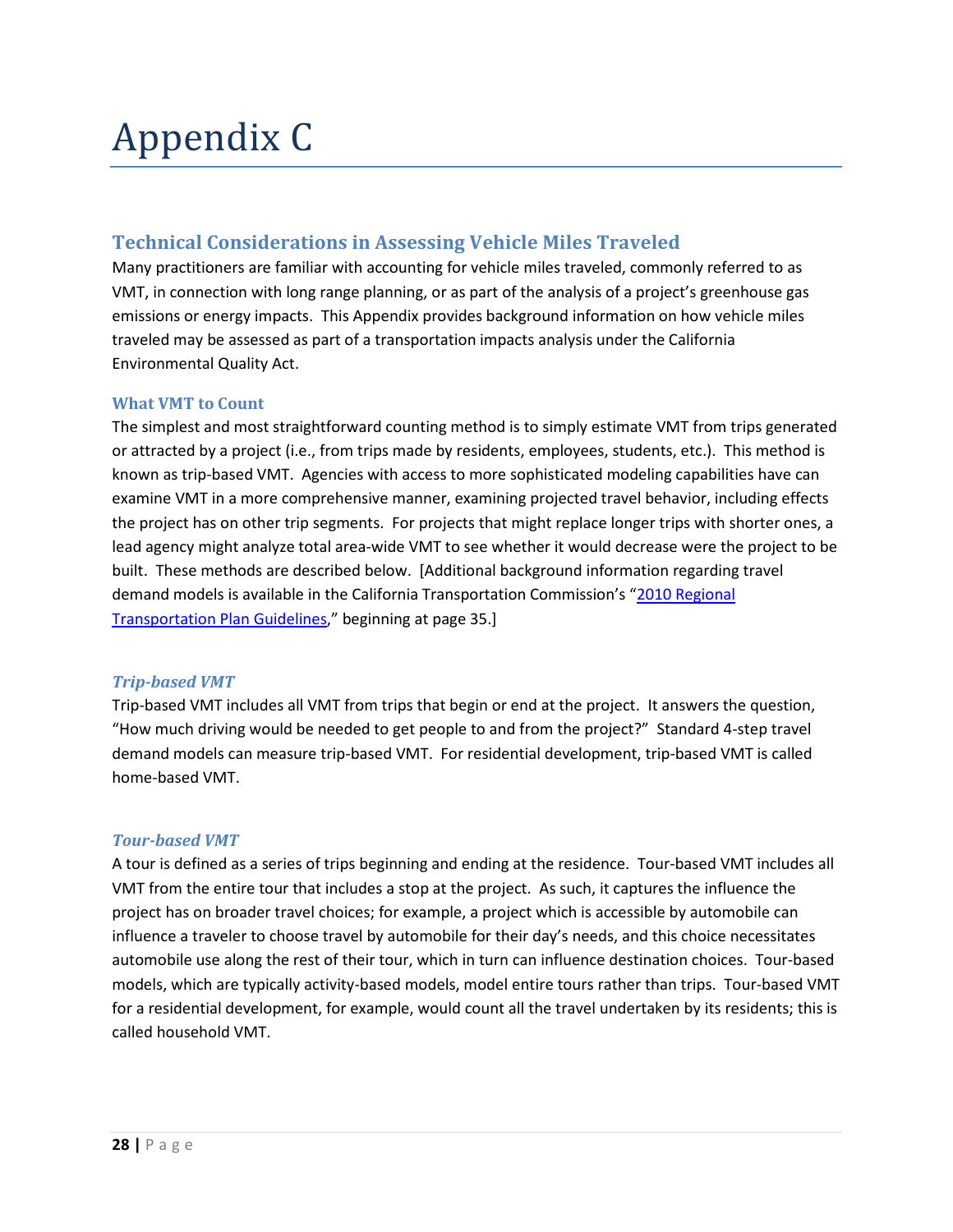### *A shortcut: mapping trip- and tour-based VMT*

Trip- or tour-based travel can be calculated on a project-by-project basis, but it is also possible to use a travel demand model to map the VMT of existing development. Because the travel behavior of new development tends to mimic that of existing development, such maps could be used to estimate VMT from new development in those locations.

#### *Area-wide VMT*

An area-wide analysis compares total VMT with and without the project. It answers the question, "What is the net effect of the project on area VMT?" The area for analysis should be chosen to capture the full VMT effects of the project; it should avoid truncating the analysis. In some cases, a strategically located project can reduce the total amount of VMT by substituting shorter trips for longer ones. For example, a grocery store in an area that previously had none could allow shorter shopping trips to substitute for longer ones. The area-wide VMT method should also be used when calculating the VMT impacts of transportation infrastructure projects.

#### **Choosing a Denominator**

A transportation analysis for a land use project should measure transportation efficiency, rather than the total amount of VMT generated. Therefore, a VMT metric used for trip- or tour-based assessments should include a denominator. Typical denominators include per capita for residential, per employee for office, and per trip for other uses. Per person-trip is another option that could be used for all land use types. Note, examination of area-wide VMT typically does not include a denominator, because the objective is to examine the magnitude of increase or decrease in total VMT.

### **Measuring VMT for Land Use Projects**

The proposed Guidelines suggest that projects generating or attracting greater than regional average VMT may be an indication of a significant transportation impact. Similarly, the proposed Guidelines suggest that a net reduction in VMT may be an indication of a less than significant impact. The paragraphs below provide additional detail on how an agency might make those determinations.

### *Calculating Regional Average VMT*

When comparing project VMT to regional average VMT, the same denominator and VMT counting method (trip-based or tour-based) should be used. For example, a trip-based VMT analysis for a residential project, which estimates home-based VMT per capita, should be compared with the regional total home based VMT divided by the total regional population. Totals should be taken over the entire region, i.e. the full geography of the MPO or RTPA.

#### *Demonstrating a Reduction in Area-Wide VMT*

The area-wide method of counting VMT may be used to determine whether total VMT increases or decreases with the project. The area chosen for analysis should cover the full area over which the project affects travel behavior.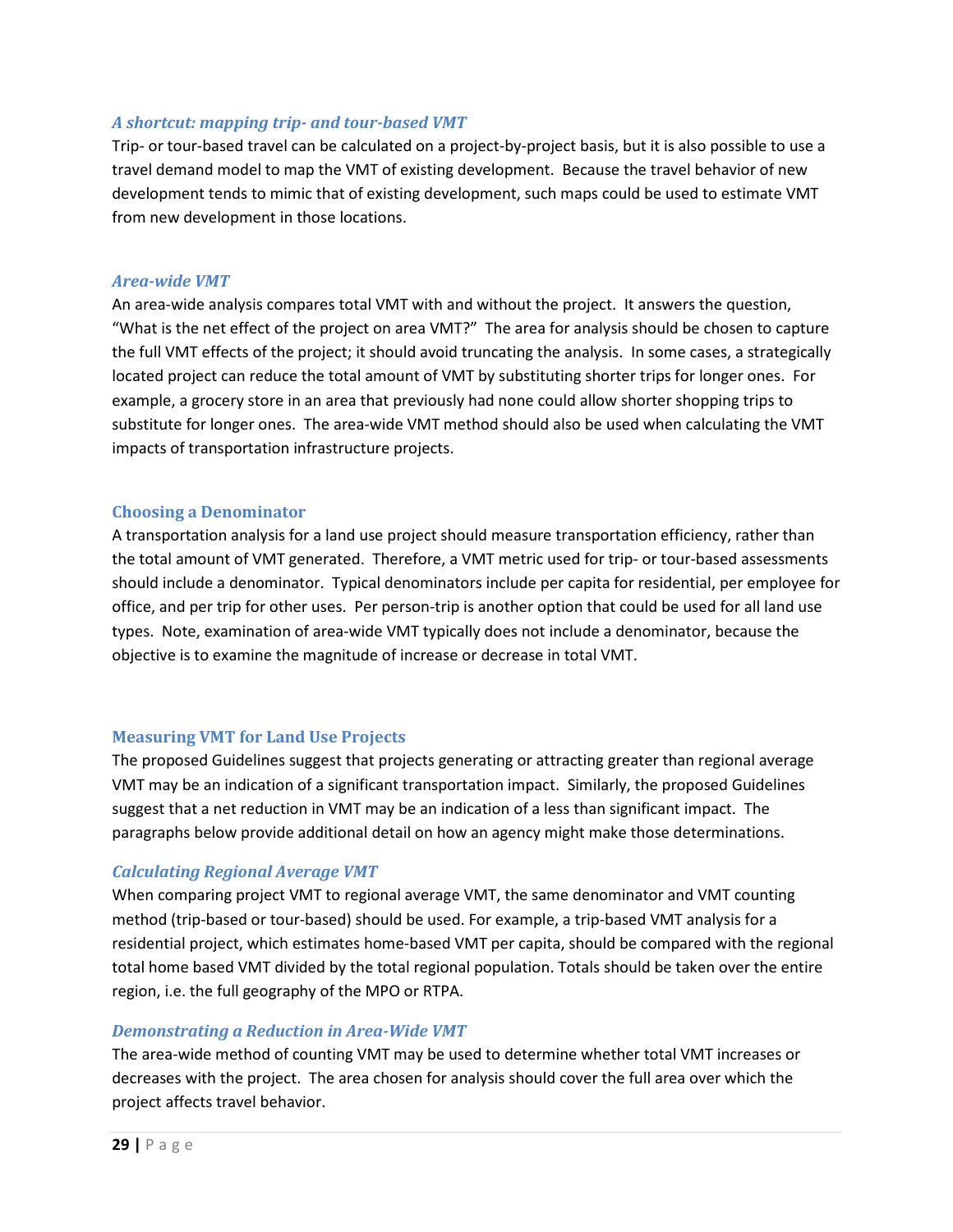Transportation projects should assess VMT using the area-wide method. Transit and active transportation projects can generally be presumed to reduce total VMT, unless substantial evidence demonstrates otherwise, because their largest effect on VMT is typically mode shift away from automobile use. Projects that increase physical roadway capacity typically induce additional vehicle travel, generally leading to increases in total VMT. However, a roadway project that improves connectivity can, in some cases, shorten trip lengths sufficiently to outweigh the induced travel effect, leading to an overall reduction in VMT.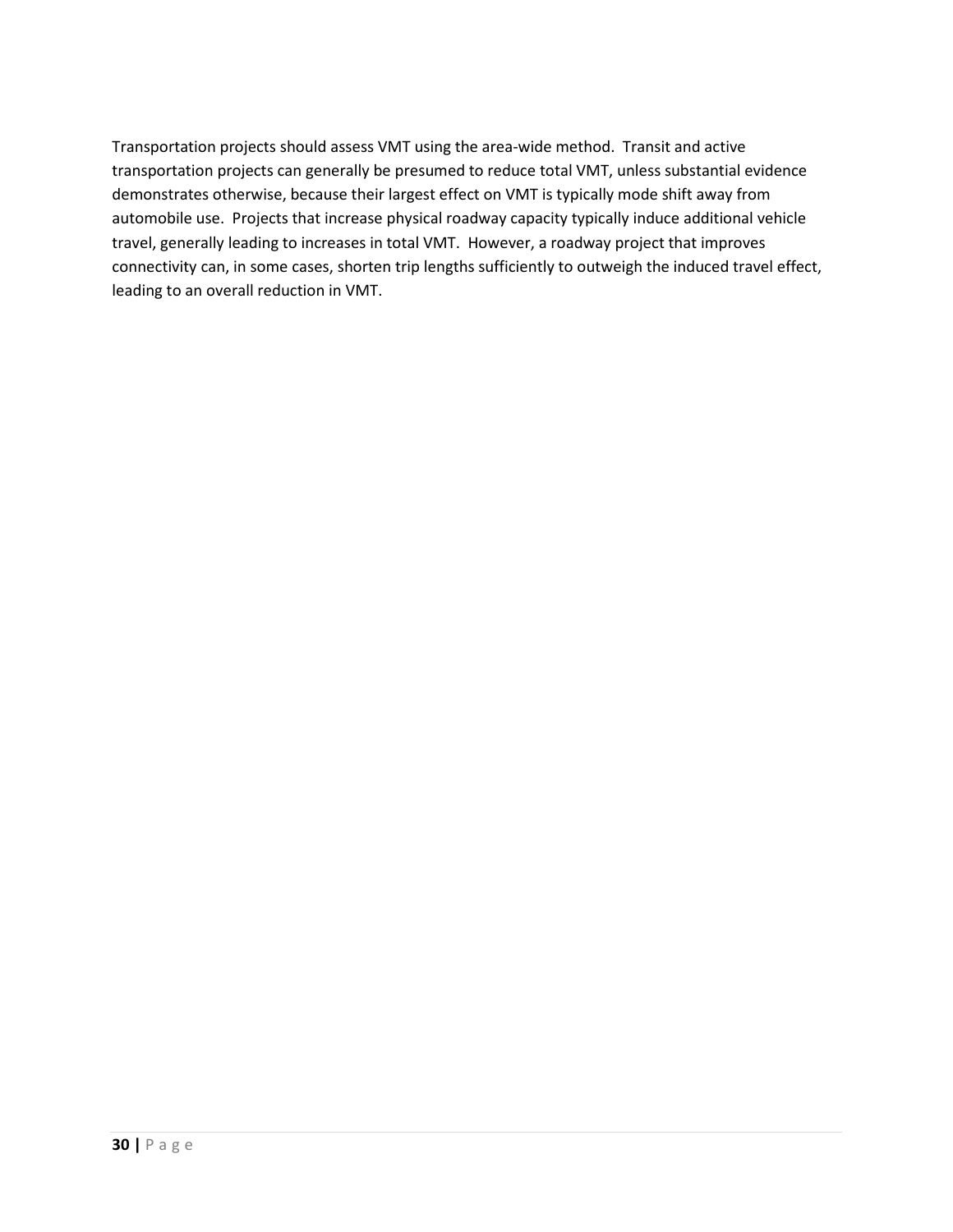# Appendix D

### **Sample Trip-Based VMT Calculation**

This sample describes the steps in estimating the vehicle miles traveled associated with a project. In this example, a 100 unit residential subdivision is proposed in a low-density large lot development pattern (i.e., one unit per 5 acres). This type of pattern has no mix of uses and relatively long distances to jobs, schools, and services. As such, residents typically have to rely on private vehicles for any trip and each trip is many miles. With no mix of uses, no 'internal' vehicle trips are projected to occur. To estimate daily VMT for the project, the following steps are used.

1. Multiply the number of residential units (100) by an average vehicle daily trip rate. This rate can be obtained by conducting local surveys of at least three similar sites, but in absence of this data, the analyst can rely on the ITE *Trip Generation Manual*. The manual contains an average daily vehicle trip rate for single family detached homes of 9.52. It should be noted that this rate only captures trip to/from the home (i.e., home-based work (HBW) and home-based other (HBO)) and not all trips made by the residents of the home.

100 single-family detached residential dwelling units x 9.52 vehicle trips per unit =

### 952 daily vehicle trips

2. Multiply the number of home-based trips by trip lengths. If trip lengths are available by trip purpose, then the trip generation estimate should be divided into purposes based on household survey data or travel forecasting model estimates. Potential sources for trip lengths by purpose are available through the California Household Travel Survey, the National Household Travel Survey, and MPO model estimates. In this simple estimate, only one trip length is assumed to be available and it represents the average weekday trip length for California based on the National Household Travel Survey.

952daily vehicle trips x 10 miles per trip = 9,520 daily VMT

9,520 daily VMT/100 residential units =

### 95.2 daily VMT per residential unit

3. Divide by the expected average project household occupancy. A specific estimate based on project characteristics (i.e. unit sizes and number of bedrooms) and location is preferable. Here we use the average for Sacramento County, 2.69 persons per household:

95.2 daily VMT generated per residential unit / 2.69 persons per unit =

### 35.4 daily VMT per capita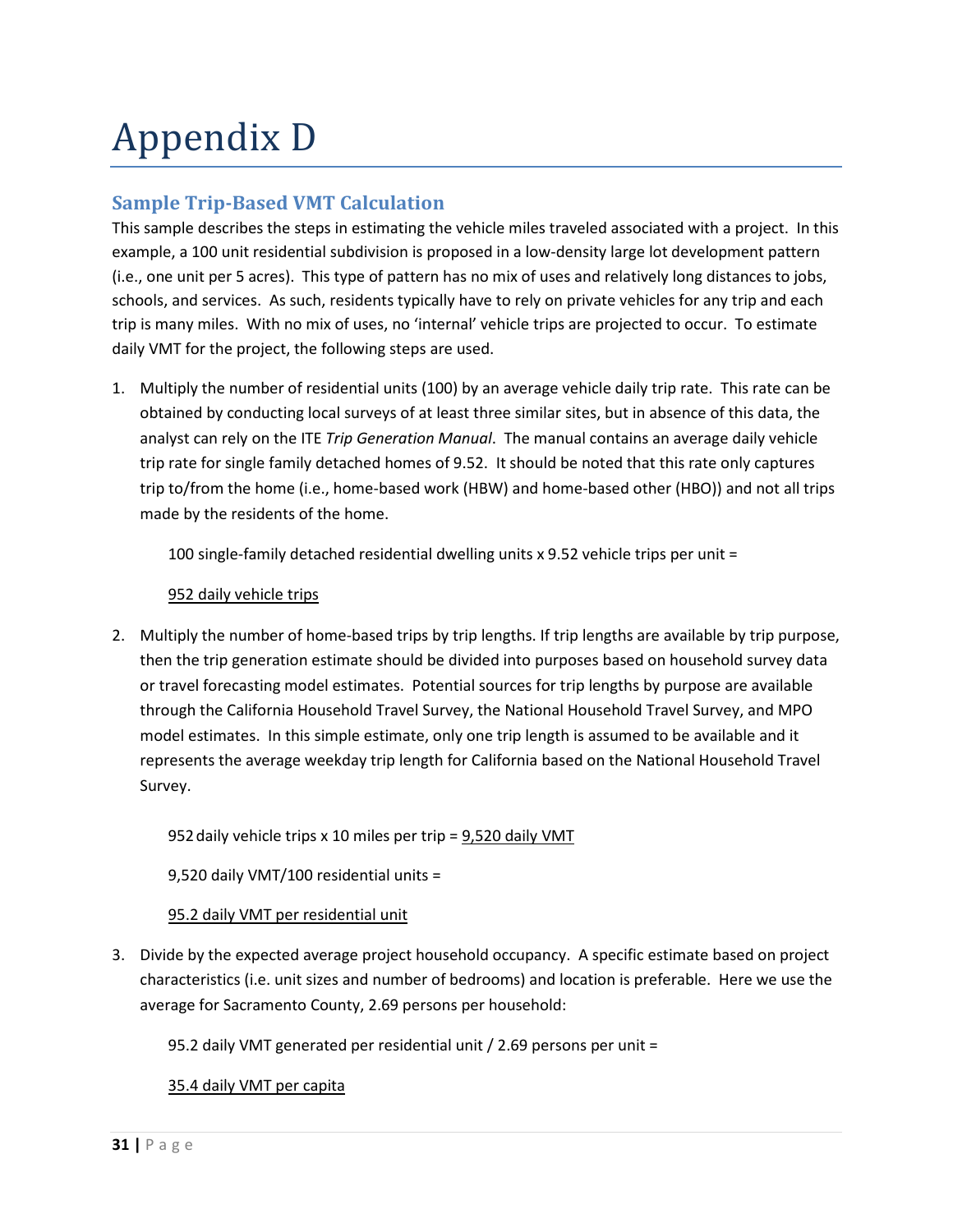# Appendix E

# **Estimating VMT From Roadway Capacity Increasing Projects**

### **Introduction**

CEQA requires analysis of a project's potential growth-inducing impacts. (Public Resources Code § 21100(b)(5); State CEQA Guidelines, § 15126.2(d).) Many agencies are familiar with the analysis of growth inducing impacts associated with water, sewer and other infrastructure. As part of its effort to reform the analysis of transportation impacts in the CEQA Guidelines, the Office of Planning and Research is proposing criteria for determining the significance of growth-inducing impacts related to transportation projects. This document provides additional background and information related to induced travel.

Because a roadway project can induce substantial vehicle miles traveled, or VMT, incorporating estimates of induced travel is critical to calculating both transportation and other impacts of a roadway expansion project. Induced travel also has the potential to reduce congestion relief benefits, and so any weighing of cost and benefit of a highway project will be inaccurate if it is not fully accounted for.

### **How Does Roadway Capacity Relate to Throughput?**

The capacity of a road is the maximum number of vehicles per hour that the road can service. Throughput, meanwhile, is the number vehicles per hour that the road is servicing at any given time. In general, adding lanes to roads increases capacity. The magnitude of the increase depends on the type of lane (e.g. general purpose lanes, managed lanes, auxiliary lanes).

When a roadway is serving vehicles at capacity, adding more vehicles will disrupt traffic flow causing speed reductions (i.e., congestion) and reduce throughput. Conversely, reducing the number of vehicles entering a congested roadway will reduce congestion and increase throughput. So, travel demand management programs or traffic systems management programs that reduce vehicle miles traveled loaded onto a roadway can improve throughput without increasing capacity.

### **What is Induced VMT?**

Additional roadway capacity may lead to additional VMT, a phenomenon known as induced travel, or induced VMT. It occurs when congestion is already present and a capacity expansion will lead to an appreciable reduction in travel time. With lower travel times, the modified facility becomes more attractive to travelers, resulting in the following trip-making changes, which have implications for total VMT:

- **Longer trips.** The ability to travel a long distance in a shorter time increases the attractiveness of destinations that are further away, increasing trip length and VMT.
- **Changes in mode choice.** When transportation investments are devoted to reducing automobile travel time, travelers tend to shift toward automobile use from other modes, which increases VMT.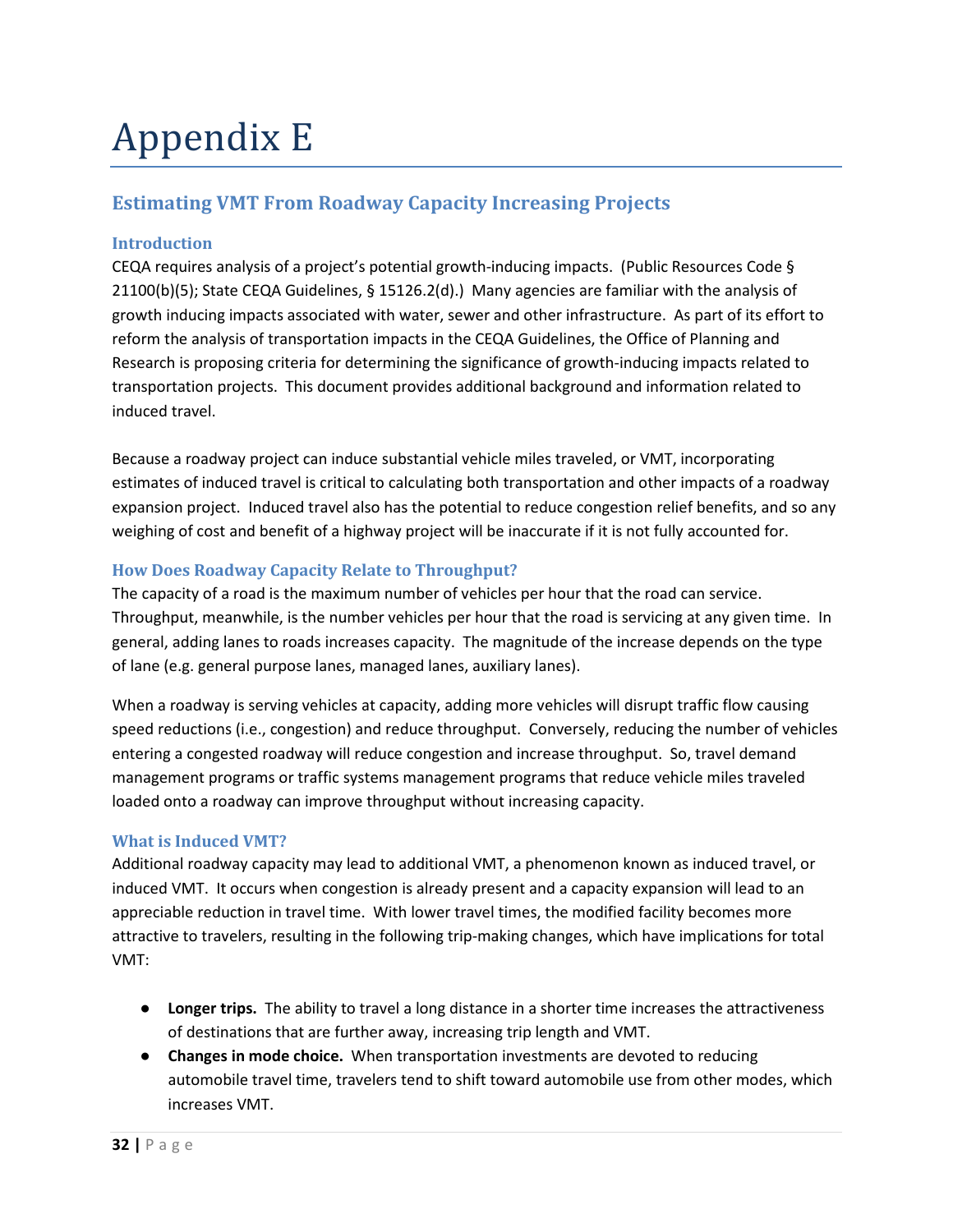- **Route changes.** Faster travel times on a route attract more drivers to that route from other routes, which can increase or decrease VMT depending on whether it shortens or lengthens trips.
- **Newly generated trips.** Increasing travel speeds can add trips, which increases VMT. For example, an individual who previously telecommuted or purchased goods on the internet might choose to travel by automobile as a result of increased speeds.
- **Land Use Changes.** Faster travel times along a corridor lead to land development further along that corridor; that development generates and attracts longer trips, which increases VMT.

These effects operate over different time scales. For example, changes in mode choice might happen immediately or within a few years, while land use changes typically take a few years or longer.

### **Has Induced VMT Been Studied?**

On the whole, evidence links highway capacity expansion to VMT increases. Numerous studies have estimated the magnitude of the induced travel phenomenon. Most of these studies express the amount of induced travel as an "elasticity," which is a multiplier that describes the percent increase in VMT resulting from a given percent increase in lane miles of new roadway capacity. Many distinguish "short run elasticity" (increase in vehicle travel in the first few years) from "long run elasticity" (increase in vehicle travel beyond the first few years). Long run elasticity is typically larger than short run elasticity, because as time passes, more of the components of induced travel materialize. Generally, short run elasticity can be thought of as excluding the effects of land use change, while long run elasticity includes them. Most studies find long run elasticities between 0.6 and just over 1.0 [\(California Air Resources](http://www.arb.ca.gov/cc/sb375/policies/hwycapacity/highway_capacity_brief-4-21-14.pdf)  Board *[DRAFT Policy Brief on Highway Capacity and Induced Travel](http://www.arb.ca.gov/cc/sb375/policies/hwycapacity/highway_capacity_brief-4-21-14.pdf)*, p. 2.)

### **How Would an Agency Estimate Induced VMT for Proposed Projects?**

Transportation analysis undertaken for transportation infrastructure projects typically requires use of a travel demand model. Proper use of a travel demand model will yield a reasonable estimate of short run induced VMT, generally including the following components:

- Trip length (generally increases VMT)
- Mode shift (generally shifts from other modes towards automobile use, increasing VMT)
- Route changes (can act to increase or decrease VMT)
- Newly generated trips (generally increases VMT; note that not all travel demand models have sensitivity to this factor, so an off-model estimate may be necessary)

Estimating long run induced VMT requires consideration of changes in land use. At a minimum, VMT resulting from land use changes induced by the project should be acknowledged and discussed. The analysis should disclose any limitations related to VMT forecasting that may have not been sensitive to induced travel effects and how these effects could influence the analysis results. Quantitative analysis is also possible using integrated transport and land use models or by relying on expert panels employing techniques such as the Delphi method. Once developed, the estimates of land use changes can then be analyzed by the travel demand model to assess VMT effects.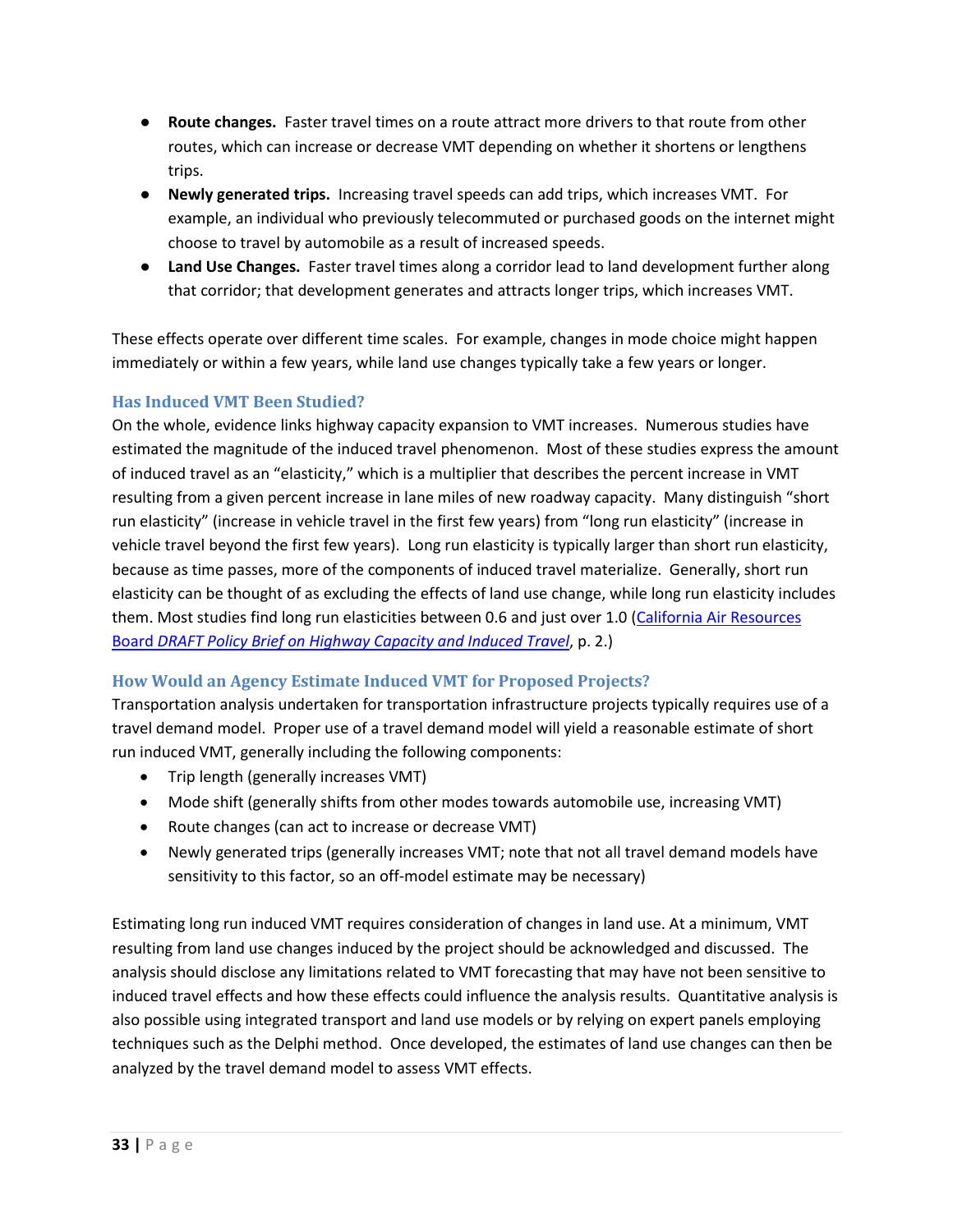Alternately, the travel demand model analysis can be performed without an estimate of land use changes, and then the results can be compared to empirical studies of induced travel found in the types of studies described above. If the modeled elasticity falls outside of that range, then the VMT estimate can be adjusted to fall within the range, or an explanation can be provided describing why the project would be expected to induce less VMT than the subjects of those studies. (For an example of an EIR that includes a number of these elements, see *[Interstate 5 Bus/Carpool Lanes Project Final EIR,](http://www.dot.ca.gov/dist3/Projects/00165/PDF/FinalEIR-EA.pdf) pp. 2-52--2- 56.*)

### **Example Outline for induced Travel Analysis**

The following is a sample outline for describing induced VMT in the analysis of a project which includes a roadway capacity increase:

- Description of potential sources of induced travel due to the project alternatives resulting from
	- Longer trips
	- Changes in mode choice
	- Route changes
	- Newly generated trips
	- Land Use Changes
- If an estimate of land use change resulting from project alternatives is available from an expert panel or a land use model, that estimate should be used in the travel demand model to estimate VMT. Alternately, include:
	- A calculation of the long run elasticity of induced VMT for each project alternative (change in VMT divided by change in lane miles)
	- A comparison of that elasticity to empirical studies OR an estimate of land use changes
	- A discussion of potential sources for error in the induced travel estimate made by the travel demand model
	- An estimate of induced VMT that provides a best estimate correction to the results from the travel demand model

### **Variations in Induced VMT by Lane Type**

The amount of VMT induced by a roadway capacity expansion depends on the amount of capacity added. All else being equal, as capacity is added, more VMT would be induced. Different types of lanes induce different amounts of VMT because they have different capacities or different abilities to influence travel time. Travel demand models can reflect these distinctions, as the capacities of lane types are programmed into the model and they are sensitive to travel time.

General purpose lanes can be used by any vehicle, and tend to exhibit the greatest vehicle capacity. Managed lanes are designated for use by vehicles occupied by at least a certain number of passengers (HOV lanes), those vehicles plus ones that have paid a toll (HOT lanes), or only ones that have paid a toll (Toll lanes). They are typically managed to prevent congestion by placing a restriction on the vehicles that may use the lane. Typically the target throughput is somewhat below capacity, for the purpose of having the managed lane maintain a speed advantage over the general purpose lanes. Thus, effective capacity of a managed lane is typically reduced.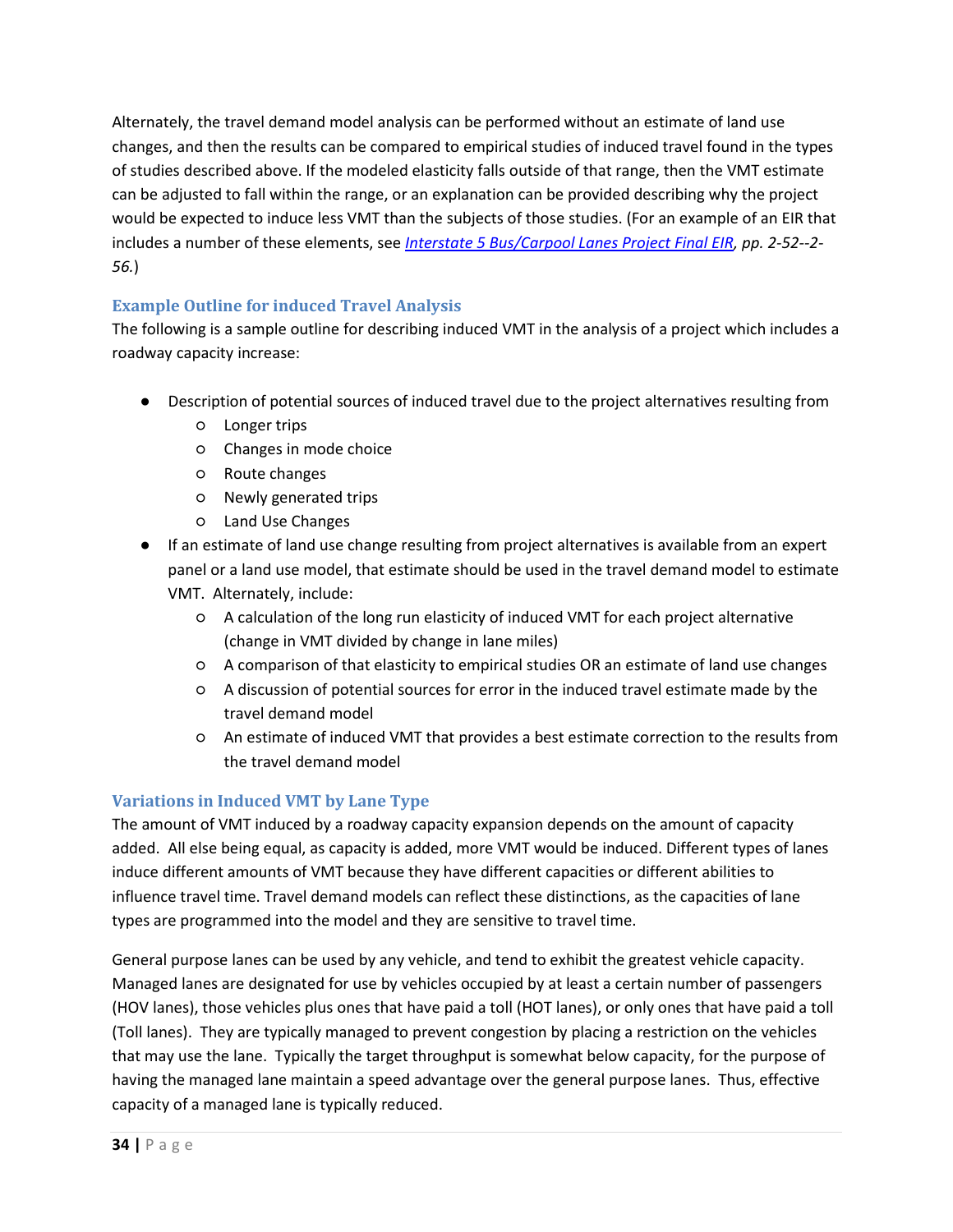Auxiliary lanes are defined as lanes that are only one link in length (starting at an on ramp and terminating at the next off ramp). The purpose of an auxiliary lane is to provide additional roadway capacity to accommodate the weaving that takes place near ramps as vehicles maneuver to enter or exit the freeway. Auxiliary lanes add capacity to a roadway, but near ramps their capacity is reduced, because cars are weaving into and out of them require extra space. Portions of an auxiliary lane away from ramps behave like a general purpose lane. Auxiliary lanes of approximately 1 mile or less in length can generally be assumed to have a reduced capacity along their full length, but longer auxiliary lanes may function like general purpose lanes. (See, [Sacramento](http://www.sacog.org/2035/files/MTP-SCS/appendices/C-4%20SACSIM%20Documentation.pdf) Area Council of Governments, Sacramento [Activity-Based Travel Simulation Model: Model Reference Report,](http://www.sacog.org/2035/files/MTP-SCS/appendices/C-4%20SACSIM%20Documentation.pdf) at p. 3-3.)

Transit lanes, which are designated for transit vehicles only, and truck lanes, which are designated for freight vehicles only, do not directly provide capacity for private passenger vehicles. However, these lane types attract trucks or transit vehicles from general purpose lanes, freeing up capacity in those lanes, and as a result can induce private passenger vehicle travel.

### **Mitigation and Alternatives**

Induced travel has the potential to reduce congestion relief benefits, increase VMT, and increase other environmental impacts that result from vehicle travel. These effects may be considered potential impacts requiring consideration of mitigation or the development of alternatives. If the impact is determined to be significant, the lead agency must consider feasible measures to mitigate the impact, or consider project alternatives. In the context of increased travel induced by capacity increases, appropriate mitigation and alternatives that a lead agency might consider include managing the new lane or improving the passenger throughput of existing lanes. For example, a planned general purpose lane could instead be built as an HOV or HOT lane, reducing induced VMT. Travel demand management off site can also reduce VMT.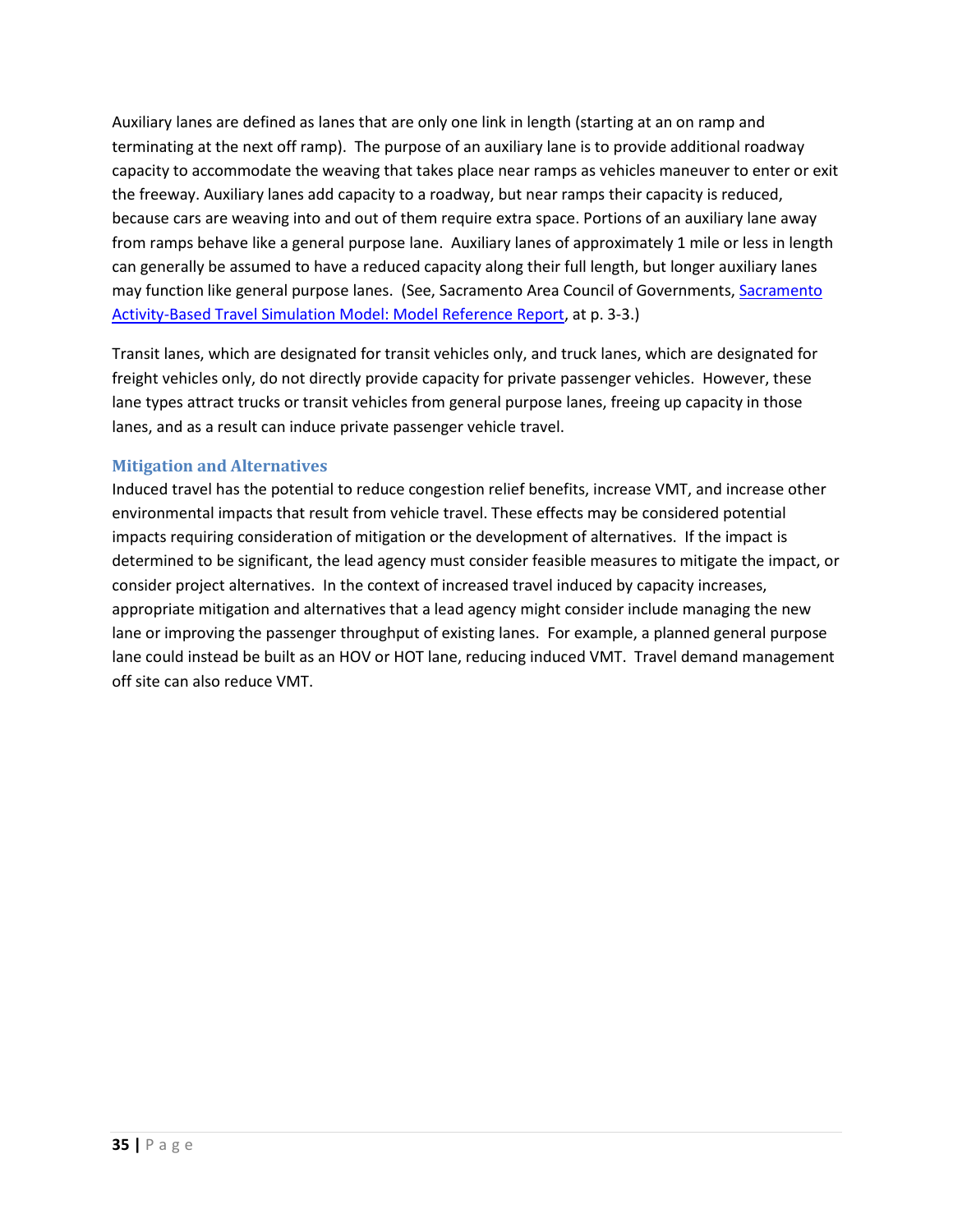# Appendix F

# **Available Models for Estimating Vehicle Miles Traveled**

### **Overview**

Our ability to anticipate the transportation outcomes of land use development has increased greatly in recent years. Research undertaken by academics, consulting firms, and public agencies provide the basis for estimating future vehicle travel, and advances in computing power have allowed more sophisticated application of that research.

Models range in complexity and sensitivity to factors that can influence vehicle miles traveled, or VMT. Simpler tools make assumptions, but are easier to implement. More complex models consider more variables, but are not always necessary or feasible. Models generally fall into one of two categories:

**Sketch models** use statistical characterizations of land use projects and transportation networks to estimate project VMT. For example, a sketch model might characterize the transportation network using statistics like intersections per square mile and number of transit stops per day within a half mile, rather than actually containing a detailed representation of the network itself. They range in sophistication from simple spreadsheet tools, which often require a smaller number of inputs and are therefore easier to use but sensitive to fewer variables, to complex software packages. A number of sketch models can be downloaded free of charge.

Three sketch models commonly used in California include:

- Urban Emissions Model (URBEMIS) *- California Air Resources Board*
- California Emissions Estimator Model (CalEEMod) *California Air Pollution Control Officers' Association*
- EPA Mixed-Use Development Model (MXD) *U.S. EPA*

**Travel demand models** represent links and nodes in the transportation network explicitly rather than statistically. As a result, they generally require more data, maintenance, and run time than sketch models. Because of their greater complexity, and because their use is typically required for various statutory functions (e.g. determining air quality conformity), travel demand models are maintained by all MPOs and RTPAs, and also by some cities and counties. For this reason, a regional travel demand model already exists in most locations and can be used to develop estimates of VMT. Because they represent the transportation network explicitly, travel demand models are required when analyzing the VMT impacts of transportation projects.

Travel demand models can supply inputs for sketch models, particularly trip lengths; a single travel demand model run can supply these inputs for sketch model runs throughout the region. Travel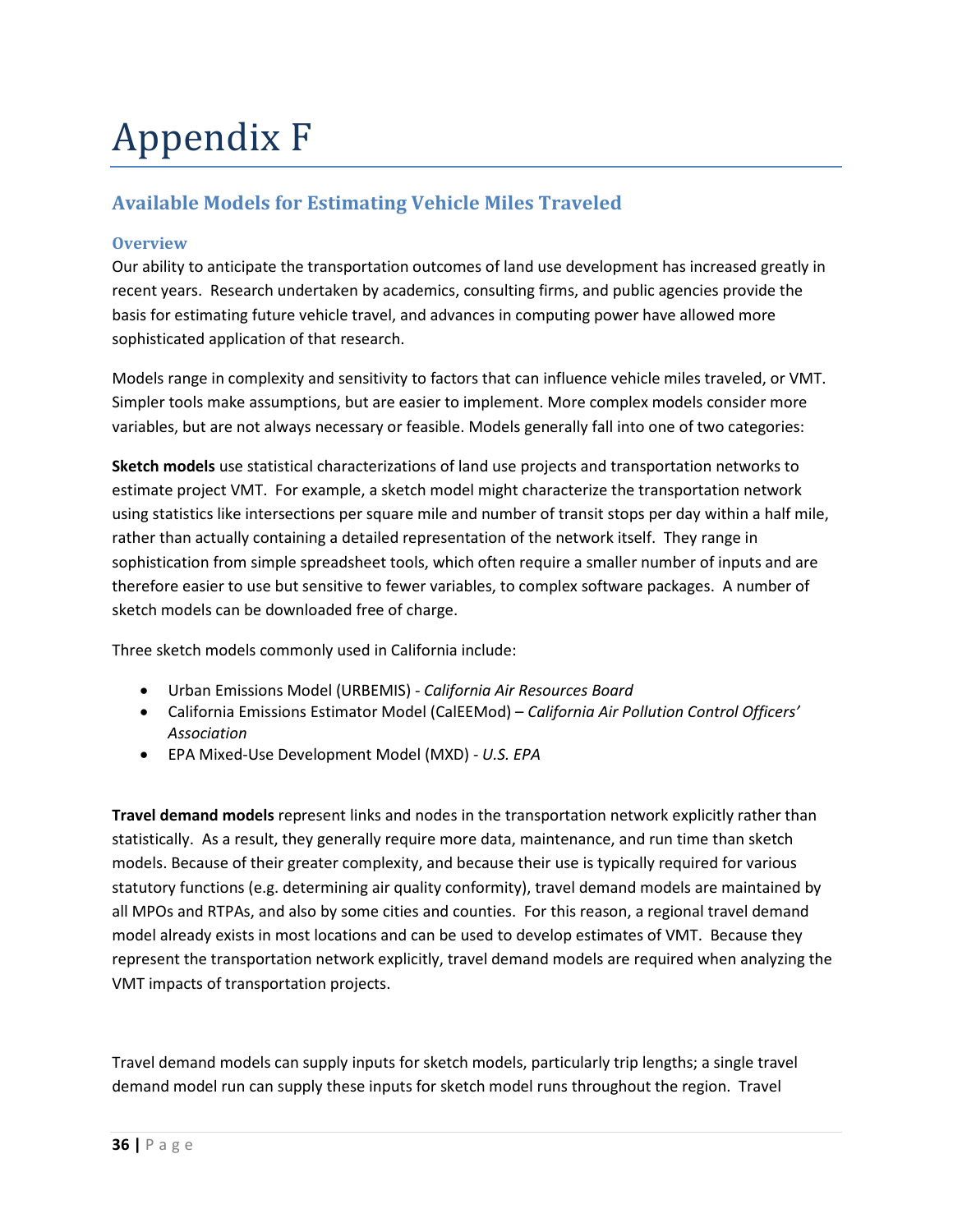demand models can also be used to develop maps depicting VMT generation across the model's geography, providing a quick method for estimating VMT of a project in a certain location.

### **Catalog of Models**

This section catalogs many of the models that generate estimates of VMT. Some were primarily designed to estimate project VMT, while others calculate VMT primarily in order to estimate GHG emissions and/or other outcomes. Please note, this inventory of possible models should not be construed as an endorsement of any particular model.

Name: VMT+

Developer: Fehr and Peers

Year: 2013

Accessibility: Free, only web browser and Internet access required

Description: This free website functions like a spreadsheet tool, estimating weekly VMT and GHG by the size and type of land uses developed. The calculation is based on trip generation. ITE data are provided as a default for "Average Western US City" and for four California metropolitan areas. All default data (including trip generation, average trip length, and internal trip rates) can be replaced with project specific information. This tool is useful for development projects or land use plans of various sizes.

URL:<http://www.fehrandpeers.com/vmt>

Name: RapidFire

Developer: Calthorpe Associates

Year: 2011

Accessibility: Paid, spreadsheet software (e.g. Microsoft Excel) required

Description: This spreadsheet tool can estimate VMT and GHG, among many other factors, and is appropriate for a neighborhood and larger scale development. RapidFire, as deployed during the Plan Bay Area project in the San Francisco Bay Area, applies a user-friendly web interface to allow the public to explore the VMT and GHG outcomes of their development preferences.

URL: [http://www.calthorpe.com/scenario\\_modeling\\_tools](http://www.calthorpe.com/scenario_modeling_tools)

Documentation:

http://www.calthorpe.com/files/Rapid%20Fire%20V%202.0%20Tech%20Summary\_0.pdf

Name: Transportation Emissions Guidebook and Calculator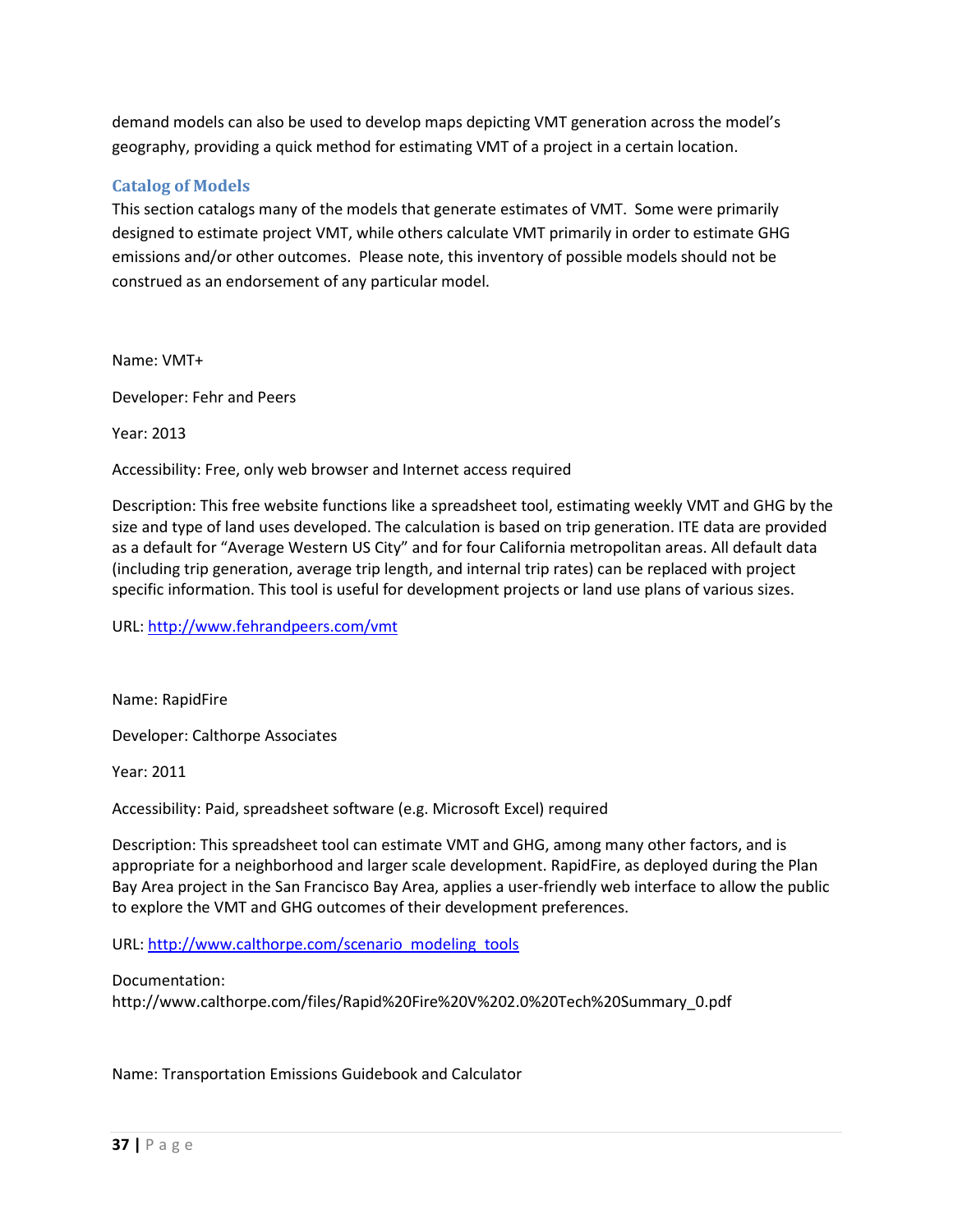Developer: Center for Clean Air Policy

Year: 2007

Accessibility: Free, spreadsheet software (e.g. Microsoft Excel) required

Description: This spreadsheet tool uses a trip generation model to estimate neighborhood VMT and GHG, and then estimates the impact of 19 mitigation strategies. Required inputs include present day mode share, trip generation rates, and average trip length. This model is unique among those listed here in that it includes school siting as a potential VMT mitigation strategy.

URL: [http://www.ccap.org/safe/guidebook/guide\\_complete.html](http://www.ccap.org/safe/guidebook/guide_complete.html)

Documentation:

[http://www.ccap.org/guidebook/CCAP%20Transportation%20Guidebook%20\(1\).pdf](http://www.ccap.org/guidebook/CCAP%20Transportation%20Guidebook%20(1).pdf)

Name: Sketch7 VMT Spreadsheet Tool

Developer: UC Davis Institute of Transportation Studies

Year: 2012

Accessibility: Free, spreadsheet software (e.g. Microsoft Excel) required

Description: This Excel spreadsheet and online GIS application use elasticities for seven "D's" (density, diversity, distance, design, destination, demographics, and development scale) to compare site or neighborhood plans, and estimate the VMT and GHG produced by each.

URL: [http://ultrans.its.ucdavis.edu/projects/improved-data-and-tools-integrated-land-use](http://ultrans.its.ucdavis.edu/projects/improved-data-and-tools-integrated-land-use-transportation-planning-california)[transportation-planning-california](http://ultrans.its.ucdavis.edu/projects/improved-data-and-tools-integrated-land-use-transportation-planning-california)

Documentation: http://downloads.ice.ucdavis.edu/ultrans/statewidetools/Appendix\_G\_VMT\_Spreadsheet\_Tool.pdf

Name: COMMUTER

Developer: United States Environmental Protection Agency (U.S. EPA), Cambridge Systematics, Inc.

Year: 2011

Accessibility: Free, spreadsheet software (e.g. Microsoft Excel) required

Description: This spreadsheet tool estimates the impact on VMT and GHG of several common transportation demand management strategies, including pricing/subsidy, transit improvements, carpooling, and telecommute promotion. The model allows the user to provide baseline mode share, trip generation and length, and population as inputs, or alternately can provide defaults from MOBILE6.

URL: [http://cfpub.epa.gov/crem/knowledge\\_base/crem\\_report.cfm?deid=74941](http://cfpub.epa.gov/crem/knowledge_base/crem_report.cfm?deid=74941)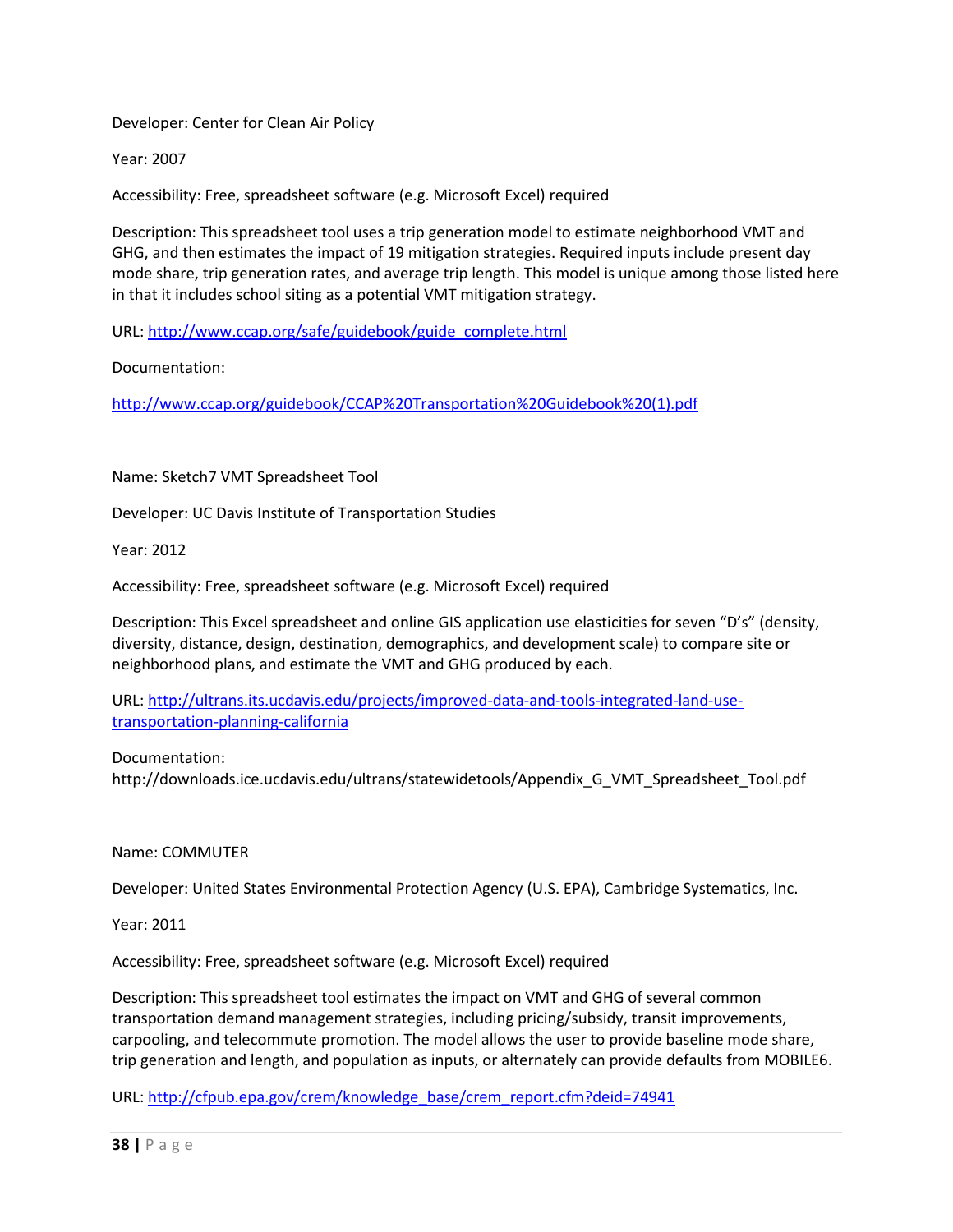Documentation:<http://www.epa.gov/otaq/stateresources/policy/transp/commuter/420b05017.pdf>

Name: Envision Tomorrow

Developer: Fregonese Associates, U.S. Office of Housing and Urban Development (HUD)

Year: 2014 (version 3.4)

Accessibility: Free, spreadsheet software (e.g. Microsoft Excel) required

Description: This suite of linked spreadsheets allows users to "paint" changes to land use and transportation at the neighborhood or site level and model the resulting impacts on travel behavior. Inputs include employment characteristics, intersection counts, transit coverage, and assumed average vehicle speeds. The spreadsheets use trip generation rates to estimate VMT and GHG. Envision Tomorrow is distributed under a Creative Commons license, is free to use, and is open source.

URL:<http://www.envisiontomorrow.org/site-level-travel-model>

Documentation: [http://www.envisiontomorrow.org/storage/user\\_manuals/20131029ENVISION%20TOMORROW%20PLU](http://www.envisiontomorrow.org/storage/user_manuals/20131029ENVISION%20TOMORROW%20PLUS_USER%20MANUAL_1st%20COMPLETE%20VERSION_updated_sm2.pdf) [S\\_USER%20MANUAL\\_1st%20COMPLETE%20VERSION\\_updated\\_sm2.pdf](http://www.envisiontomorrow.org/storage/user_manuals/20131029ENVISION%20TOMORROW%20PLUS_USER%20MANUAL_1st%20COMPLETE%20VERSION_updated_sm2.pdf)

Name: Urban Emissions Model (URBEMIS)

Developer: California Air Resources Board (CARB)

Year: 2007

Accessibility: Free

The Urban Emissions Model (URBEMIS) was developed to model VMT and GHG from new development, and is appropriate for small and large site developments. The tool was developed with the support of California air districts, and is free to download and use. As it was designed with local data, URBEMIS is used across California, including in the San Joaquin Valley. It has faced and passed legal challenges. The model calculates impacts from many mitigation measures, including affordable housing, free transit passes, and transit availability, as well as decisions throughout the construction phase.

URL: [http://www.urbemis.com](http://www.urbemis.com/)

Documentation:<http://www.urbemis.com/support/manual.html>

Name: California Emissions Estimator Model (CalEEMod)

Developer: California Air Pollution Control Officers Association (CAPCOA)

Year: 2013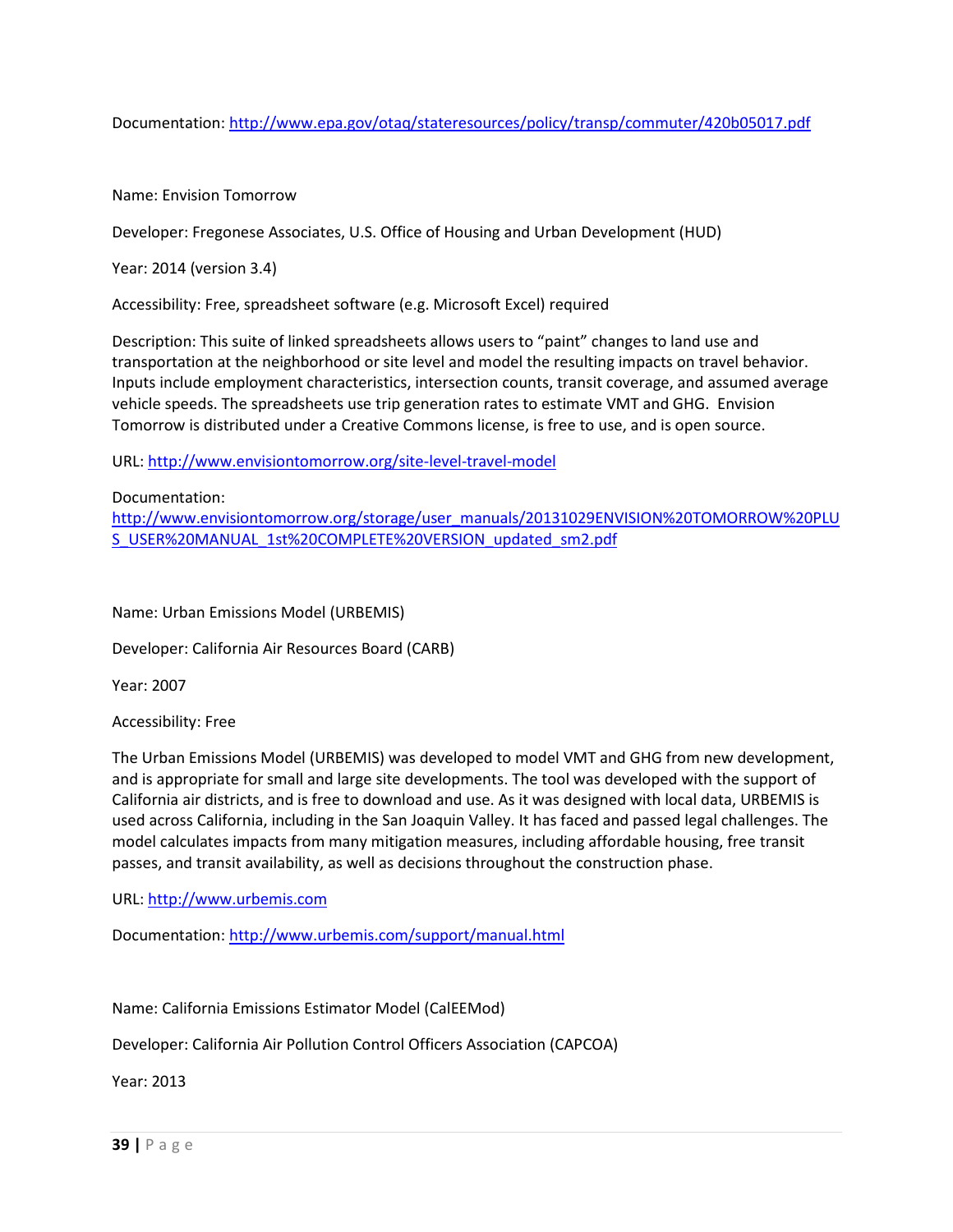### Accessibility: Free

Description: This user-friendly tool is appropriate for any size site development, and estimates VMT and GHG based on the size and land use(s) of the project. The model integrates with the California Air Pollution Control Officers Association (CAPCOA) Quantification of GHG Mitigation Measures.

URL: [http://www.caleemod.com](http://www.caleemod.com/)

Documentation: [http://www.aqmd.gov/caleemod/user's-guide](http://www.aqmd.gov/caleemod/user)

Name: Smart Growth INDEX 2.0

Developer: United States Environmental Protection Agency (U.S. EPA), Criterion Planners/Engineers

Year: 2002

Accessibility: Free

Description: This tool requires users to upload a map of the project's surrounding neighborhood into a GIS system such as ESRI ArcMap. Inputs (shapefile format) include: land use, transportation, demographics, housing, and other community features. Once uploaded, users can configure and compare development scenarios, projecting 56 indicators that include VMT and GHG. Designed for stakeholder engagement, the tool can be set to rank the performance of multiple scenarios by community-defined metrics.

URL: [http://www.epa.gov/smartgrowth/topics/sg\\_index.htm](http://www.epa.gov/smartgrowth/topics/sg_index.htm)

Documentation: [http://www.epa.gov/dced/pdf/4\\_Indicator\\_Dictionary\\_026.pdf](http://www.epa.gov/dced/pdf/4_Indicator_Dictionary_026.pdf)

Name: Low-Carb Land

Developer: Sonoma Technology, Inc., Washington State Department of Transportation

Year: 2011

Accessibility: Paid

Description: This sketch-planning tool is intended primarily for site development in suburban and rural areas because it uses simple and high-level inputs, and doesn't account for the complexities of more centrally-located development. Users model a base case and one or more project scenarios. Aside from location, the other inputs are the "5 D's" commonly discussed in VMT mitigation: density, diversity, destination, distance and design. The tool incorporates prevailing VMT rates and elasticities for the area.

URL:<http://www.sonomatech.com/project.cfm?uprojectid=672>

Documentation: [http://www.trpc.org/regionalplanning/transportation/Documents/Modeling/Low-](http://www.trpc.org/regionalplanning/transportation/Documents/Modeling/Low-Carb%20Land_TRB%20Presentation_2011.pdf)[Carb%20Land\\_TRB%20Presentation\\_2011.pdf](http://www.trpc.org/regionalplanning/transportation/Documents/Modeling/Low-Carb%20Land_TRB%20Presentation_2011.pdf)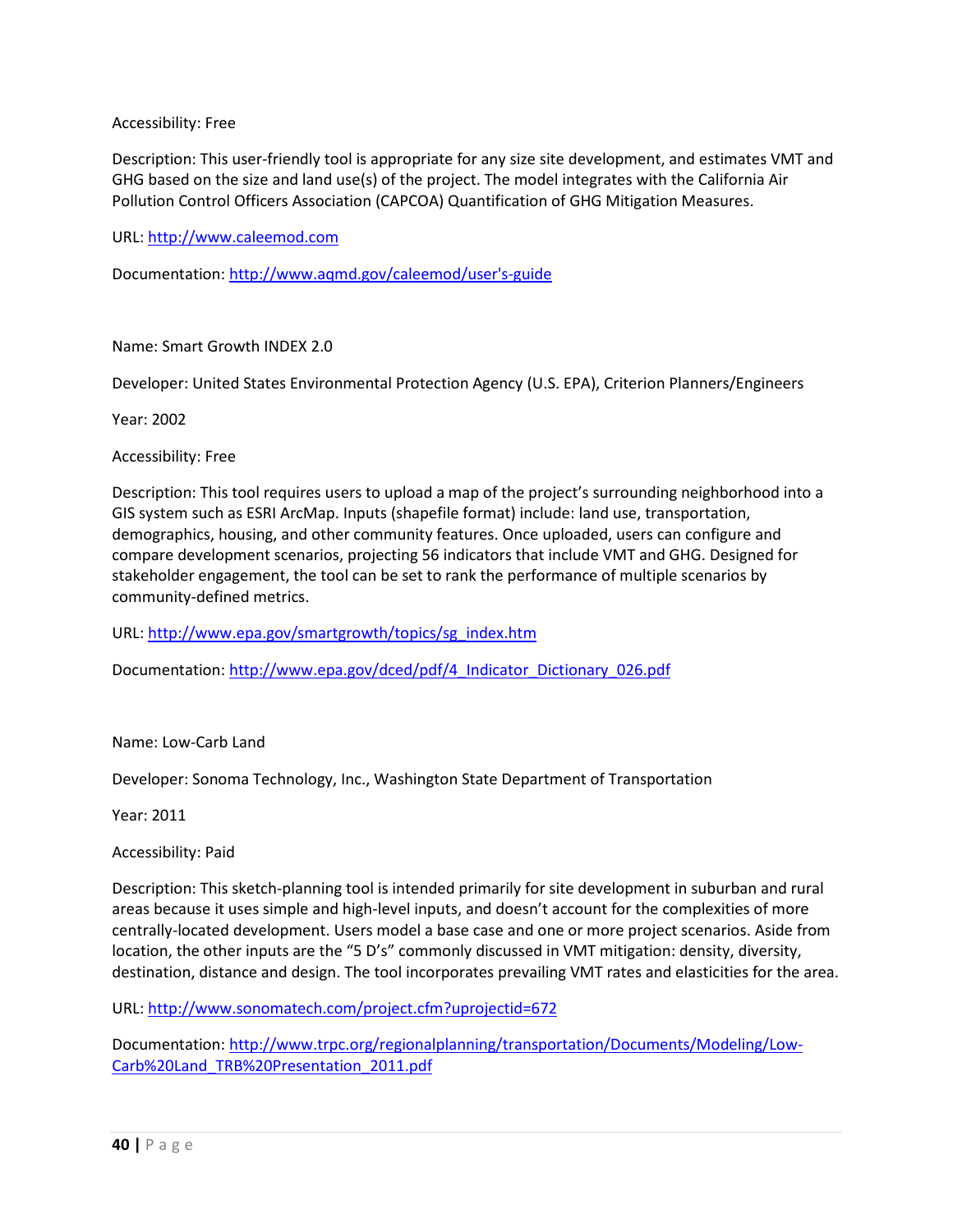Name: CommunityViz Developer: Placeways Year: 2014 (version 4.4)

Accessibility: Paid, ESRI ArcGIS required

Description: CommunityViz, is a model designed to facilitate an engaging experience between planners and the public. Optional inputs include demographic data, transportation network characteristics, land use, water use, and jobs. Outputs include VMT and GHG. The user-friendly, interactive interface was designed to invite community members step up during public meetings, enter their own preferences, and then model and display the results in real-time, using with 3-D visualizations, charts, and maps.

URL:<http://placeways.com/communityviz/>

Documentation: <http://placeways.com/communityviz/resources/downloads/items/WhitePaperIndicators2011.pdf>

Name: Transportation Impacts of Mobility Management Strategies (TRIMMS)

Developer: United States Environmental Protection Agency (U.S. EPA), Center for Urban Transportation Research, University of South Florida

Year: 2012

Accessibility: Free, spreadsheet software (e.g. Microsoft Excel) required

Description: Using constant elasticities of demand, TRIMMS predicts VMT and GHG changes brought about by the application of several mitigation strategies, including Smart Growth land use development, transit fare reduction, transit service enhancements, and parking pricing. TRIMMS also estimates GHG emissions.

URL:<http://www.nctr.usf.edu/abstracts/abs77805.htm>

Documentation:<http://ntl.bts.gov/lib/43000/43600/43635/77932-final.pdf>

Name: Emme

Developer: INRO (Canada)

Year: 2014 (version 4.1)

Accessibility: Paid

Description: Used in the United States and internationally, Emme is a desktop-based model that uses neighborhood-level household information to estimate the impacts of a variety of transportation policy and infrastructure decisions, including transit service, bicycle facilities, carpooling, and tolling. Emme is appropriate for neighborhood-level development and outputs VMT and GHG.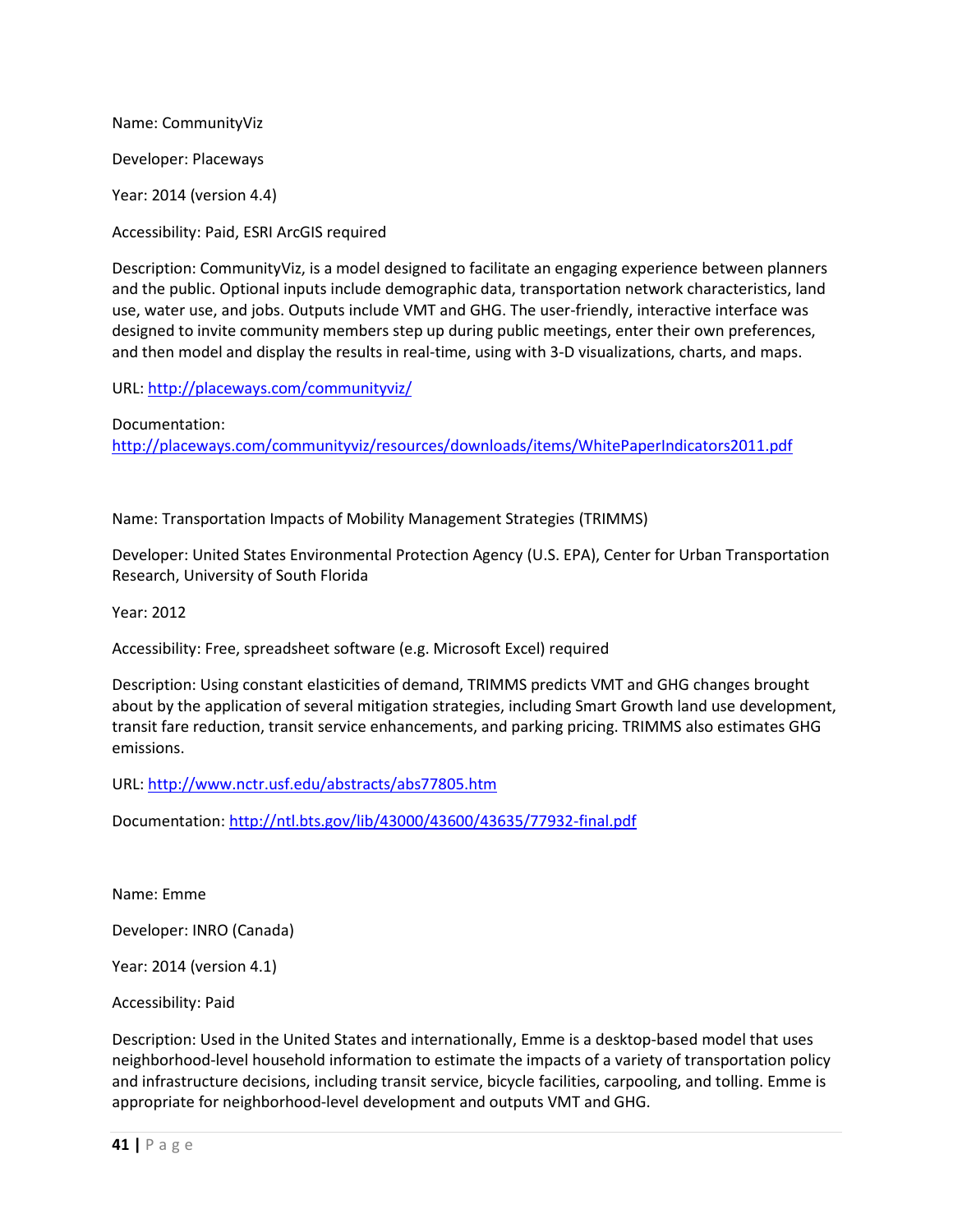URL:<http://www.inro.ca/en/products/emme/index.php>

Name: I-PLACE3S

Developer: Parson Brinkerhoff, Freonese Calthorpe Associates

Year: 1996

Accessibility: Free, ESRI ArcGIS required

Description: I-PLACE3S was launched in 2002 as a web-based modeling tool commissioned by the California Energy Commission, and is appropriate for larger developments and plans. The model works by developing a comprehensive land use and transportation network for a base year, before estimating effects of the development on VMT and GHG, among other variables. I-PLACE3S has a user-friendly interface, and is currently being used in several cities across the United States.

URL:<http://www.smartcommunities.ncat.org/articles/place3s.shtml>

Documentation:<http://www.smartcommunities.ncat.org/pdf/places.pdf>

Name: Surface Transportation Efficiency Analysis System

Developer: Federal Highway Administration (FHWA), Cambridge Systematics, Inc.

Year: 1997

Accessibility: Free

Description: Though STEAM requires substantial base year data; it is well suited for exploring many VMT mitigation strategies in a sub-region or along a corridor. Inputs include baseline vehicle occupancy, trip length, and population as well as several elasticities. Outputs include VMT and GHG.

URL:<https://www.fhwa.dot.gov/steam/products.htm>

Documentation: https://www.fhwa.dot.gov/steam/20manual.htm

Name: Urban Footprint

Developer: Calthorpe Associates

Year: 2012

Description: Developed for the Vision California process, this web-based tool allows users to estimate VMT and GHG at a large site or neighborhood scale. Urban Footprint also outputs land consumption, fiscal impact (household and government), household resource use, and public health. Within California, Urban Footprint is currently being used by the Sacramento Area Council of Governments (SACOG), San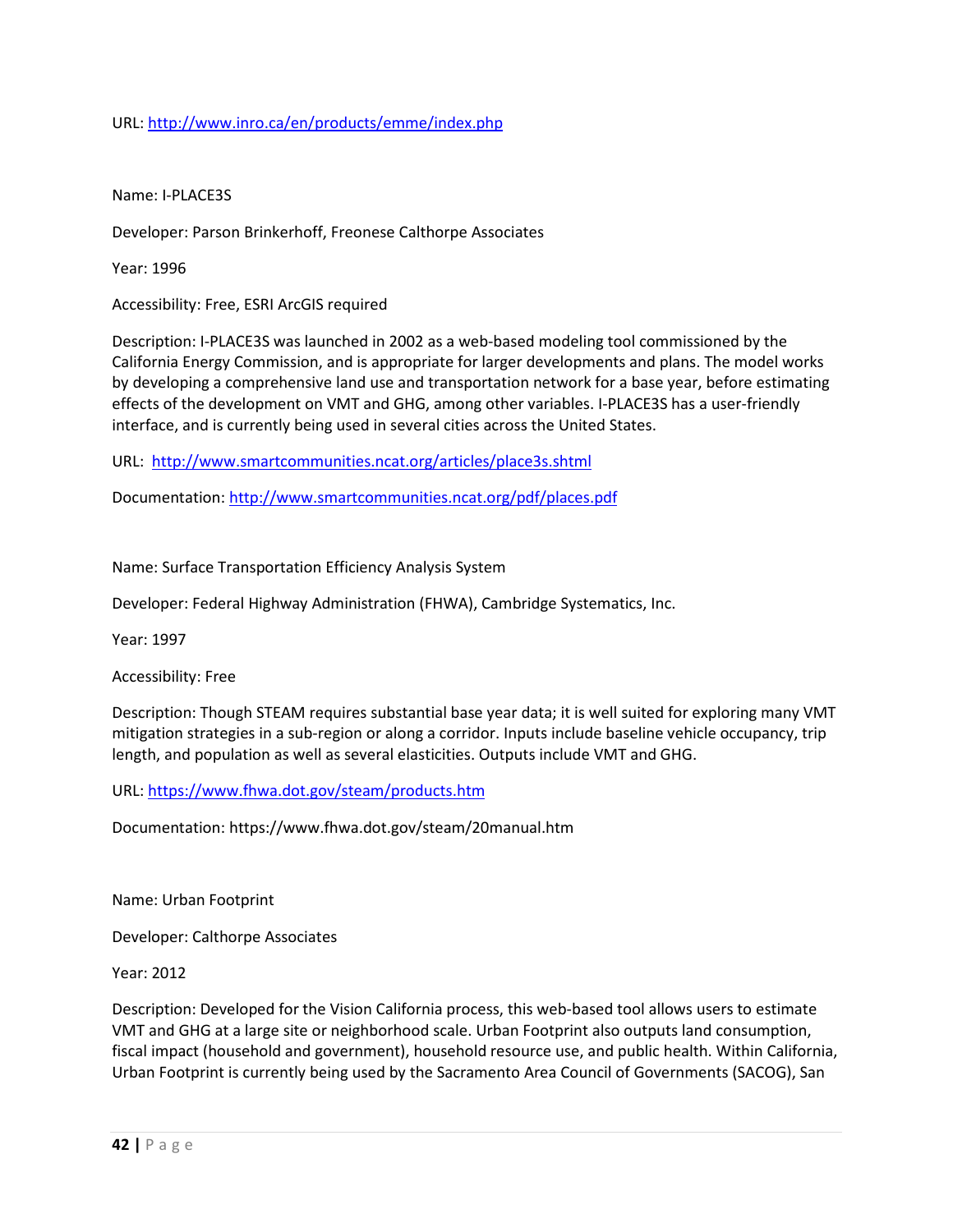Diego Association of Governments (SANDAG) and the Southern California Association of Governments (SCAG).

URL: [http://www.calthorpe.com/scenario\\_modeling\\_tools](http://www.calthorpe.com/scenario_modeling_tools)

Documentation: http://www.calthorpe.com/files/UrbanFootprint%20Technical%20Summary%20- %20July%202012.pdf

Name: UrbanSim

Developer: Synthicity

Year: 2014 (ongoing open source improvements)

Accessibility: Free, ESRI ArcGIS required

Description: UrbanSim is an open-source transportation and land use scenario-planning tool, which can model VMT and GHG, among many other outcomes. The Metropolitan Transportation Commission (MTC) applied UrbanSim to forecast its Plan Bay Area outcomes. Modeling site and neighborhood development with UrbanSim is most feasible if the surrounding region already uses UrbanSim.

URL:<http://www.urbansim.org/Main/UrbanSim>

Documentation: https://github.com/synthicity/urbansim/wiki

Name: EPA Mixed-Use Development (MXD) Model

Developer: United States Environmental Protection Agency (U.S. EPA)

Year: 2007

Accessibility: Free, spreadsheet software and ESRI ArcGIS required

Description: The MXD Model is a spreadsheet tool designed to model VMT production from project sites and neighborhoods that apply Smart Growth principles. The model must integrate with a desktop GIS application, and for inputs, it requires household and employment characteristics, intersection density, and transit availability.

URL: [http://www.epa.gov/smartgrowth/mxd\\_tripgeneration.html](http://www.epa.gov/smartgrowth/mxd_tripgeneration.html)

Name: MXD+ / Plan+ / TDM+ Toolkit

Developer: Fehr and Peers

Year: 2013

Accessibility: Paid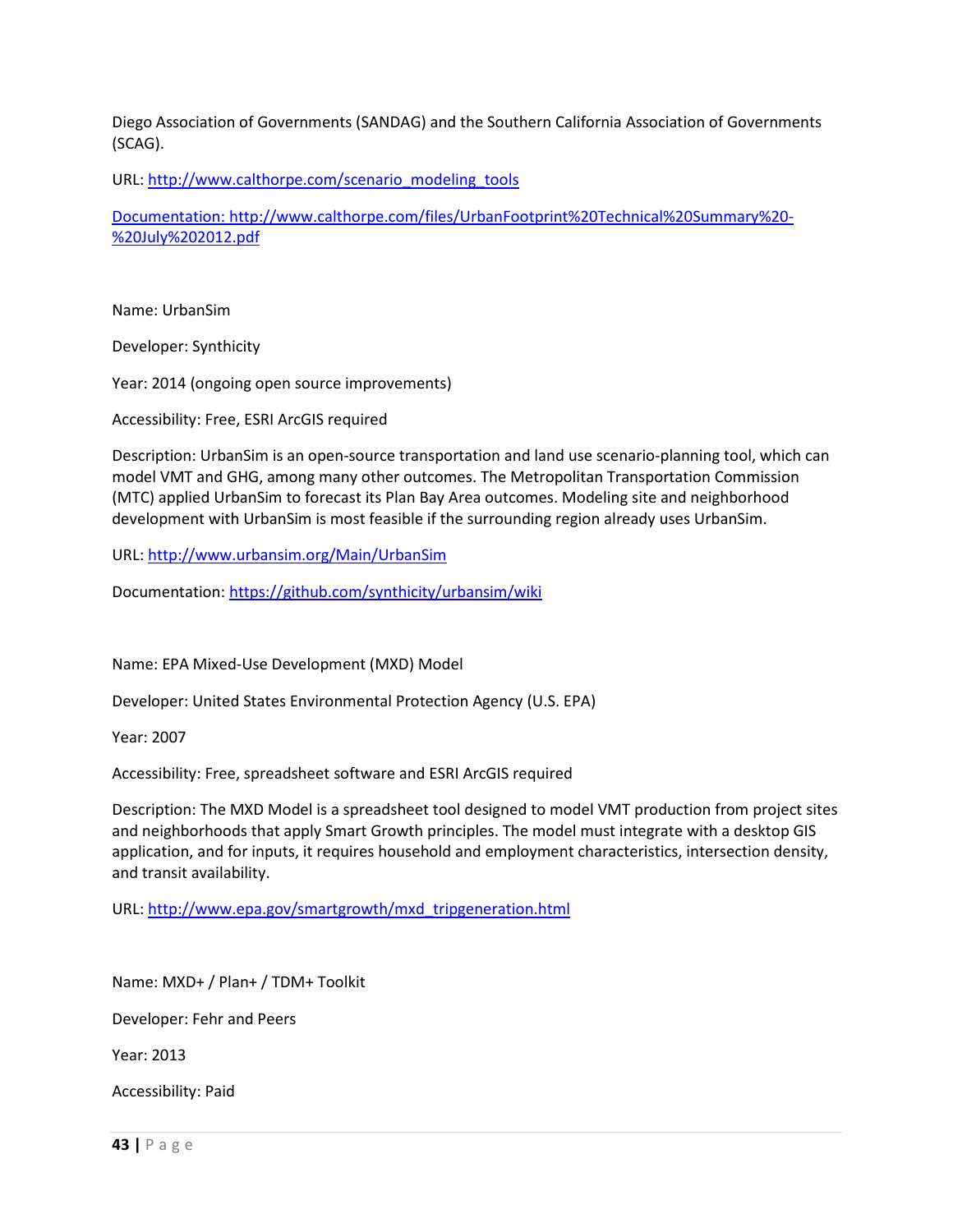Description: These proprietary tools build on the EPA MXD model, estimating VMT for site and neighborhood-scaled development. MXD+ adjusts trip generations rates downward for mixed use development. Plan+ introduces new land use mitigations (parking pricing, connection to transit, bicycle parking) to estimate further reductions. TDM+ models the effects of the CAPCOA Guideline mitigations.

URL:<http://asap.fehrandpeers.com/tools/sustainable-development/plan>

Name: CUTR\_AVR

Developer: Federal Highway Administration (FHWA)

Year: 1999

Accessibility: Free

Description: The CUTR\_AVR model is ideal for large office developments with 100 or more employees with innovative TDM programs. The model estimates the mode share and ridership effects of the TDM programs, which can be input into other models to estimate VMT and GHG. The model is based on a dataset including 7,000 employer TDM programs from three metropolitan areas in Arizona and California.

Information:

[http://www.fhwa.dot.gov/environment/air\\_quality/conformity/research/transportation\\_control\\_meas](http://www.fhwa.dot.gov/environment/air_quality/conformity/research/transportation_control_measures/emissions_analysis_techniques/descriptions_cutr_avr.cfm) [ures/emissions\\_analysis\\_techniques/descriptions\\_cutr\\_avr.cfm](http://www.fhwa.dot.gov/environment/air_quality/conformity/research/transportation_control_measures/emissions_analysis_techniques/descriptions_cutr_avr.cfm)

Download:<http://www3.cutr.usf.edu/tdm/registercutravr.htm>

Documentation:<http://www3.cutr.usf.edu/tdm/pdf/CUTRAVR.PDF>

Name: National Energy Modeling System (NEMS): Transportation Sector Module (TSM)

Developer: United States Department of Energy (DOE) Energy Information Administration

Year: 2001

Accessibility: Free

Description: This model focuses exclusively on the impact of changes in the vehicle fleet on VMT and GHG. Input data includes the vehicle fleet (personal, transit, and freight), fuel prices, fuel economy, passenger miles, population, income, and changes in costs and income.

URL:<http://www.eia.gov/bookshelf/models2002/tran.html>

Documentation:<http://www.eia.gov/FTPROOT/modeldoc/m0702001.pdf>

Name: VMT Impact Tool